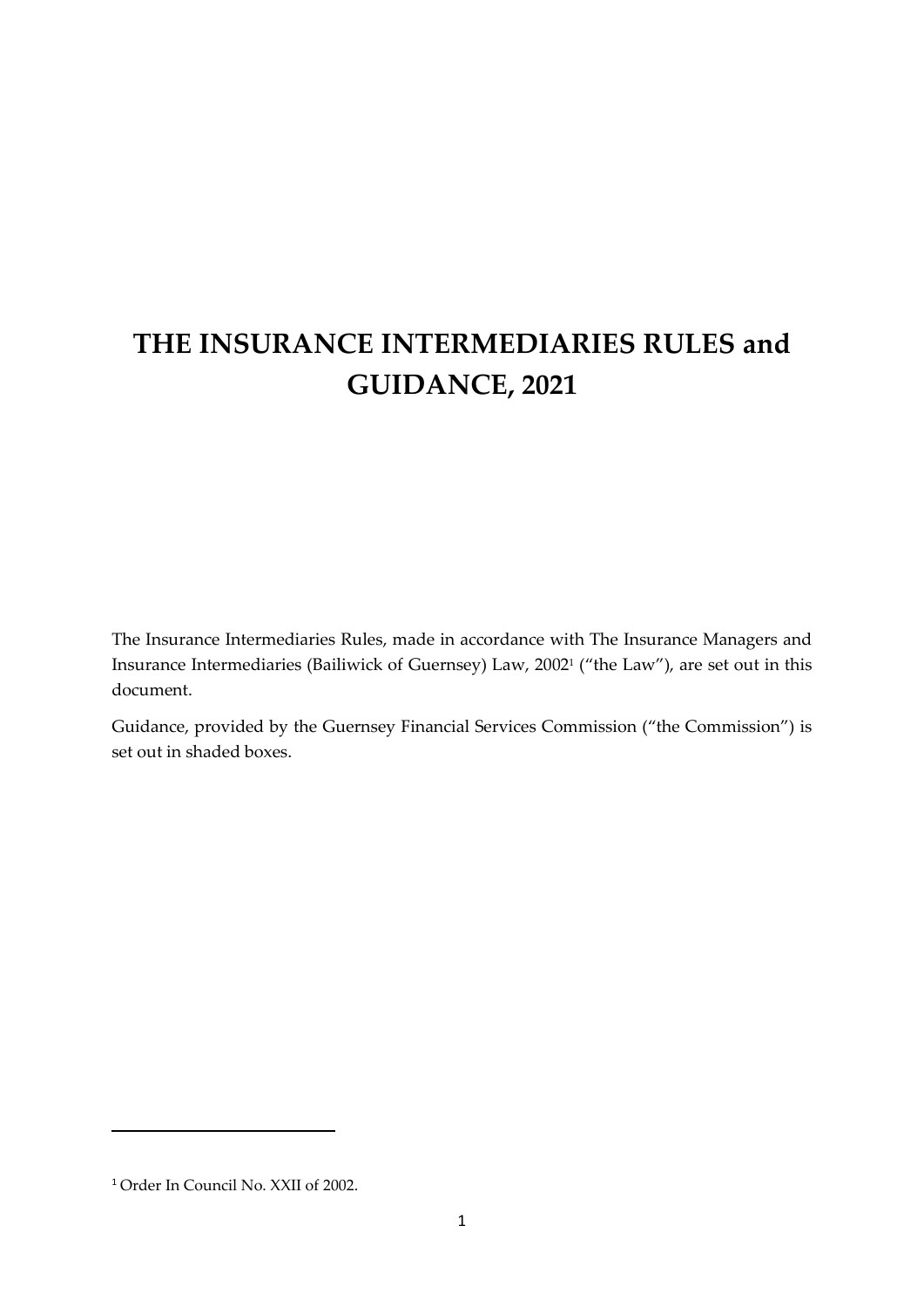| PART <sub>2</sub><br>PART <sub>3</sub> |  |
|----------------------------------------|--|

# Contents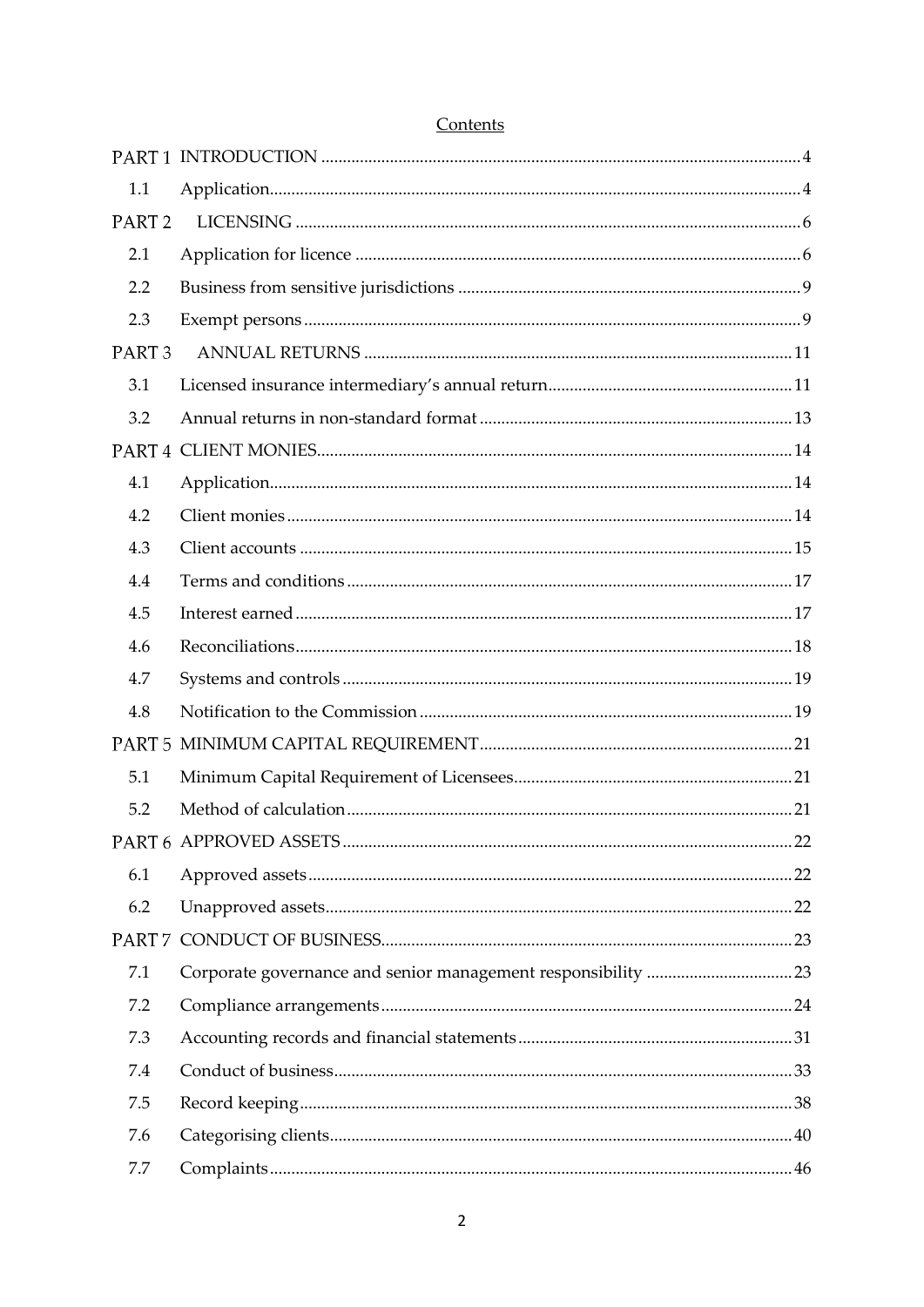| 7.8  |                                                             |  |
|------|-------------------------------------------------------------|--|
| 7.9  |                                                             |  |
| 7.10 |                                                             |  |
|      |                                                             |  |
|      |                                                             |  |
|      | PART 9 SAVINGS, REVOCATIONS, CITATION, AND COMMENCEMENT  63 |  |
| 9.1  |                                                             |  |
| 9.2  |                                                             |  |
| 9.3  |                                                             |  |
|      |                                                             |  |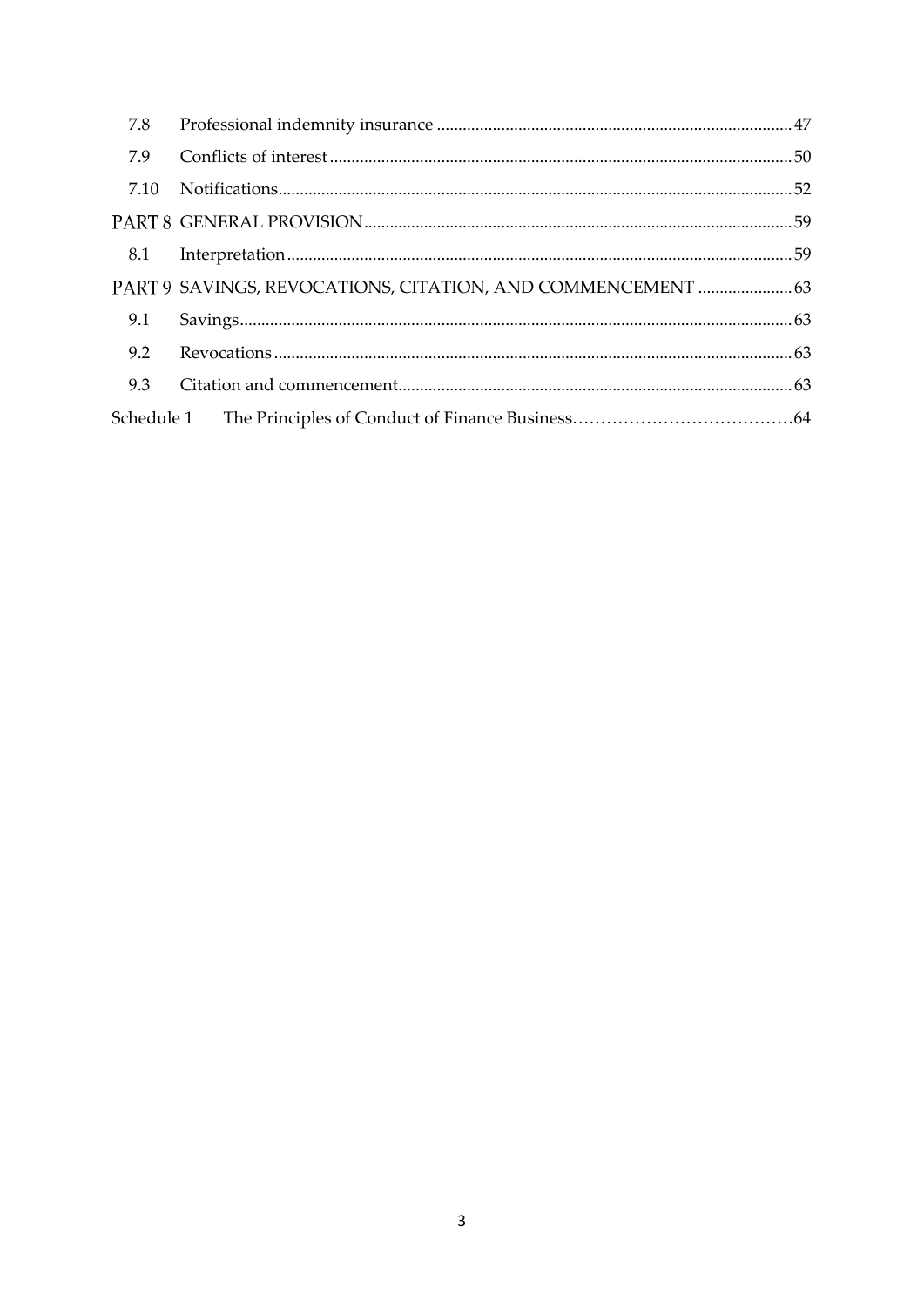# PART<sub>1</sub> INTRODUCTION

#### <span id="page-3-1"></span><span id="page-3-0"></span>**1.1 Application**

- (1) The Insurance Intermediaries Rules, 2021 replaces The Insurance Managers and Intermediaries (Licensing) Regulations, 2002<sup>2</sup> , The Insurance Managers and Insurance Intermediaries (Client Monies) Regulations, 2008<sup>3</sup> , The Insurance Managers and Intermediaries (Annual Returns) Regulations, 2008<sup>4</sup> , The Insurance Intermediaries and Insurance Managers (Approved Assets) Regulations, 2008<sup>5</sup> and The Insurance Intermediaries (Conduct of Business) Rules*,* 2014<sup>6</sup>.
- (2) The Commission may in its absolute discretion, by written notice to a licensee, exclude or modify the application of any provision of these Rules.
- (3) The Commission may issue supplementary guidance regarding the standards of conduct and practice expected in relation to any aspect of the regulatory framework. Such guidance will not constitute rules of the Commission.

<sup>2</sup> G.S.I. No. 40 of 2002.

<sup>&</sup>lt;sup>3</sup> G.S.I. No. 19 of 2008.

<sup>4</sup> G.S.I. No. 18 of 2008.

<sup>5</sup> G.S.I. No. 17 of 2008.

<sup>6</sup> G.S.I. No. 97 of 2014.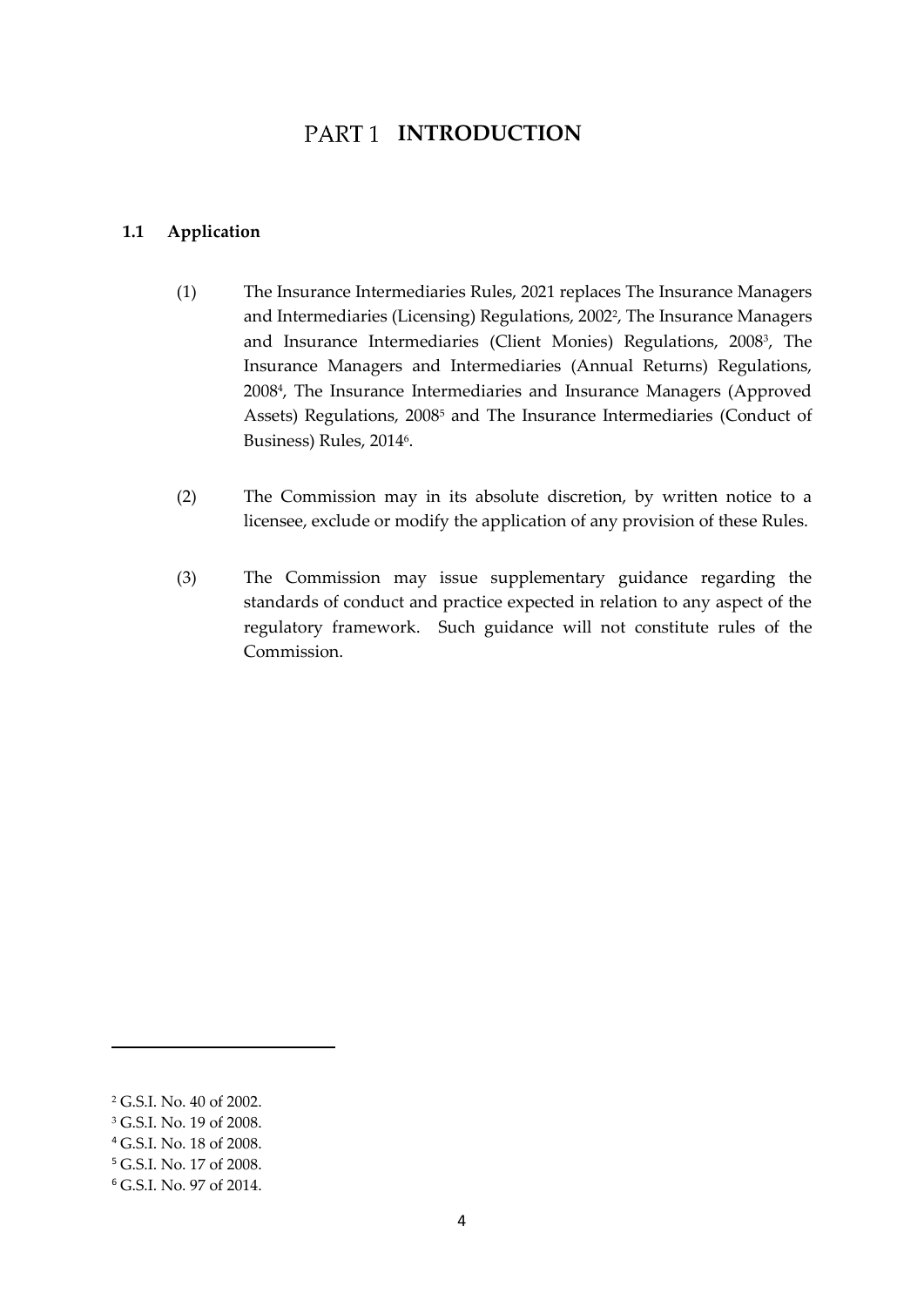**Guidance Note:** This document take a two-level approach –

- the Rules set out the standards to be met; and
- guidance notes present suggested ways of showing compliance with the Rules.

Licensees fiduciaries may adopt alternative measures to those set out in the guidance so long as it is possible to demonstrate that such measures achieve compliance.

The text contained in shaded boxes contains guidance from the Commission and does not form part of the Rules.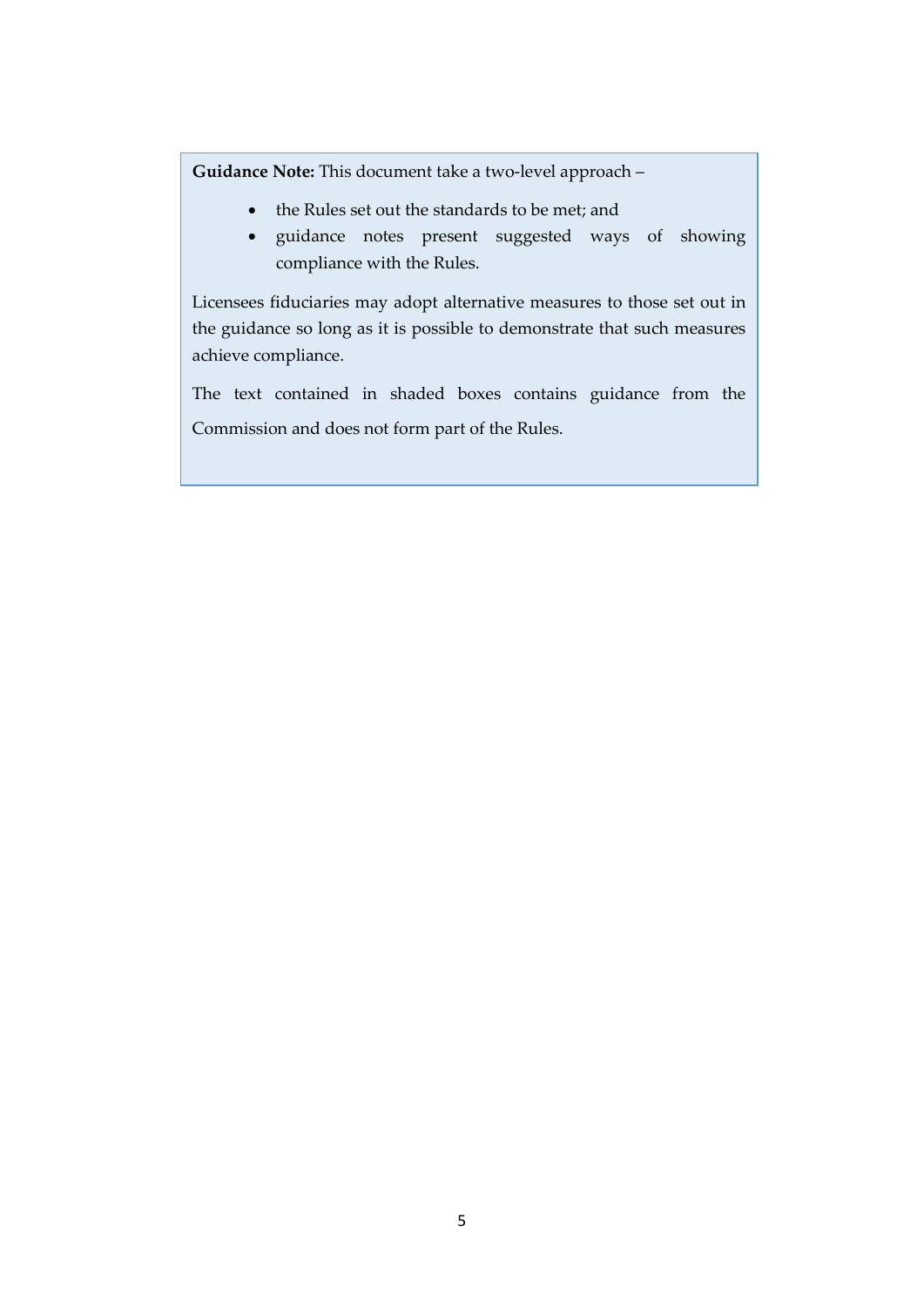# **PART 2 LICENSING**

# <span id="page-5-1"></span><span id="page-5-0"></span>**2.1 Application for licence**

- (1) An application for an insurance intermediary's licence, under the Law, must include the following –
	- (a) the appropriate application form, fully completed;
	- (b) the application fee;
	- (c) details of ownership, including
		- (i) sufficient information to confirm the ultimate ownership of the proposed applicant;
		- (ii) sufficient information to confirm the proposed applicant's controllers;
		- (iii) a list of the applicant's current shareholders and proposed shareholders on licensing, if different;
		- (iv) an organisation chart sufficient in detail to identify all holdings between the company and its ultimate holding company;
		- (v) the latest audited financial statements of the applicant and ultimate holding company and controller, where different;
		- (vi) an outline of the background of the ultimate holding company and controller, where different;
	- (d) where a trust is involved in the ownership chain –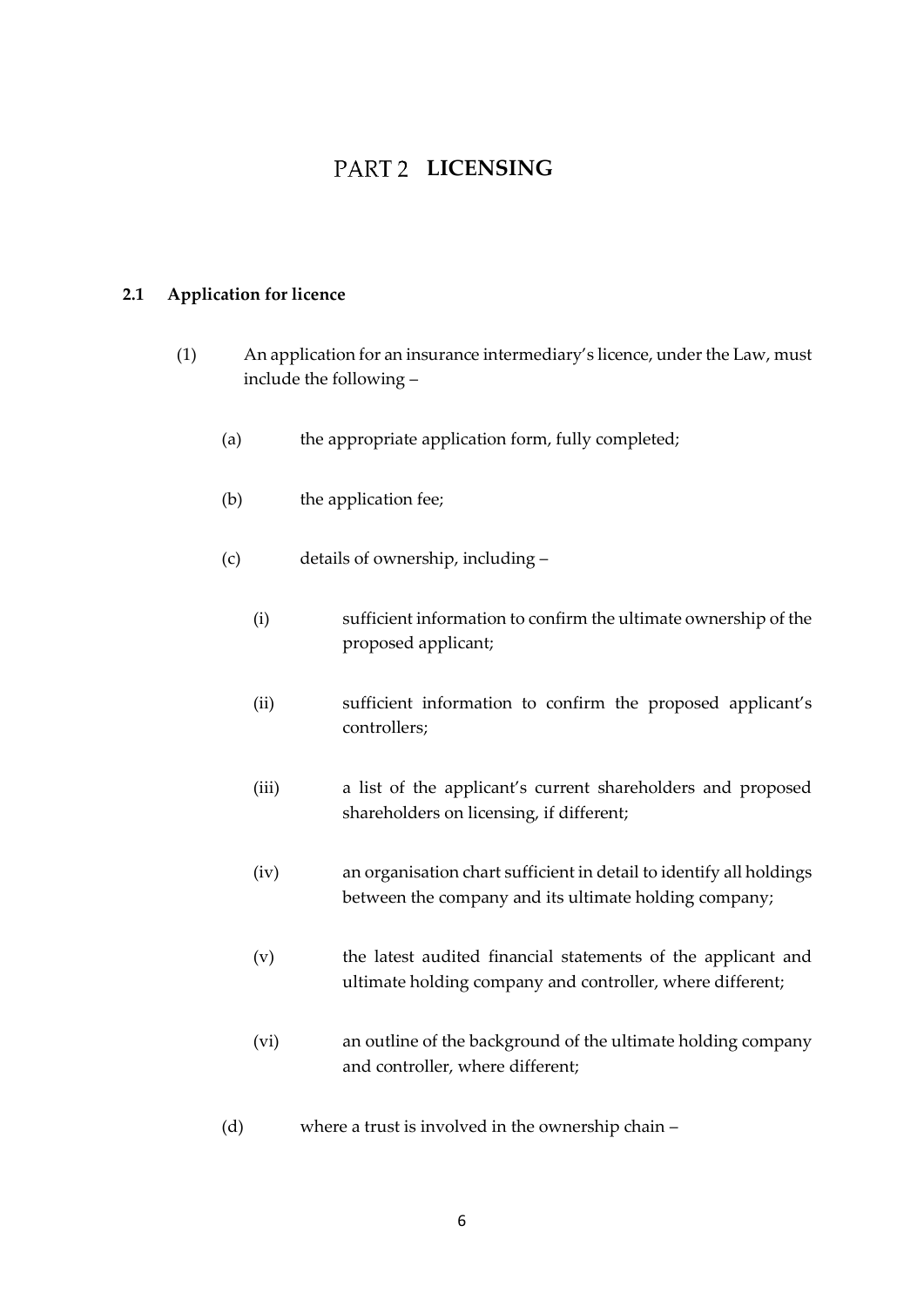- (i) a copy of the trust deed;
- (ii) the names and current addresses of the beneficiaries;
- (iii) the names and current addresses of the settlors;
- (iv) the names and current addresses of the trustees;
- (v) the relationship of the settlors to the beneficiaries;
- (e) the proposed method of capitalisation, whether by way of share capital, letter of credit, subordinated loans, or otherwise; and
- (f) such other information as the Commission may require.
- (2) The application must include a business plan stating
	- (a) financial projections, covering at least the first three years of operations of the applicant following licensing;
	- (b) the rationale for setting up the company in the Bailiwick;
	- (c) a list of insurance companies intended to be used by an insurance intermediary applicant in the next twelve months; and
	- (d) details of any other forms of business to be undertaken.
- (3) The application must include information required in respect of the applicant's personnel and third party service providers including, as appropriate –
	- (a) the names and addresses of the current and proposed
		- (i) directors;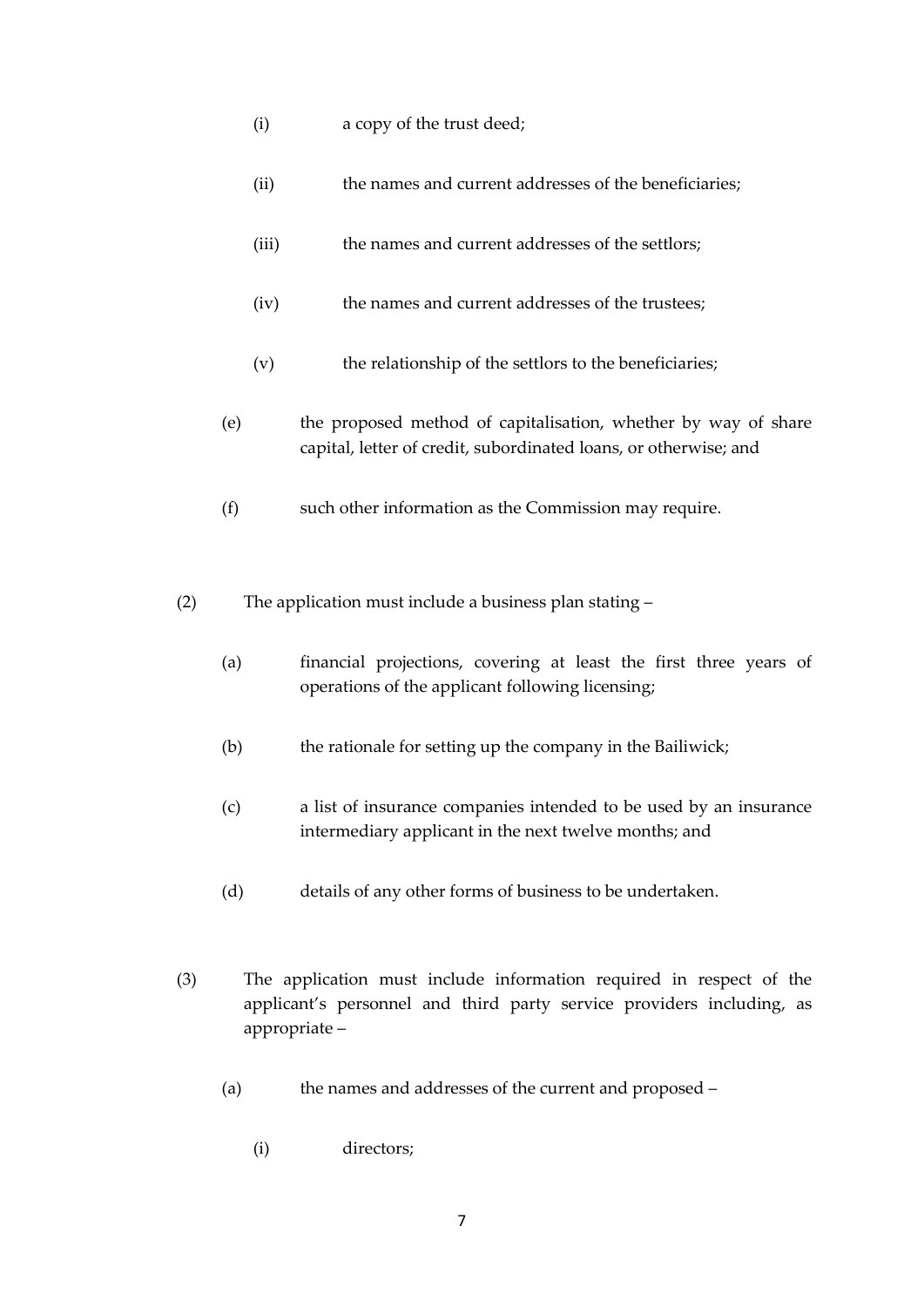- (ii) officers;
- (iii) managers;
- (iv) general representative;
- (v) consultants;
- (vi) Money Laundering Reporting Officer; and
- (vii) compliance officer.
- (b) for all current and proposed directors, and general representatives, a Personal Questionnaire, in the standard format determined by the Commission, or a statement from the current or proposed director or general representative confirming that the Personal Questionnaire already held by the Commission is correct;
- (c) the name, address, date of birth, qualifications, and employment history of insurance representatives to be authorised by the applicant;
- (d) a copy of the auditors' acceptance to act as auditor of the applicant;
- (e) details of any other third party service providers.

The Commission may require Personal Questionnaires to be completed by other individuals as it sees fit.

The auditor's acceptance to act letter should be provided on headed paper which includes the name and address of the auditor.

(4) Where appropriate, the application must include the memorandum and articles of association.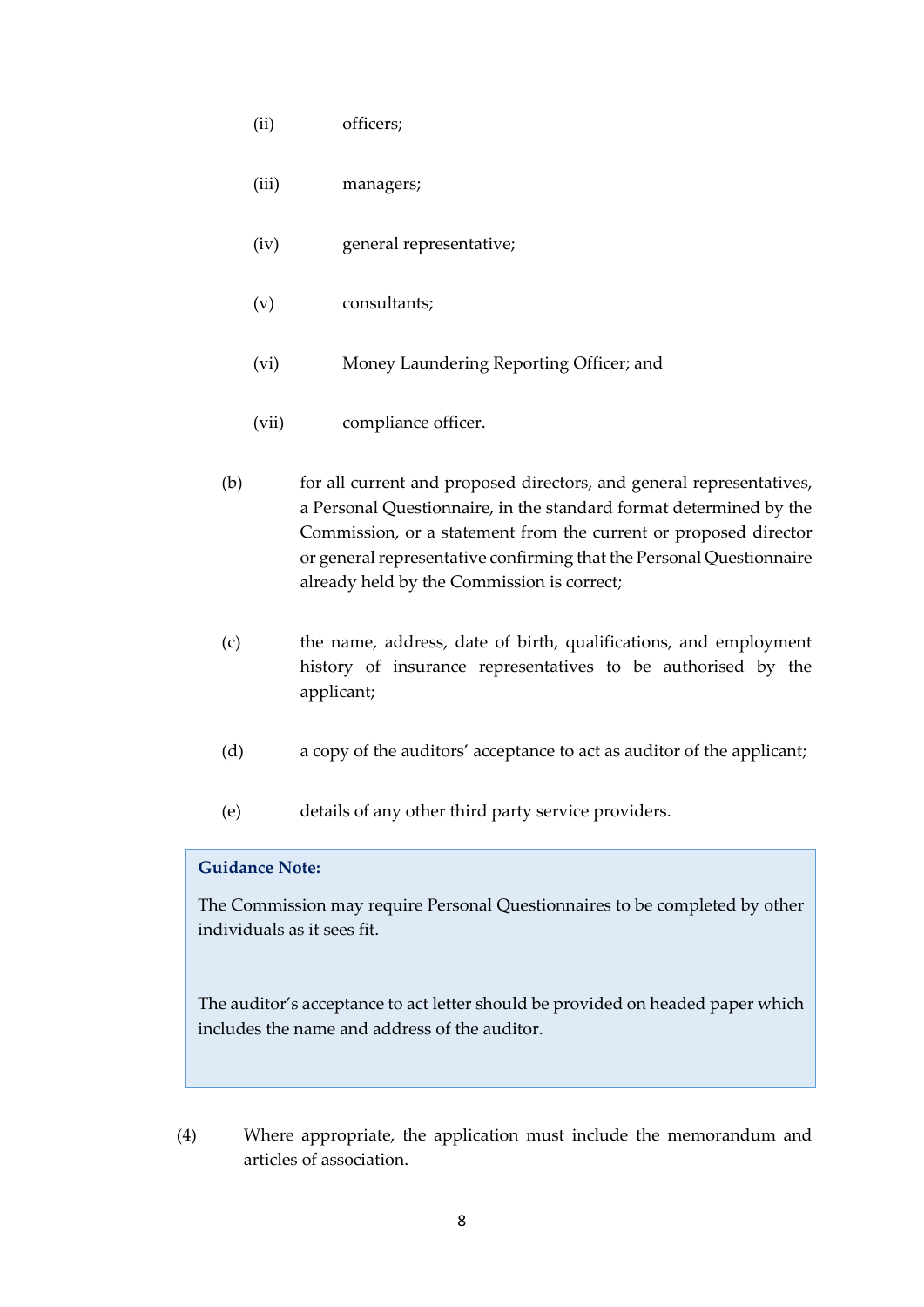- (5) Where appropriate the application must include the certificate of incorporation.
- (6) Unless previously agreed in writing with the Commission the application must also include –
	- (a) the amount of, and limitations including exclusions and geographical limitations, of PI cover;
	- (b) a copy of the client monies handling procedure;
	- (c) the details of the bank mandate signing powers;
	- (d) confirmation that share capital has been received; and
	- (e) confirmation as to the origin of sources of funds to support the operations of the applicant.

# <span id="page-8-0"></span>**2.2 Business from sensitive jurisdictions**

(1) Additional information, to be individually determined by the Commission, may be required where the applicant, potential clients, controller, or ultimate holding company is resident in a sensitive jurisdiction, as published on the Commission's website.

#### <span id="page-8-1"></span>**2.3 Exempt persons**

- (1) For the purposes of the Law, the following persons are exempt from the requirement to be registered as an insurance intermediary –
	- (a) those persons advising on policies of insurance as part of a contract to provide goods or services, including –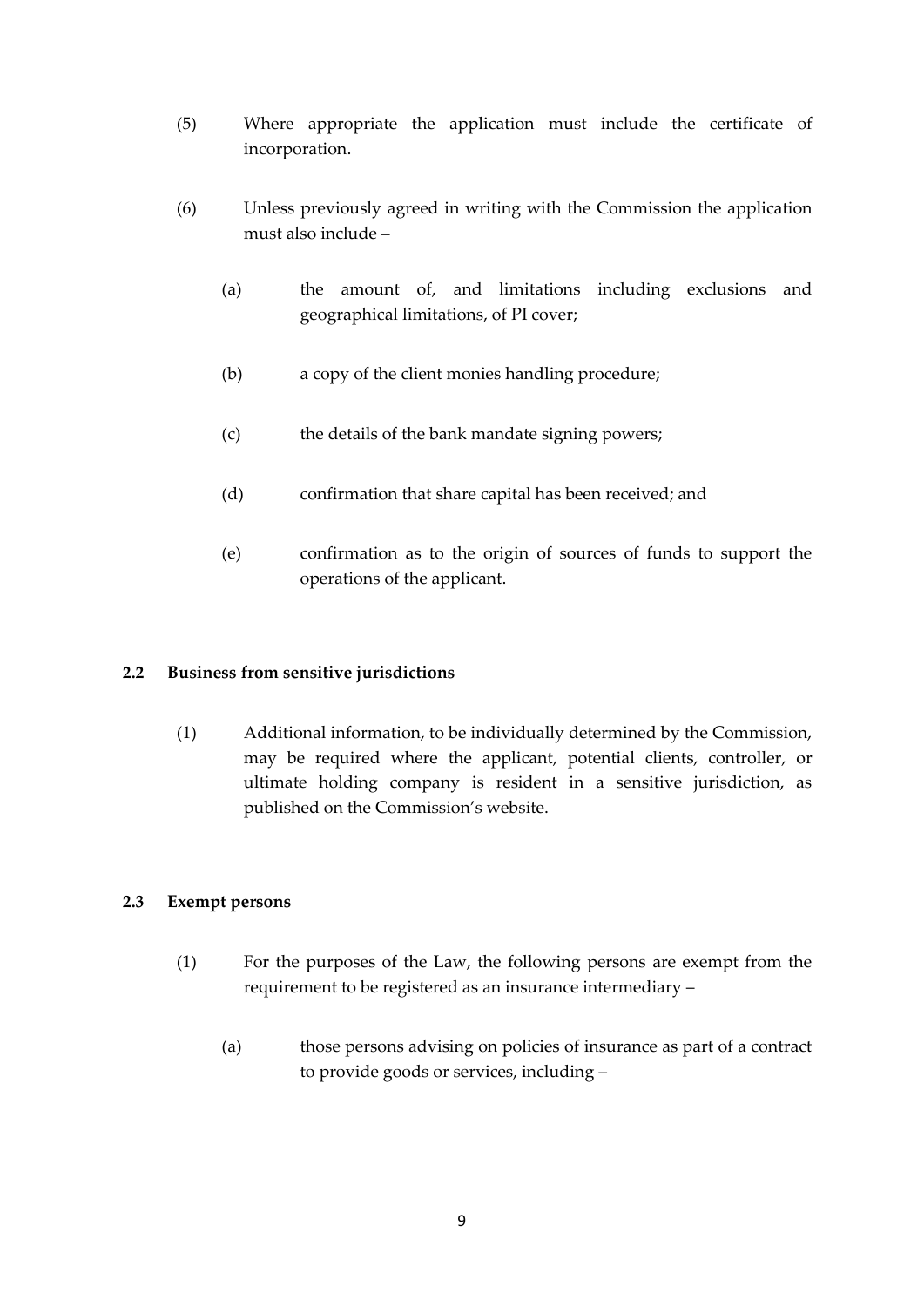- (i) the selling of an extended warranty insurance product where that product is sold as part of an exclusive arrangement originated by the product manufacturer and in conjunction with the purchase of goods;
- (ii) the selling of a travel insurance product where that product is sold as part of an exclusive arrangement originated by the tour operator and in conjunction with the purchase of a holiday package arrangement, either directly or through a travel agent; and
- (iii) the selling of a credit protection insurance where such insurance is sold unconditionally as part of an agreement when providing loan or overdraft facilities, other than mortgage protection, where the provider is not promoting any other insurance service to its customer base;
- (b) those persons providing fiscal advice which does not include advising on the choice of the insurance product provider; and
- (c) licensed insurance managers who advise large clients and not the general public.
- (2) For the purposes of  $(1)(c)$ , a "large client" means a client which has at least 50 employees or more than £500,000 net turnover in its last completed financial year.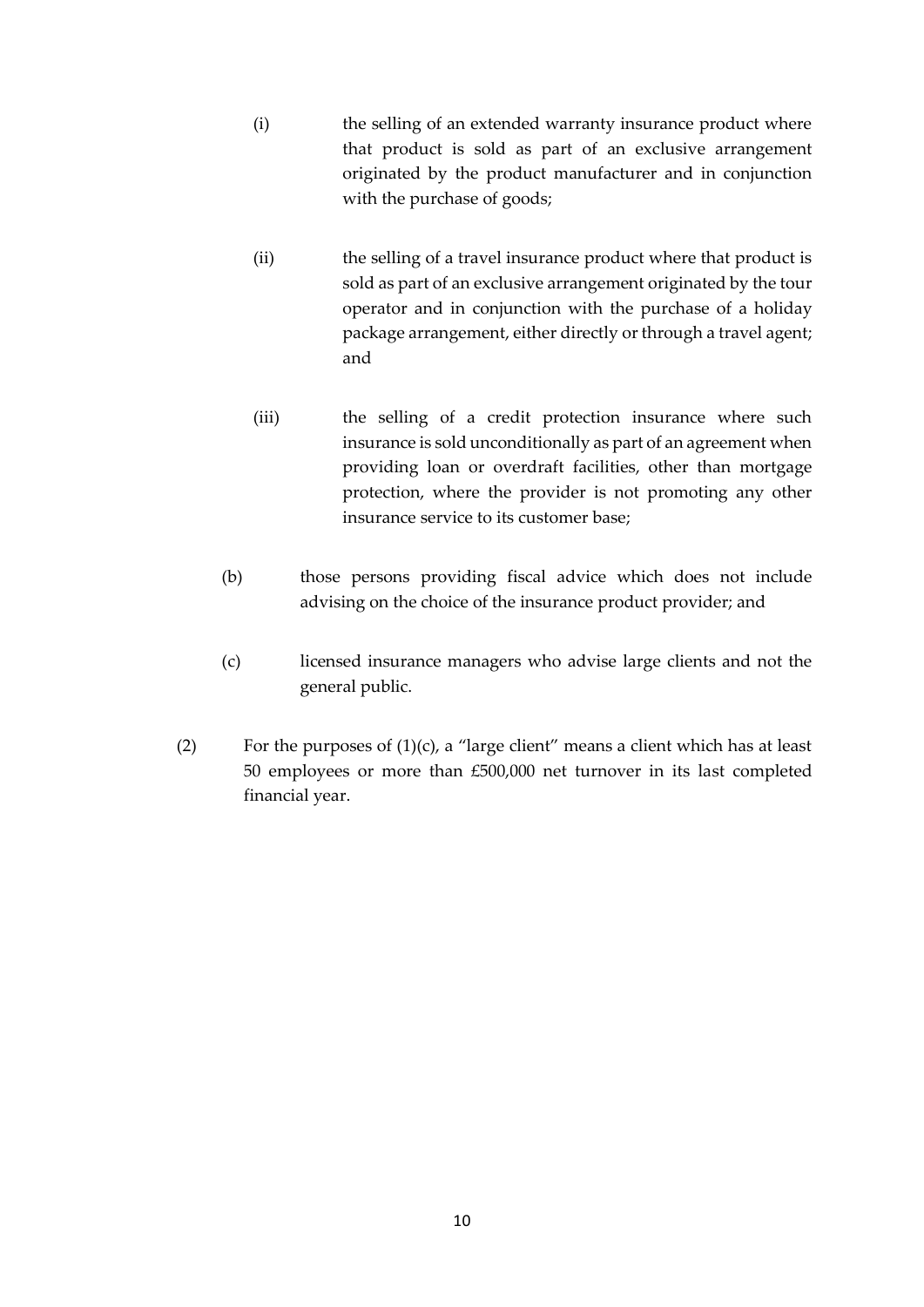# **PART 3 ANNUAL RETURNS**

### <span id="page-10-1"></span><span id="page-10-0"></span>**3.1 Licensed insurance intermediary's annual return**

- (1) The annual return of a licensed insurance intermediary must comprise of the following –
	- (a) a copy of the auditor's management letter or confirmation that no auditor's management letter has been, or will be, issued; but where the management letter is not available at the time of the annual return, it must be submitted as soon as practicable;
	- (b) a copy of any internal audit report issued during the year;
	- (c) an up-to-date list of all authorised insurance representatives; together with details of current qualifications;
	- (d) a copy of the cover note evidencing renewal of professional indemnity cover, on expiring terms or otherwise, including details of any exclusions and geographical limitations;
	- (e) a statement of all insurers with whom the intermediary has placed business in the financial year in question;
	- (f) an up-to-date business plan including both financial projections and narrative explanation;

#### **Guidance Note:**

An example of financial projections would be a cash-flow forecast.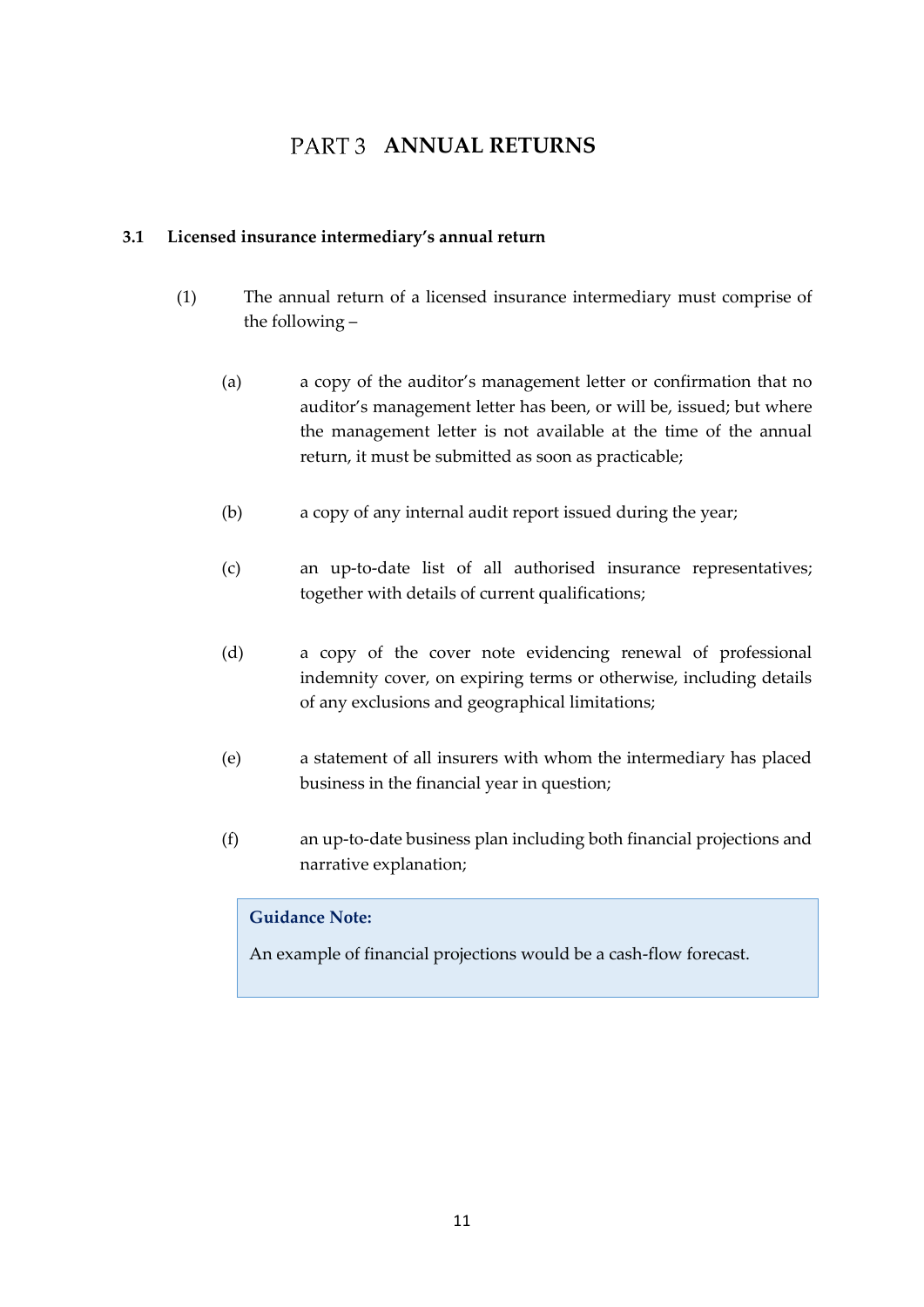- (g) confirmation that all material changes to personal questionnaire forms have been notified to the Commission;
- (h) details of all overseas regulatory licences, authorisations, or permissions, indicating the issuing authority and the date of issuance;
- (i) details of any third-party arrangements entered into for the outsourcing of business or the administration of activities, including delegated activities, required by or in respect of licensed activities in accordance with the Law; and details of any third party arrangements;

Third party arrangements would include, for example, introducers.

- (j) details of premium and turnover split, by product type and geographical location of clients, between –
	- (i) the Bailiwick;
	- (ii) the Isle of Man and the Bailiwick of Jersey;
	- (iii) the United Kingdom;
	- (iv) European Union countries, including EEA States;
	- (v) the United States of America and Canada; and
	- (vi) the rest of the world;
- (k) confirmation of compliance, throughout the period covered by the annual return, with –
	- (i) the Law, and any subordinate legislation made under it;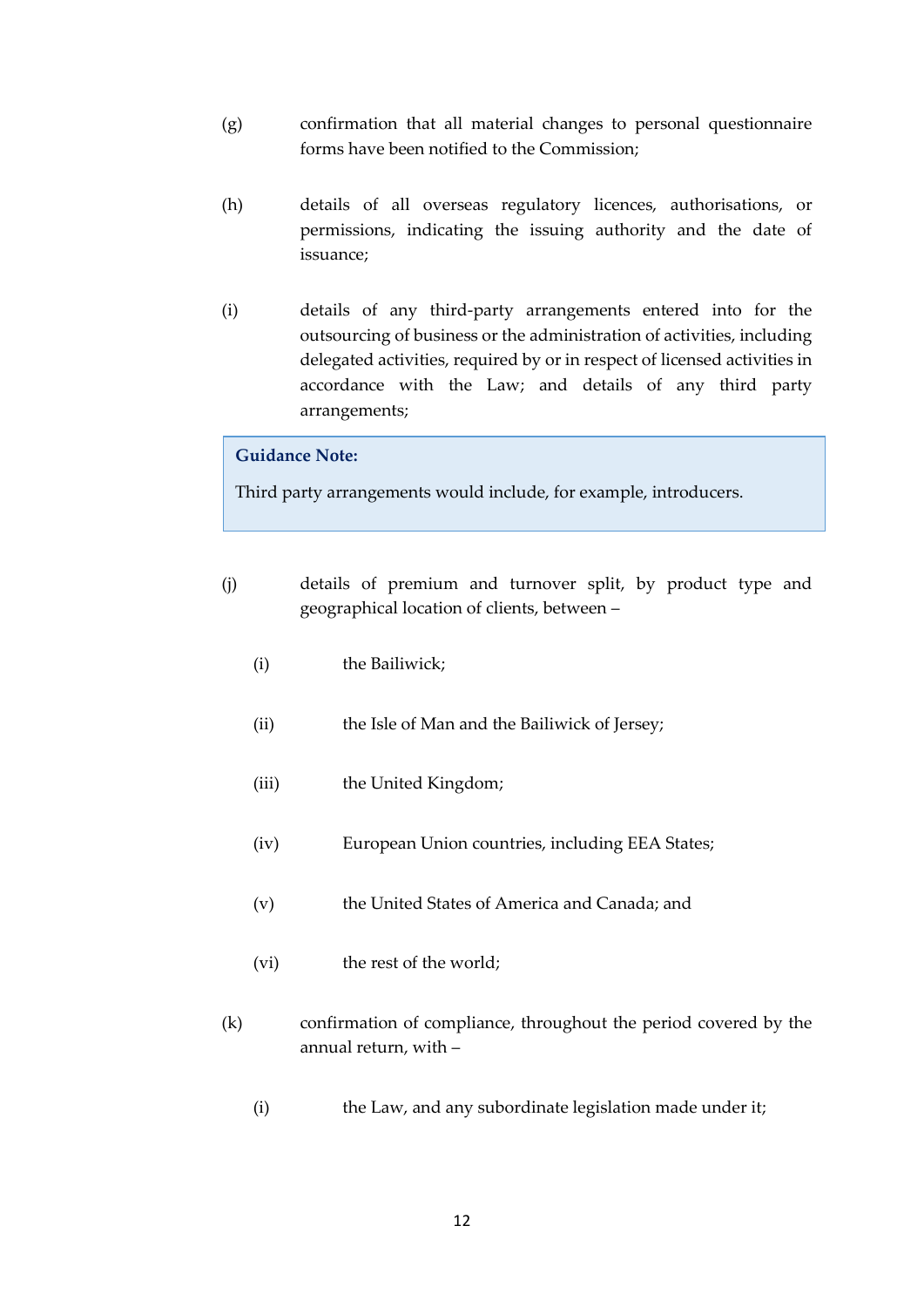- (ii) all applicable rules and codes issued under the Law;
- (l) if the intermediary is unable to give the confirmation set out at (l), details of any applicable breaches and what action, if any, has already been taken to remedy any applicable breaches; and
- (m) confirmation that the accounts have been prepared and deposited in accordance with the Law.
- (2) The Commission are entitled to require that an intermediary periodically provides further specific information in their Annual Returns which is not set out in these Rules.

#### <span id="page-12-0"></span>**3.2 Annual returns in non-standard format**

(1) Where the Commission has, in any particular case, given written confirmation that a format other than the standard format of an annual return may be used, that format will suffice.

### **Guidance Note:**

Where annual returns are submitted in the non-standard format it should be noted that the Commission will not provide confirmation unless all of the information, required in the standard format, is provided.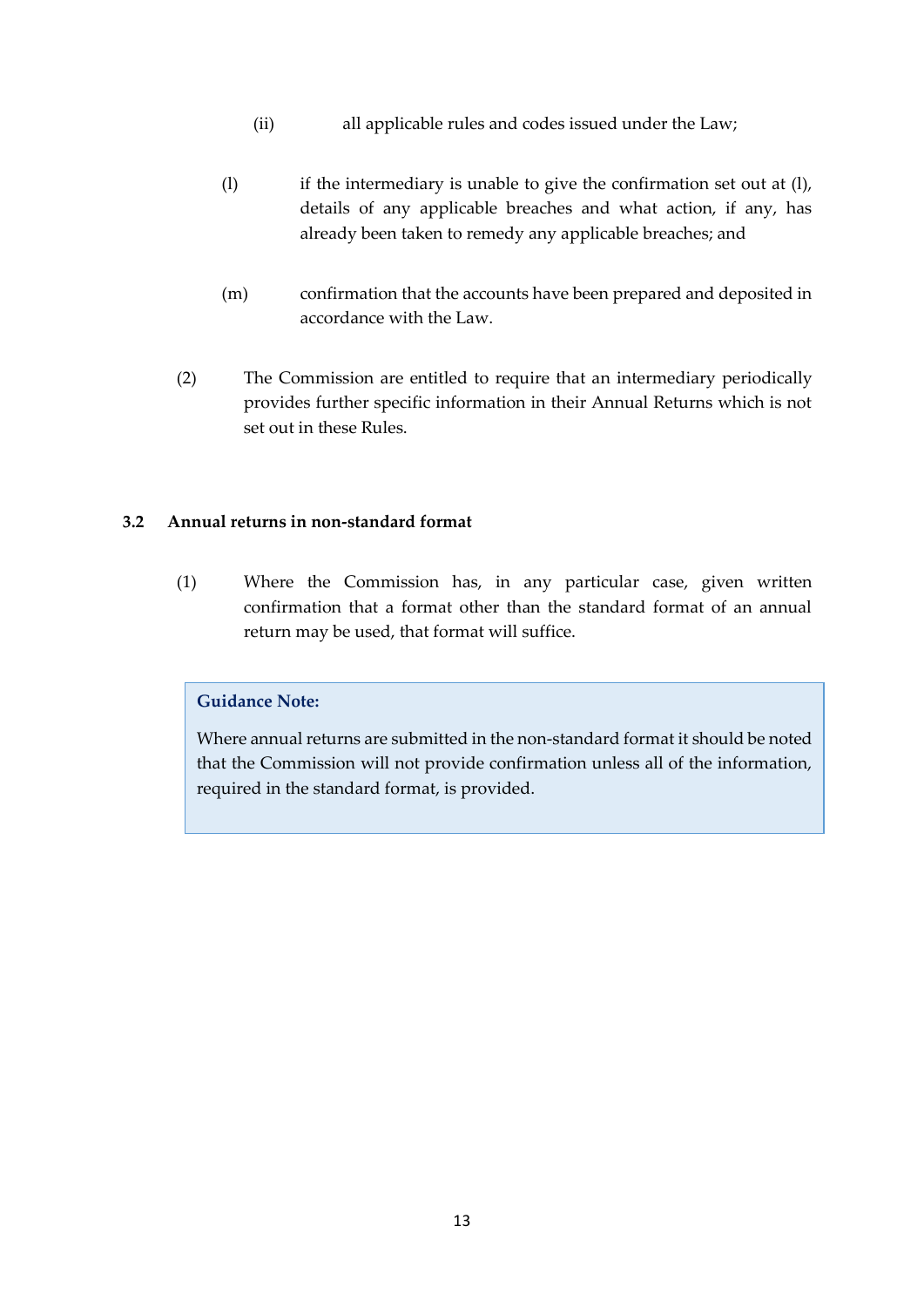# **PART4 CLIENT MONIES**

#### <span id="page-13-1"></span><span id="page-13-0"></span>**4.1 Application**

- (1) Unless otherwise agreed by the Commission in writing, this Part applies to –
	- (a) insurance intermediaries; and
	- (b) licensed insurance managers when acting as insurance intermediaries,

who hold client money.

#### <span id="page-13-2"></span>**4.2 Client monies**

- (1) In the course of carrying out its business an insurance intermediary may
	- (a) receive and hold money from premiums, from a client, that the insurance intermediary will transfer to an insurer; and
	- (b) receive claims money or refunded premiums, from an insurer, for onward payment to the client

and, in this Part, such money is referred to as "client monies".

- (2) Client monies must not include monies which are "monies held at the risk of insurers" which include –
	- (a) monies held as agent for the insurer to the extent that such monies are treated as being received by the insurer when they have been received by the insurance intermediary; and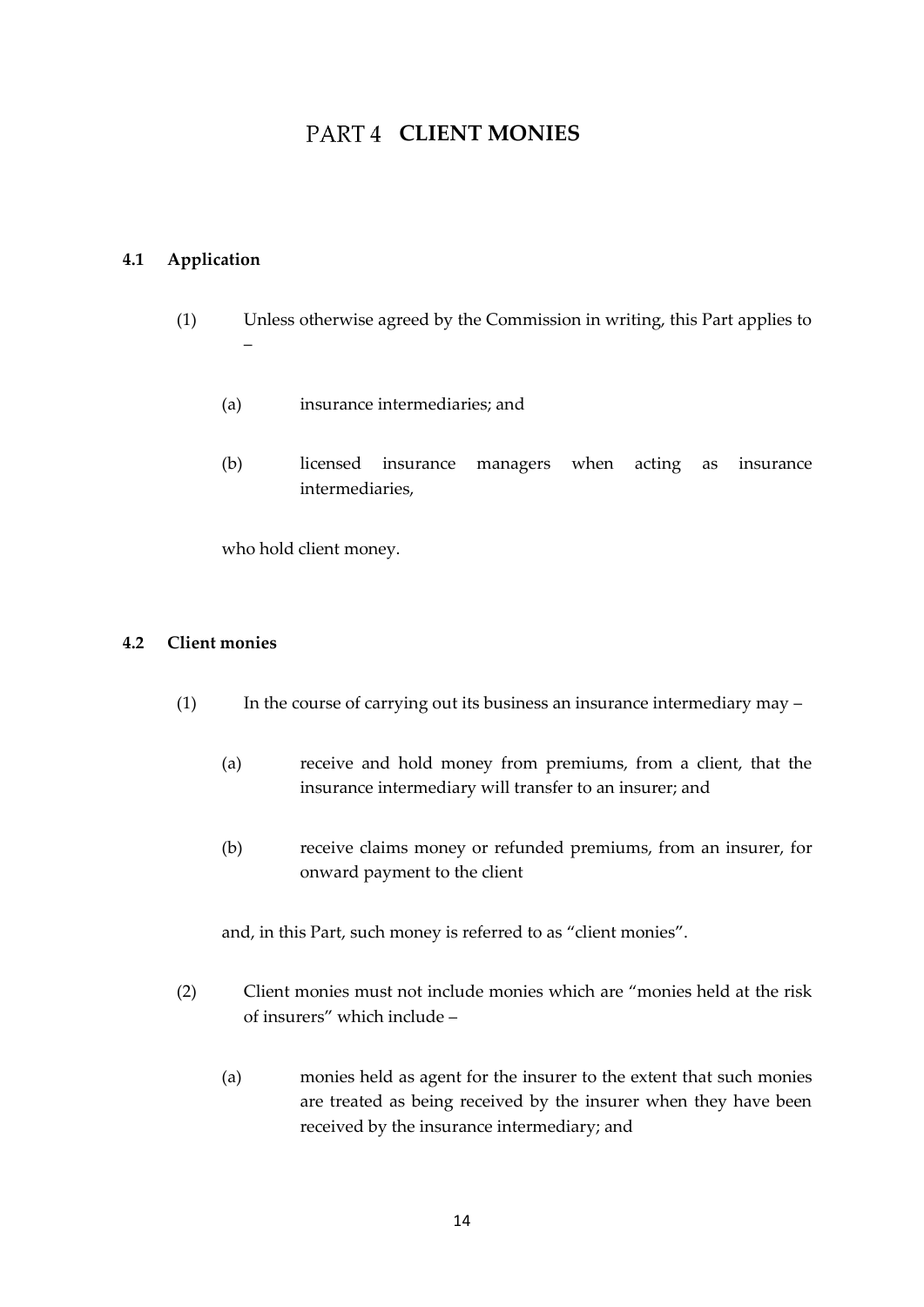(b) claims and premium refunds which are only treated as being received by the client when they are paid over to the client.

#### <span id="page-14-0"></span>**4.3 Client accounts**

- (1) An insurance intermediary must
	- (a) open and maintain a separate bank account, a "client account", for client money; and
	- (b) ensure that this account is clearly separate and distinguishable from its own bank accounts.
- (2) Unless otherwise agreed by the Commission, in writing, a client account must be held in a bank or building society licensed by the appropriate regulatory authority in the Bailiwick.
- (3) An insurance intermediary must take all necessary measures to protect clients against the risk that it may be unable to transfer –
	- (a) premiums to an insurer; or
	- (b) claims monies or premium refunds to the client.
- (4) An insurance intermediary must not hold money, other than client money, in a client account unless such other money is –
	- (a) a minimum sum required to open the account;
	- (b) necessary to keep it open;
	- (c) interest credited to the account which exceeds the amount due to clients as interest, which had not yet been withdrawn by the insurance intermediary;
	- (d) commission due to the intermediary; or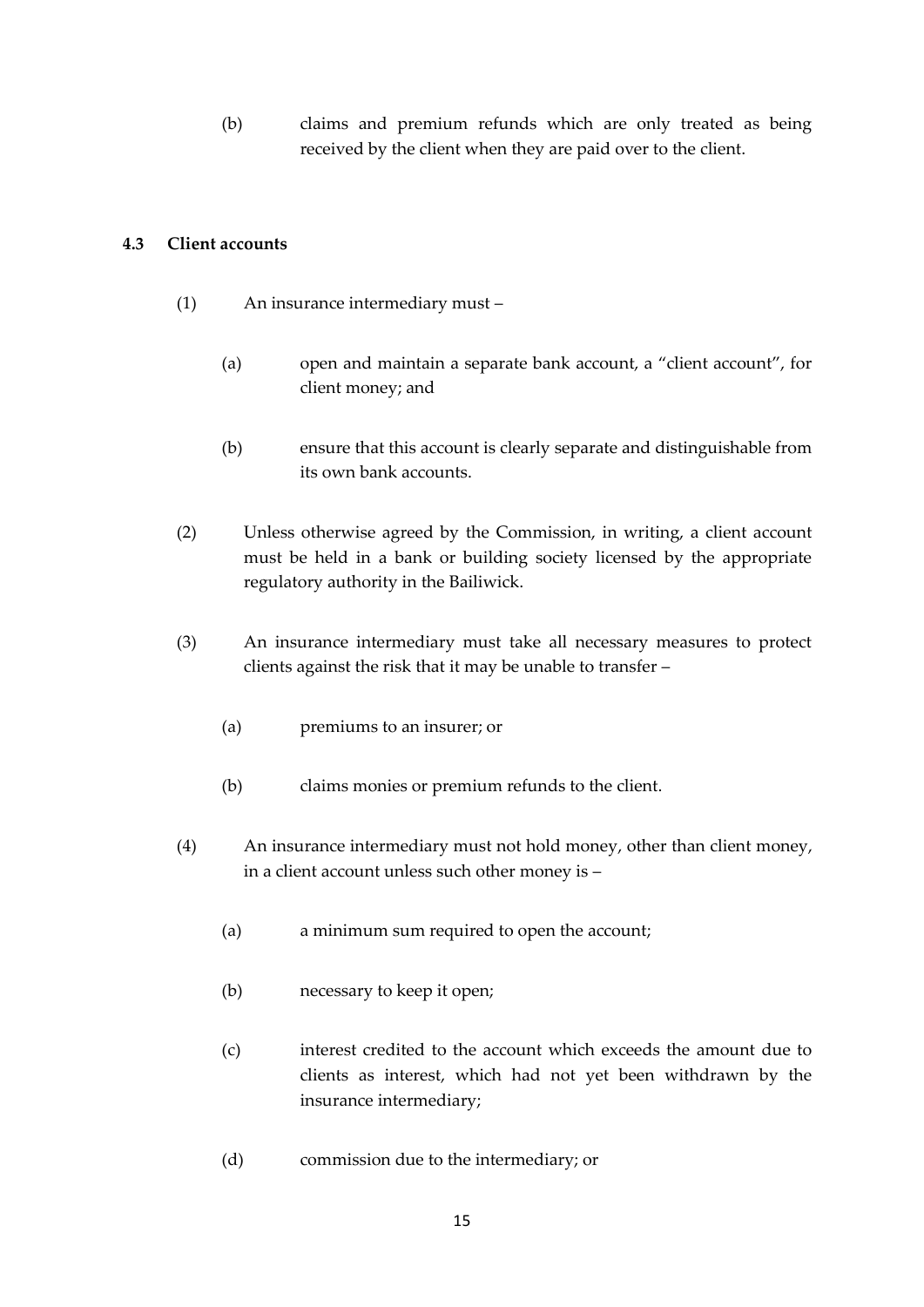- (e) money credited to the client account to make good any shortfall as set out in this rule.
- (5) Client money must be paid into the client bank account no later than the next business day after receipt but where it is not so paid in –
	- (a) it must be paid into the client bank account as soon as possible after the omission has been discovered;
	- (b) the reason for the failure must be recorded and held on the client file; and
	- (c) where the money is not paid in within three business days of being received, the relevant client must be informed.
- (6) An insurance intermediary must ensure that
	- (a) the total amount of client money held for each client in any client account is positive; and
	- (b) no payment is made from any such account for the benefit of a client unless –
		- (i) the client has provided the insurance intermediary with sufficient cleared funds to enable a premium payment to be made; or
		- (ii) the insurer has provided the intermediary with sufficient cleared funds to pay a claim or refund of premium.
- (7) Where client money is received by the insurance intermediary in the form of an automated transfer, the insurance intermediary must –
	- (a) take reasonable steps to ensure that the money is received directly into the client account; and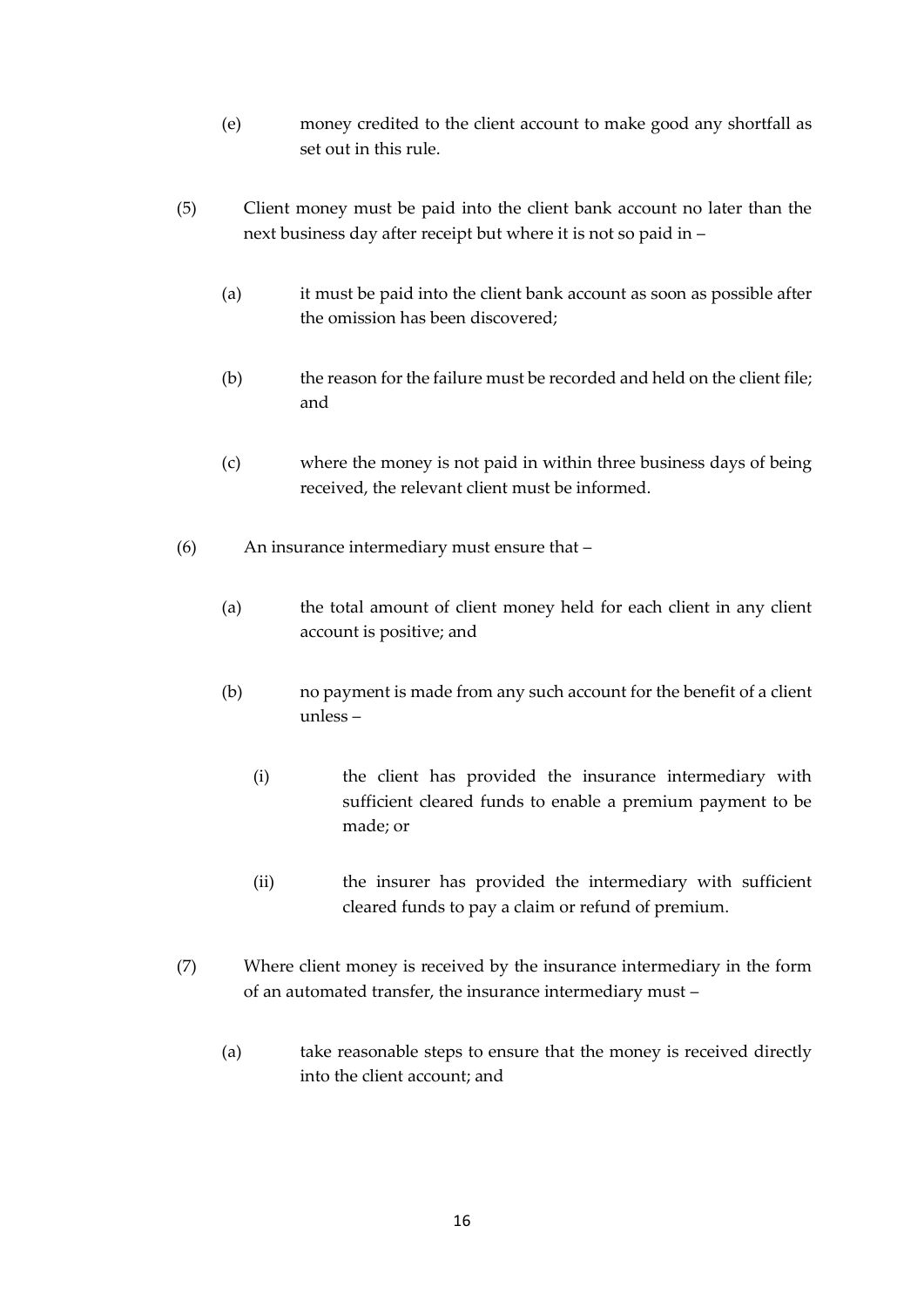- (b) if money is received directly into the insurance intermediary's own account, transfer the money into the client account no later than the next business day after receipt.
- (8) An intermediary may withdraw commission from the client account where –
	- (a) it has received the premium from the client, and
	- (b) such a withdrawal is in accordance with this Part.
- (9) Where premiums are paid to the insurer, net of any commission due to the insurance intermediary, the insurance intermediary must not transfer that commission into its own account until the premium is paid to the insurer.

#### <span id="page-16-0"></span>**4.4 Terms and conditions**

- (1) An insurance intermediary must disclose to its clients that
	- (a) it holds client money in a segregated account;
	- (b) any monies which it may hold are to be designated as monies held at the risk of insurers.
- (2) An insurance intermediary must enter into a terms of business agreement (a "TOBA"), with each of its clients, which sets out the terms and conditions relating to the handling of money contained in client accounts; including the treatment of interest accruing on client money.

#### <span id="page-16-1"></span>**4.5 Interest earned**

(1) A TOBA, between an insurance intermediary and its clients, must clearly explain, and where necessary obtain the client's express consent to, the intermediary retaining any interest accruing on client money.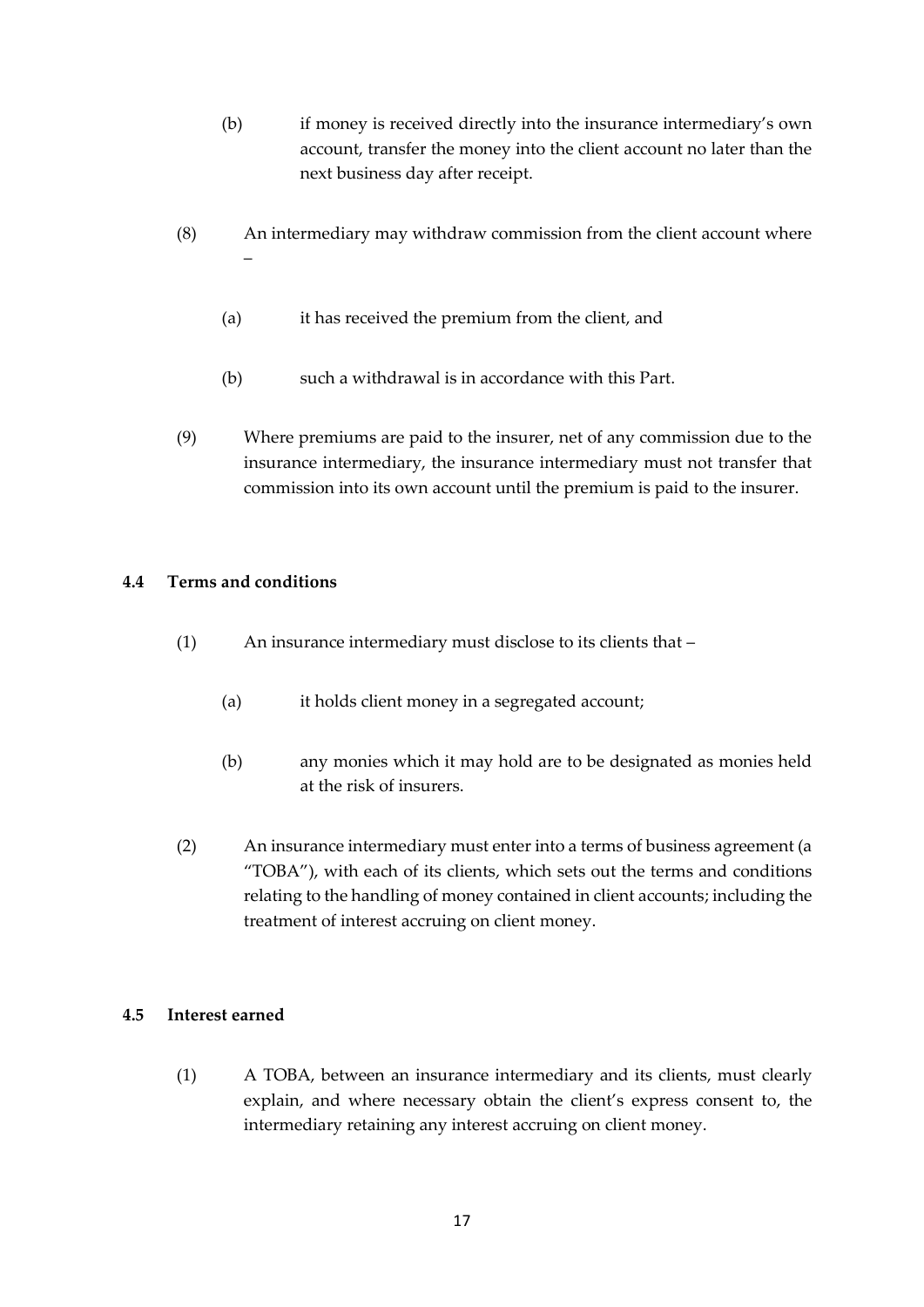(2) If the insurance intermediary has reasonable grounds to believe that the interest earned for an individual client will be no more than £20 per transaction, it need not obtain the client's consent to it retaining any interest.

# <span id="page-17-0"></span>**4.6 Reconciliations**

- (1) Where an insurance intermediary holds clients' money, it must carry out a cash-based, or accruals-based, reconciliation of the amounts held in its client account, against the amounts which should be held for clients, at least every 25 business days.
- (2) Where a reconciliation is carried out, an insurance intermediary must
	- (a) match the total monies in its client account by reference to individual clients; and
	- (b) maintain documentary evidence that a reconciliation
		- (i) has been conducted; and
		- (ii) has undergone an internal peer review by an appropriate person.
- (3) When any discrepancy arises as a result of a reconciliation being carried out, the insurance intermediary must identify the reason for the discrepancy and correct it as soon as possible, unless the discrepancy arises solely as a result of timing differences between the accounting systems of the bank providing the statement or confirmation and that of the insurance intermediary.
- $(4)$  If
	- (a) an insurance intermediary is unable to resolve, satisfactorily, any discrepancy arising from a reconciliation; and
	- (b) its reconciliation indicates that there is a need to have a greater amount of client money credited to the account,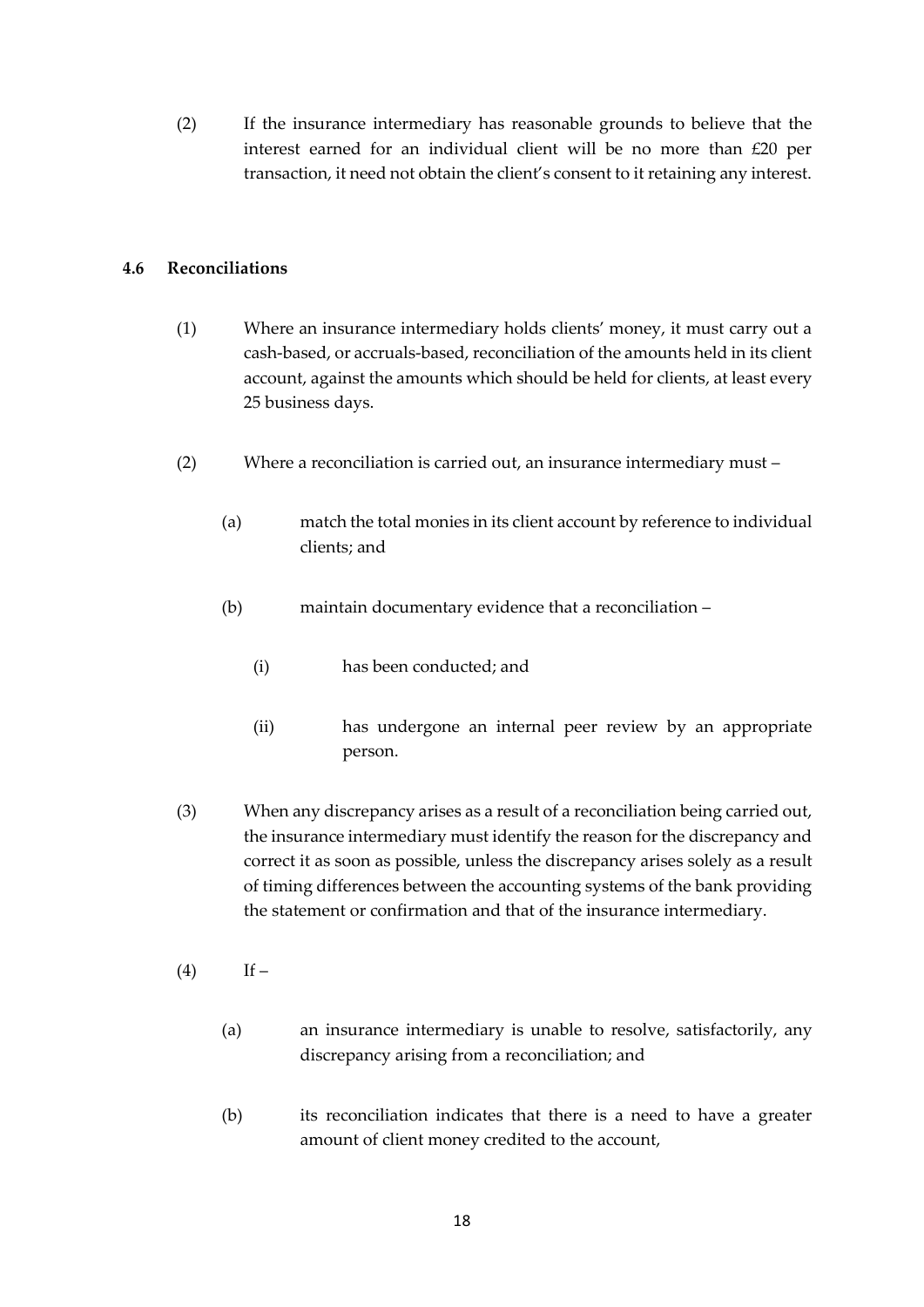the insurance intermediary must assume, until the matter is resolved, that there is a shortfall of client money and pay its own money into the relevant account to ensure the shortfall is met in full.

# <span id="page-18-0"></span>**4.7 Systems and controls**

- (1) For the purposes of handling client money, an insurance intermediary must –
	- (a) have and maintain adequate systems and controls to ensure that it is able to monitor and manage its client money transactions; and
	- (b) ensure that proper records are made and retained for a period of six years.
- (2) The records must
	- (a) be sufficient to show and explain the transactions and commitments of the insurance intermediary in respect of its client money, and
	- (b) include adequate written procedures and evidence that reconciliations are independently reviewed.

#### <span id="page-18-1"></span>**4.8 Notification to the Commission**

- (1) An insurance intermediary must
	- (a) advise the Commission, at the time of its application for licensing, of its intention to hold client monies;
	- (b) notify the Commission, in advance, of any subsequent change to its intention;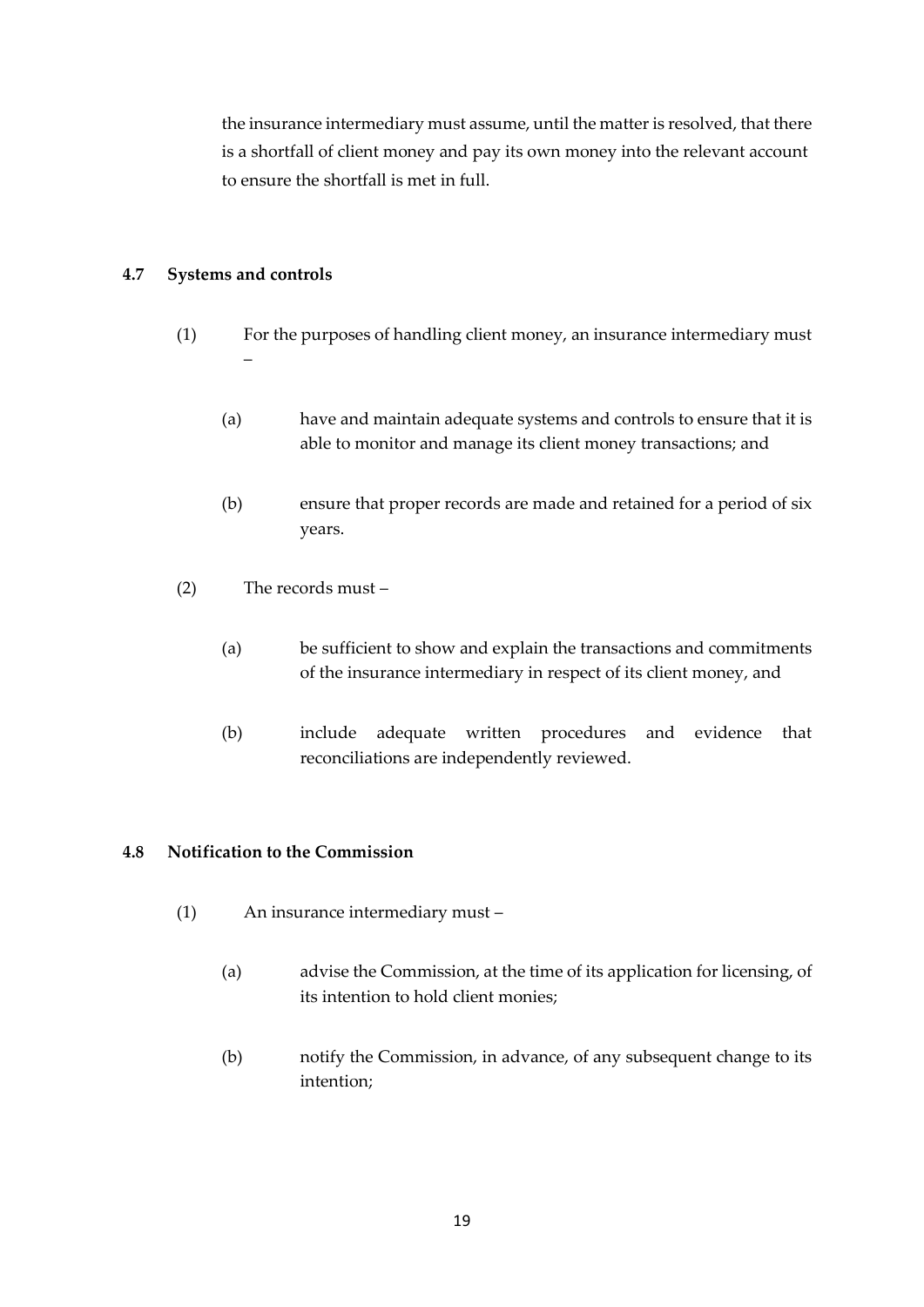- (c) notify the Commission, immediately, if it is unable to, or does not, perform the required reconciliations; and
- (d) notify the Commission, as soon as possible, if it is unable to comply with any of the requirements in this Part.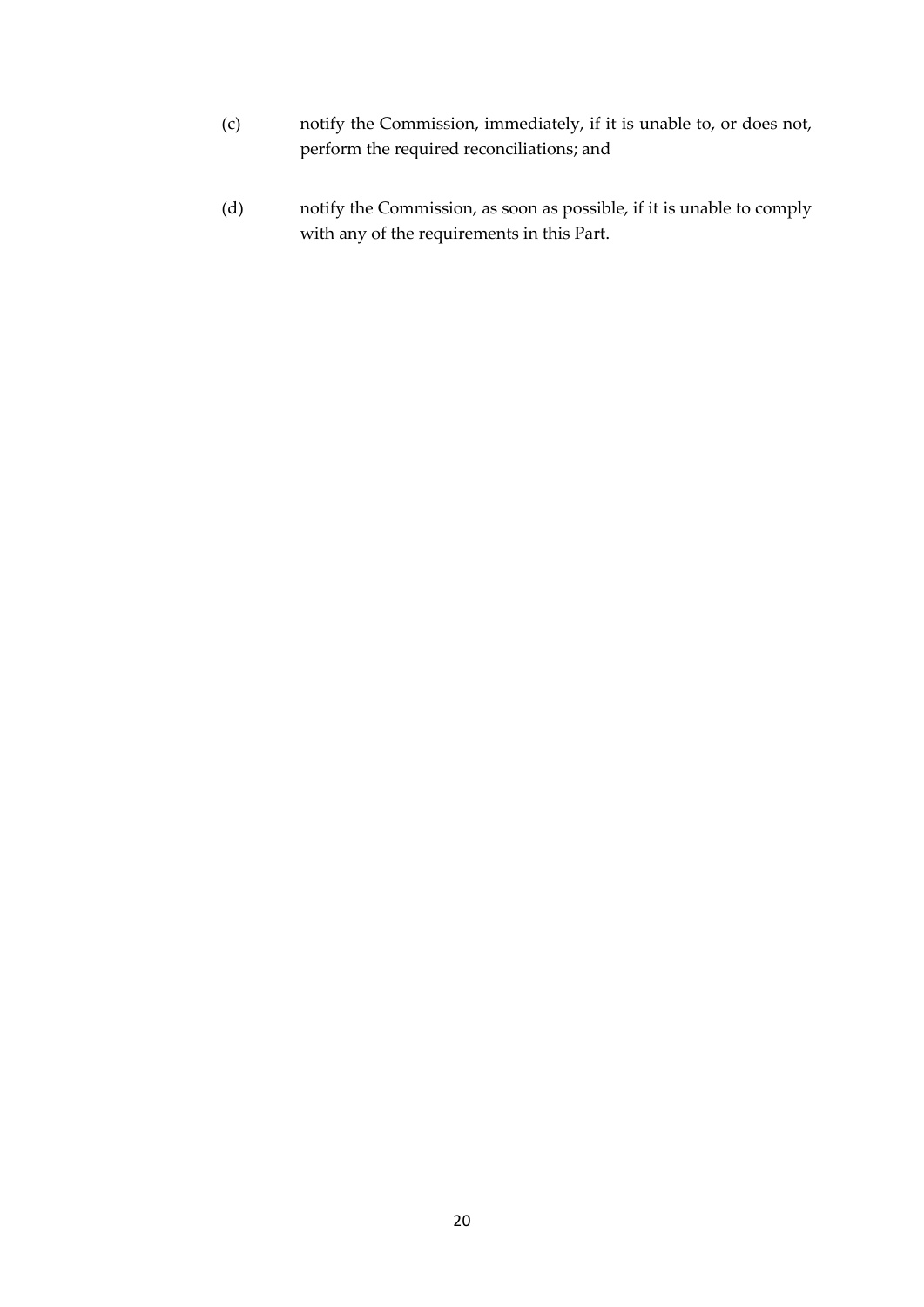# <span id="page-20-0"></span>PART 5 **MINIMUM CAPITAL REQUIREMENT**

# <span id="page-20-1"></span>**5.1 Minimum Capital Requirement of Licensees**

(1) The Minimum Capital Requirement of a licensed insurance intermediary is £25,000, or 125% of the licensee's professional indemnity insurance deductible or excess, if higher.

# <span id="page-20-2"></span>**5.2 Method of calculation**

(1) The formula used must be the total approved assets minus the total liabilities of the licensee.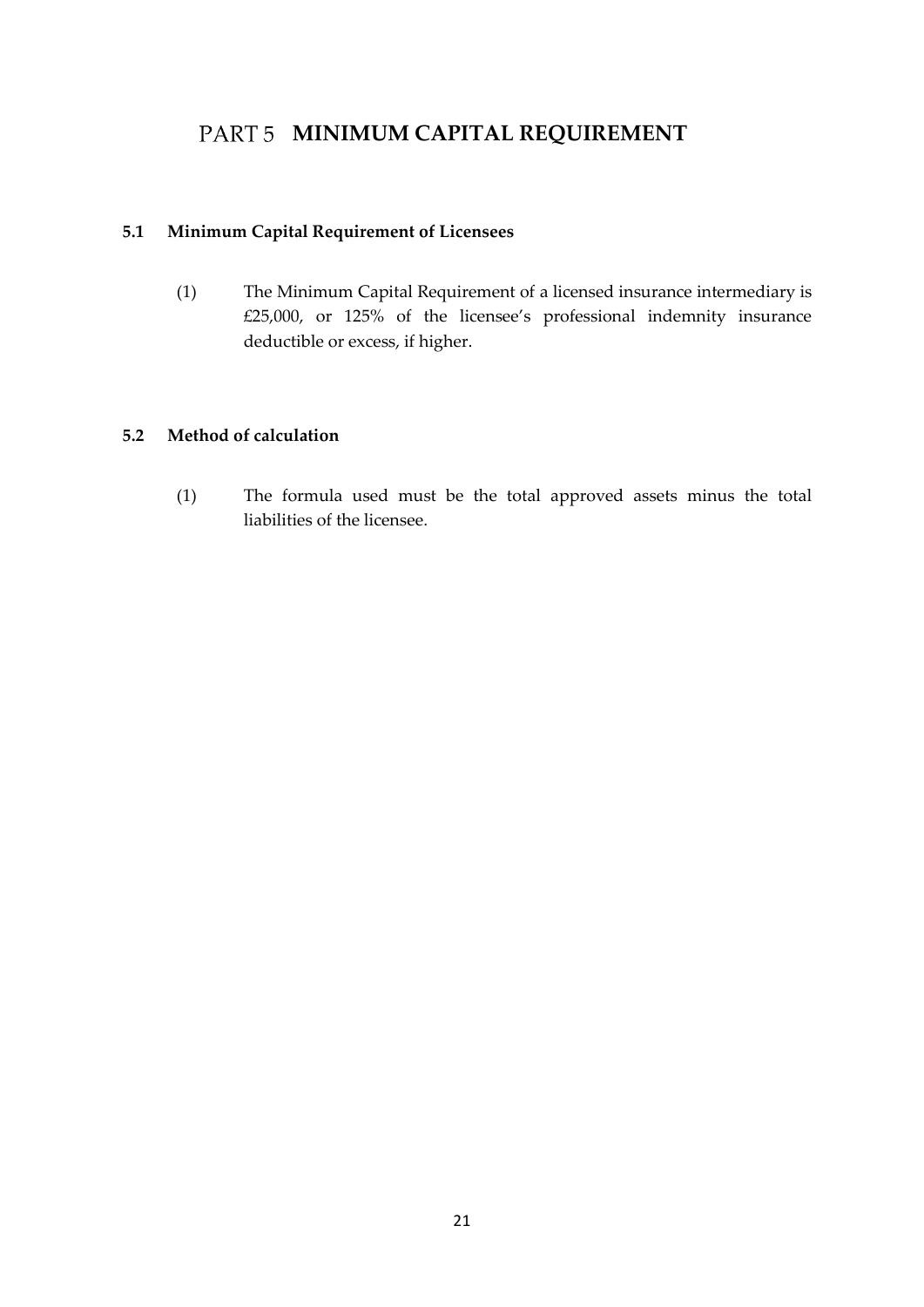# PART 6 **APPROVED ASSETS**

### <span id="page-21-1"></span><span id="page-21-0"></span>**6.1 Approved assets**

(1) Approved assets comprise all those assets held, by the licensee, and valued in accordance with Recognised Accounting Standards less those assets held by the licensee and which are designated as unapproved assets, unless otherwise permitted by the Commission.

#### <span id="page-21-2"></span>**6.2 Unapproved assets**

- (1) Unapproved assets are
	- (a) positive goodwill; being the value of a business in excess of the quantified value of its other assets and liabilities;
	- (b) fixtures and fittings; being any furniture or other non-structural items owned by the licensee;
	- (c) computers and information technology equipment, which include any device used for the storage or processing of data electronically;
	- (d) motor vehicles, being any car, truck, motorcycle, or other vehicle that can be used to transport persons or goods and is of a type permitted to travel on public roads; and
	- (e) subject to the Commission directing otherwise, loans to, or other debts owed by, associates, associated parties, or controllers of the licensee.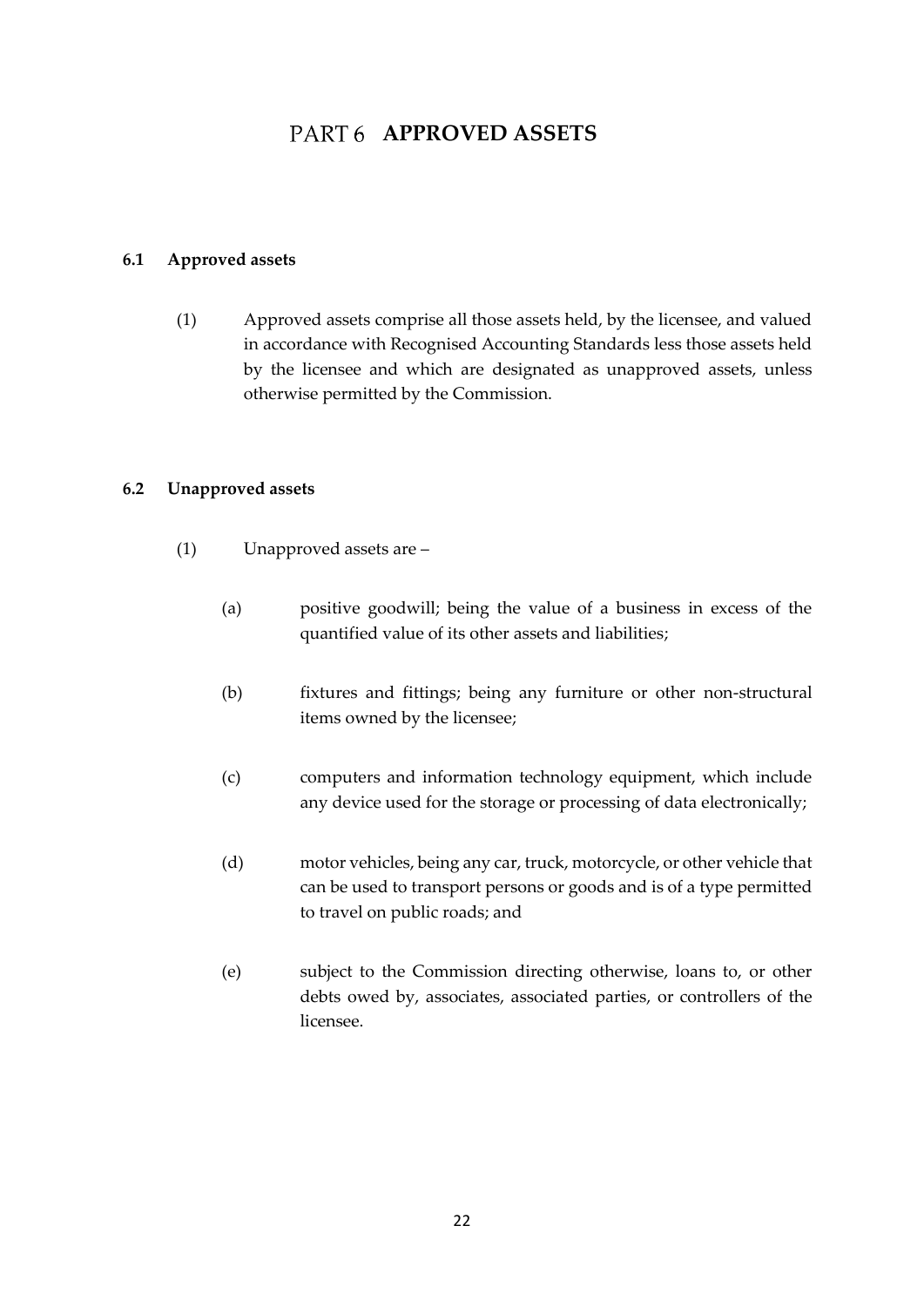# PART 7 CONDUCT OF BUSINESS

### <span id="page-22-1"></span><span id="page-22-0"></span>**7.1 Corporate governance and senior management responsibility**

- (1) The board must ensure that there are effective and appropriate policies, procedures, and controls in place which provide for the board to meet its obligations under the Law and these Rules.
- (2) The board must evaluate and record the assessment of its compliance with the Financial Sector Code of Corporate Governance or any successor codes.
- (3) The board must retain responsibility for the outsourcing of any of its functions.
- (4) The board of an administered licensee remains responsible for the conduct of the administered entity.
- (5) Every licensee, other than a licensee administered by another firm in the Bailiwick, must appoint a chief executive, or equivalent, and appoint a replacement to fill this position when it becomes vacant.
- (6) A licensee's board and senior management must act, and must take all reasonable steps to ensure that all employees of the licensee act, to avoid serious damage to the licensee's reputation or to its financial position.
- (7) Every licensee providing advice to retail clients on long term insurance business must appoint a financial adviser to fulfil this function. A financial adviser is considered an authorised insurance representative.
- (8) It is the responsibility of the board of a licensee to ensure that the activities of a financial adviser are reviewed and managed by a suitably qualified and experienced individual.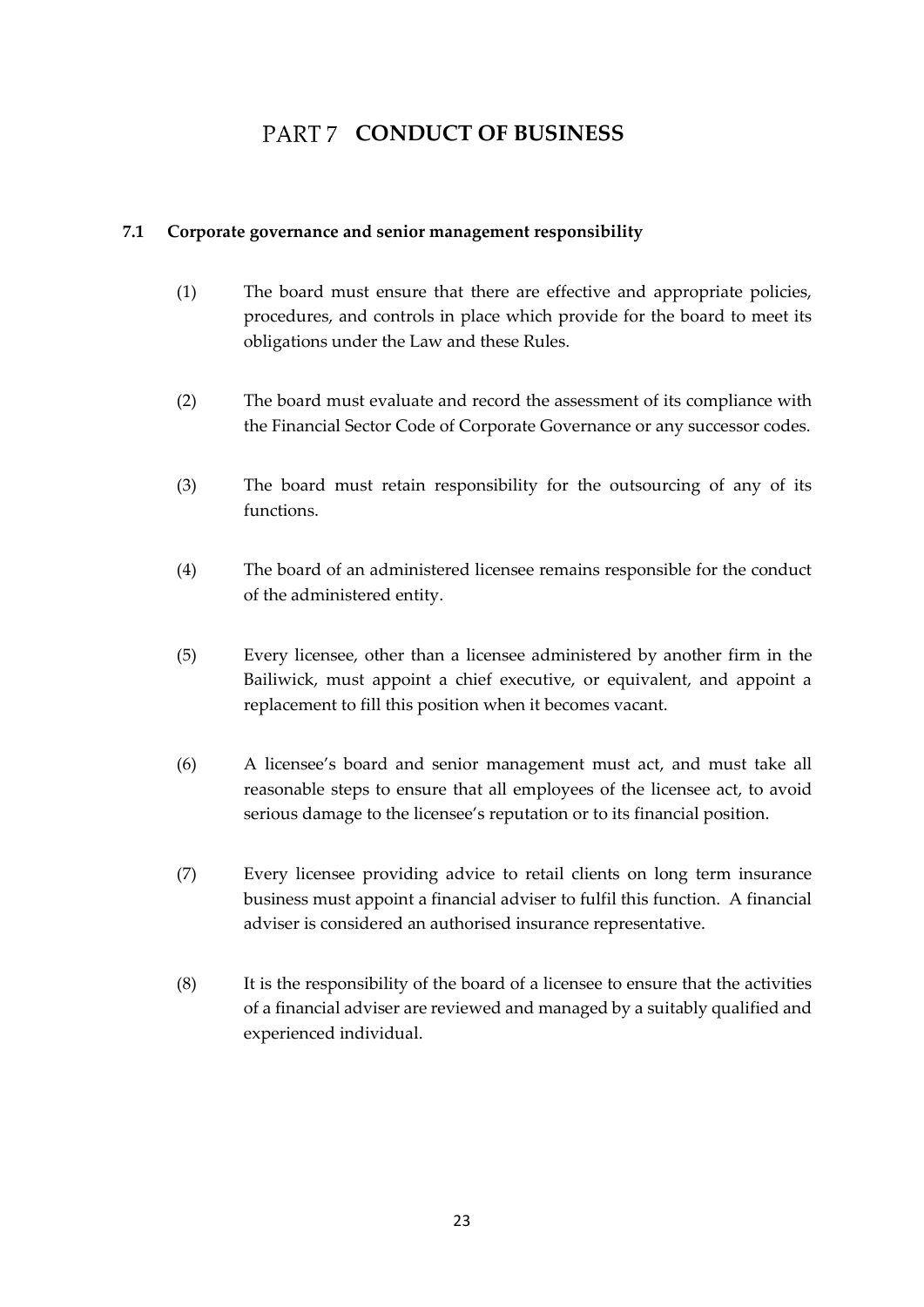In meeting the requirements of this rule the licensee should refer to the Guidance Note on Training and Competency Schemes as issued by the Commission.

"Reasonable steps" include having in place sufficient management controls and compliance procedures and a system for ensuring that such controls continue to be sufficient and that employees are observing internal compliance procedures.

# <span id="page-23-0"></span>**7.2 Compliance arrangements**

# 7.2.1 General

- (1) The board has effective responsibility for compliance with the Law, these Rules, and any applicable rules, codes, or guidance.
- (2) The board must take responsibility for the policy on review of compliance and discuss a review of compliance at appropriate intervals.
- (3) The board must ensure that the licensee takes reasonable steps, including the establishment and maintenance of procedures, to ensure that its officers and employees act in conformity with –
	- (a) their own, and their employer's, relevant responsibilities under the Law and any applicable rules;
	- (b) the Regulatory Laws;
	- (c) the requirements of the statutory restrictions on market abuse, insider dealing, money laundering, and countering the financing of terrorism;
	- (d) any other applicable legislation;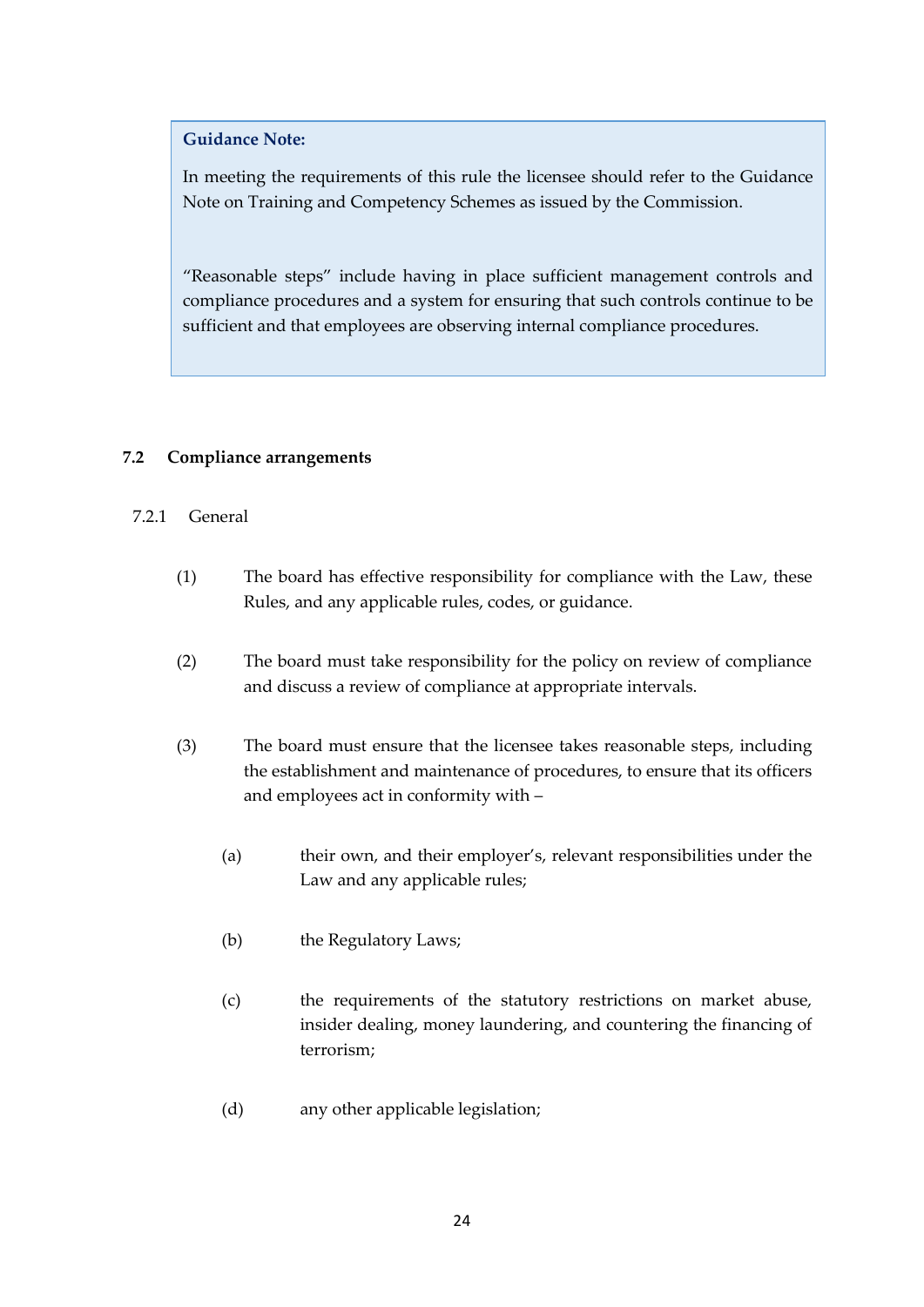- (e) appropriate arrangements on propriety in personal dealings;
- (f) guidelines issued by the Commission and relevant to the carrying on of insurance intermediary business; and
- (g) requirements of any self-regulatory organisation or recognised professional body of which the licensee is a member or subject to its regulation,

and the licensee must keep a breaches register to log all instances of noncompliance.

- (4) A licensee must ensure that compliance procedures, in respect of its insurance intermediary business, are set out in writing and that a copy of these are kept at the offices of the licensee and made available, to the Commission, on demand.
- (5) The Commission may require changes to the arrangements and the licensee must implement and comply with these requirements.
- (6) A licensee must review its written compliance procedures at least annually.

#### **Guidance Note:**

It is not the role of the Commission to approve compliance arrangements. Accordingly, it is the responsibility of the Board to determine the "appropriate intervals", however, they should not be longer than one year.

# 7.2.2 The compliance officer

- (1) A licensee must appoint a compliance officer in the Bailiwick to be responsible for compliance and must appoint a replacement to fill this position if it becomes vacant.
- (2) The board must ensure that the compliance officer appointed –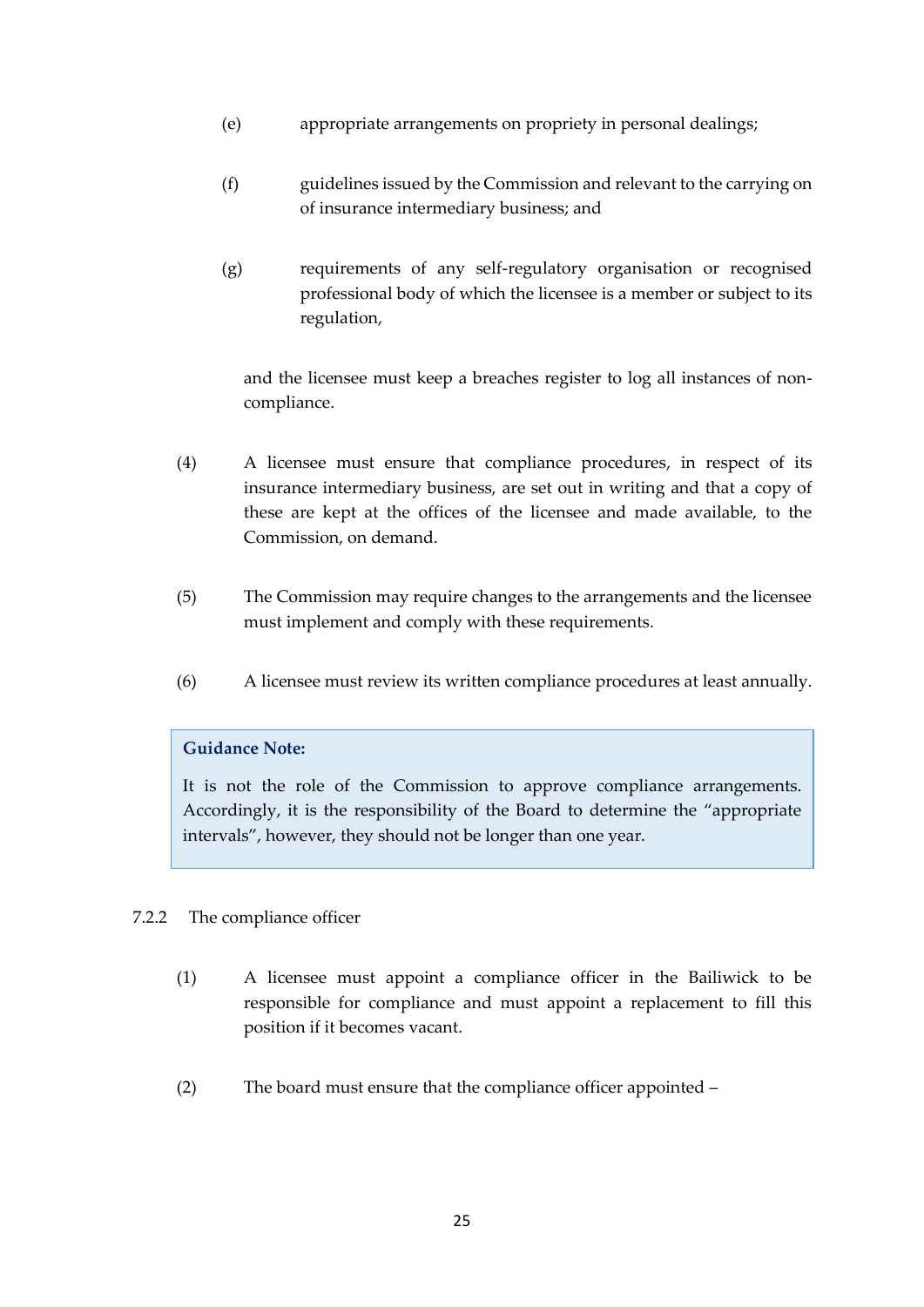- (a) be either a natural person or, if a legal person, the Commission must be informed of the natural person who takes responsibility for compliance, within the organisation, as the compliance officer;
- (b) be resident in the Bailiwick;
- (c) has sufficient resources to perform their duties;
- (d) has timely access to all records required under these Rules;
- (e) receives full co-operation from all staff;
- (f) reports directly to the board;
- (g) has regular contact with the board to ensure that the board is able to satisfy itself that all requirements of the Law and these Rules are being met; and
- (h) be fully aware of both their obligations and those of the licensee under the Law and these Rules.
- (3) Where a licensee is considering the outsourcing of compliance functions and providing the compliance officer with additional support from third parties, from elsewhere within the group or externally, then the licensee must –
	- (a) ensure that roles, responsibilities, and respective duties are clearly defined and documented; and
	- (b) ensure that the Compliance Officer, other third parties, and employees understand their respective roles, responsibilities, and duties.
- (4) Where the compliance function itself is outsourced to a third party the licensee must advise the Commission of the names of the natural persons employed by the licensee, or its administrator or manager where applicable, responsible for oversight of the outsource.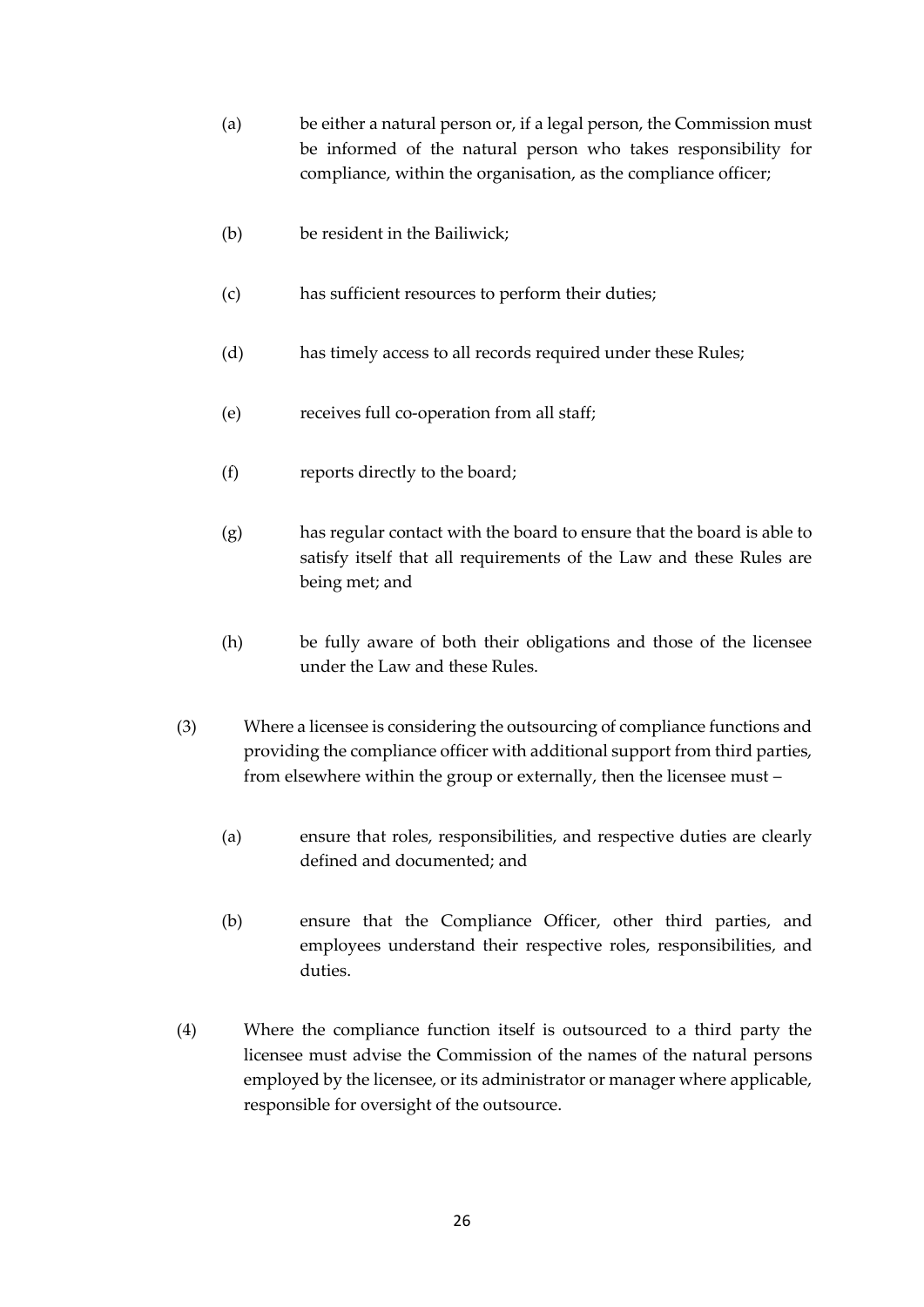Where the compliance function itself is outsourced to a third party, the licensee should be aware that they remain responsible for compliance with the Law, rules, and regulations. A licensee cannot contract out of its statutory and regulatory responsibilities.

- 7.2.3 Compliance monitoring programme
	- (1) The board of a licensee must
		- (a) establish such other policies, procedures, and controls as may be appropriate and effective for the purposes of ensuring compliance with these Rules, the Law, and any other applicable rules or codes;
		- (b) establish and maintain an effective policy, for which responsibility must be taken by the board, for the review of its compliance with the requirements of these Rules, the Law, and any other applicable rules or codes and such policy must include provision as to the extent and frequency of such reviews;
		- (c) ensure that a review of its compliance with these Rules is discussed and minuted at a meeting of the board at appropriate intervals, and in considering what is appropriate a licensee must have regard to the risk, taking into account –
			- (i) the size, nature, and complexity of the licensee's insurance intermediary business;
			- (ii) its clients, products, and services; and
			- (iii) the ways in which it provides those products and services;
		- (d) the board has effective responsibility for compliance with these Rules, the Law, and any other applicable rules and codes. The board must take responsibility for the policy on review of compliance and discuss a review of compliance at appropriate intervals;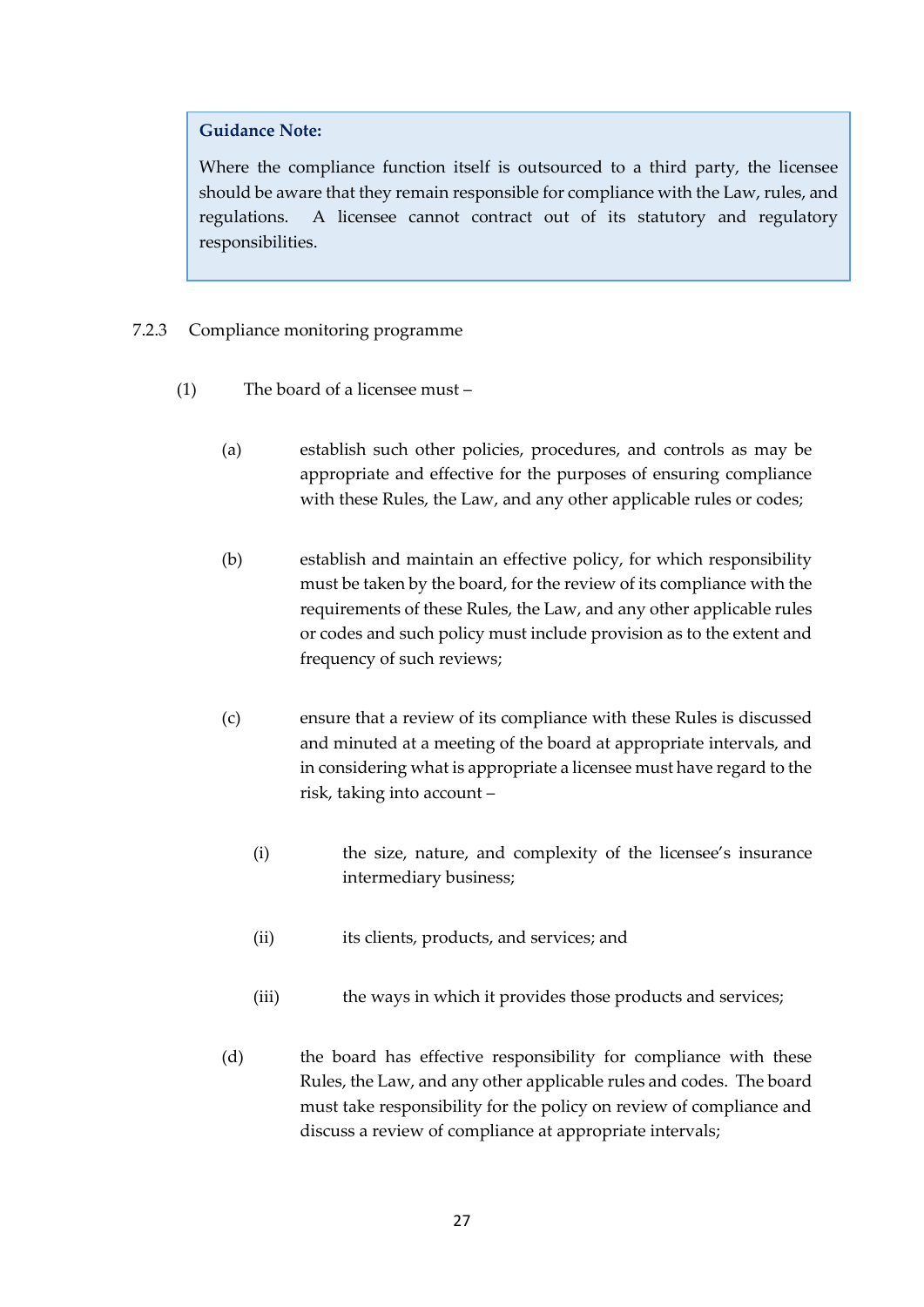- (e) a licensee must evaluate, and record the evaluation of, its compliance with the Finance Sector Code of Corporate Governance or any successor codes;
- (f) a licensee must also ensure that there are effective and appropriate policies, procedures, and controls in place which provide for the board to meet its obligations relating to compliance review, in particular the board must –
	- (i) ensure that the compliance review takes into account the size, nature, and complexity of the business and includes a requirement for sample testing of the effectiveness and appropriateness of the policies, procedures, and controls;
	- (ii) consider whether it would be appropriate to maintain a separate internal audit function to assess the adequacy and effectiveness of the area of compliance;
	- (iii) ensure that when a review of compliance is discussed by the board at appropriate intervals the necessary action is taken to remedy any identified deficiencies; and
	- (iv) provide adequate resources either from within the licensee, within the group, or externally to ensure that the compliance policies, procedures, and controls of the licensee are subject to regular monitoring and testing as required by these Rules; and
- (g) the board may delegate some or all of its duties but must retain responsibility.

# 7.2.4 Employee screening

- (1) A licensee must maintain effective and appropriate procedures, when hiring employees, for the purpose of ensuring high standards of employee probity and competence.
- (2) The board of a licensee is responsible for employee screening.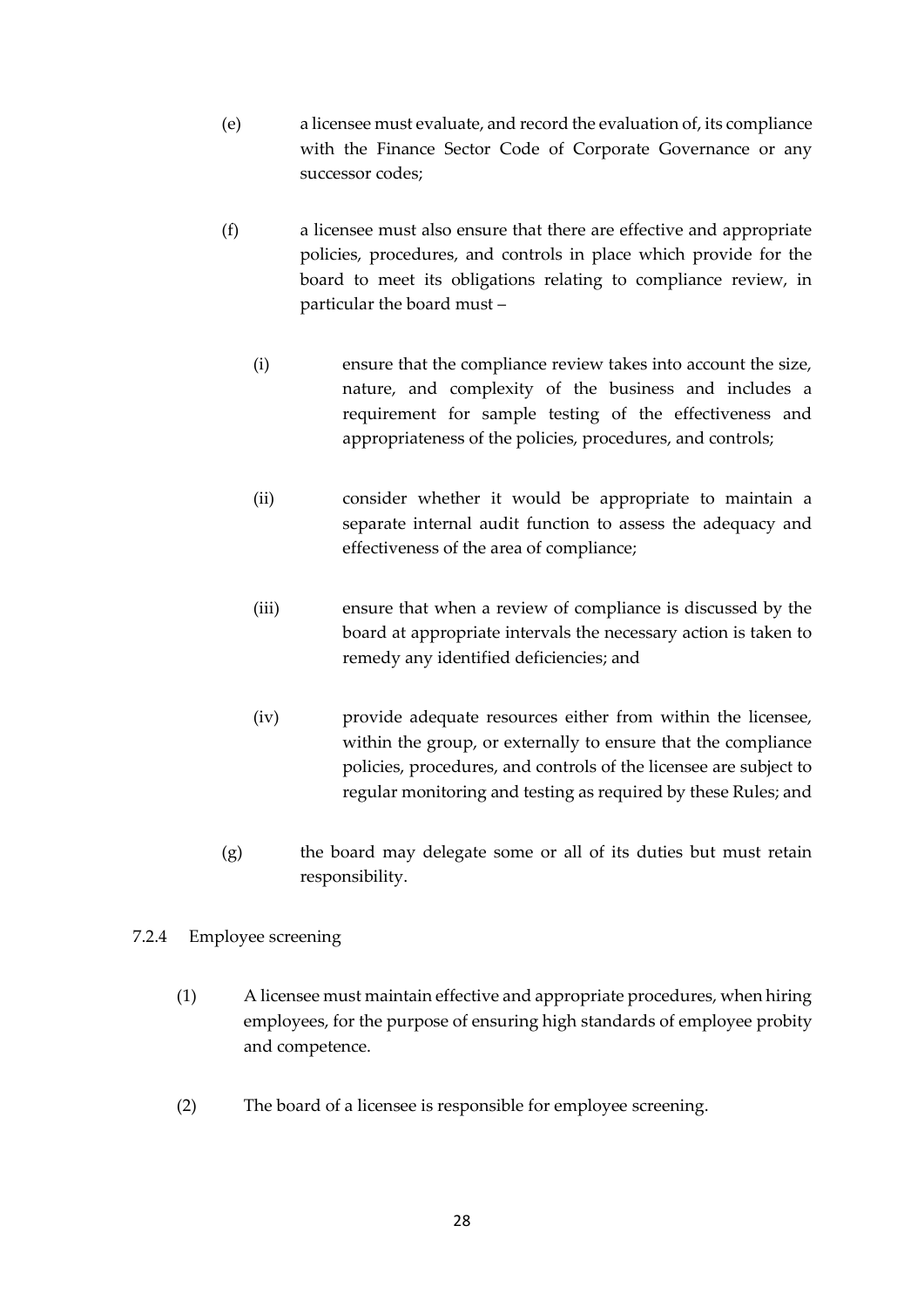- (3) For a licensee to ensure that employees are of the required standard of competence and probity, which will depend on the role of the employee, the licensee must –
	- (a) obtain and confirm appropriate references at the time of recruitment;
	- (b) require information, from the employee, with regard to any regulatory action taken against them;
	- (c) require information from the employee with regard to any criminal convictions and the provision of a check of their criminal record; subject to the Rehabilitation of Offenders (Bailiwick of Guernsey) Law, 2002<sup>7</sup>;
	- (d) confirm their educational and professional qualifications; and
	- (e) obtain either a valid statement of professional standing, from that employee, or evidence that the employee has successfully completed the regulatory module of an acceptable qualification prior to authorisation as a financial adviser.
- 7.2.5 Employee training
	- (1) The board of the licensee is responsible for employee training.
	- (2) Every licensee must create and implement a training and competency scheme for all authorised insurance representatives and financial advisers appropriate to the nature and scale of the licensee's business.

In meeting the requirements of (2) the licensee should refer to the Guidance Note on Training and Competency Schemes issued by the Commission.

<sup>7</sup> http://www.guernseylegalresources.gg/article/98589/Rehabilitation-of-Offenders-Bailiwick-of-Guernsey-Law-2002-Consolidated-text.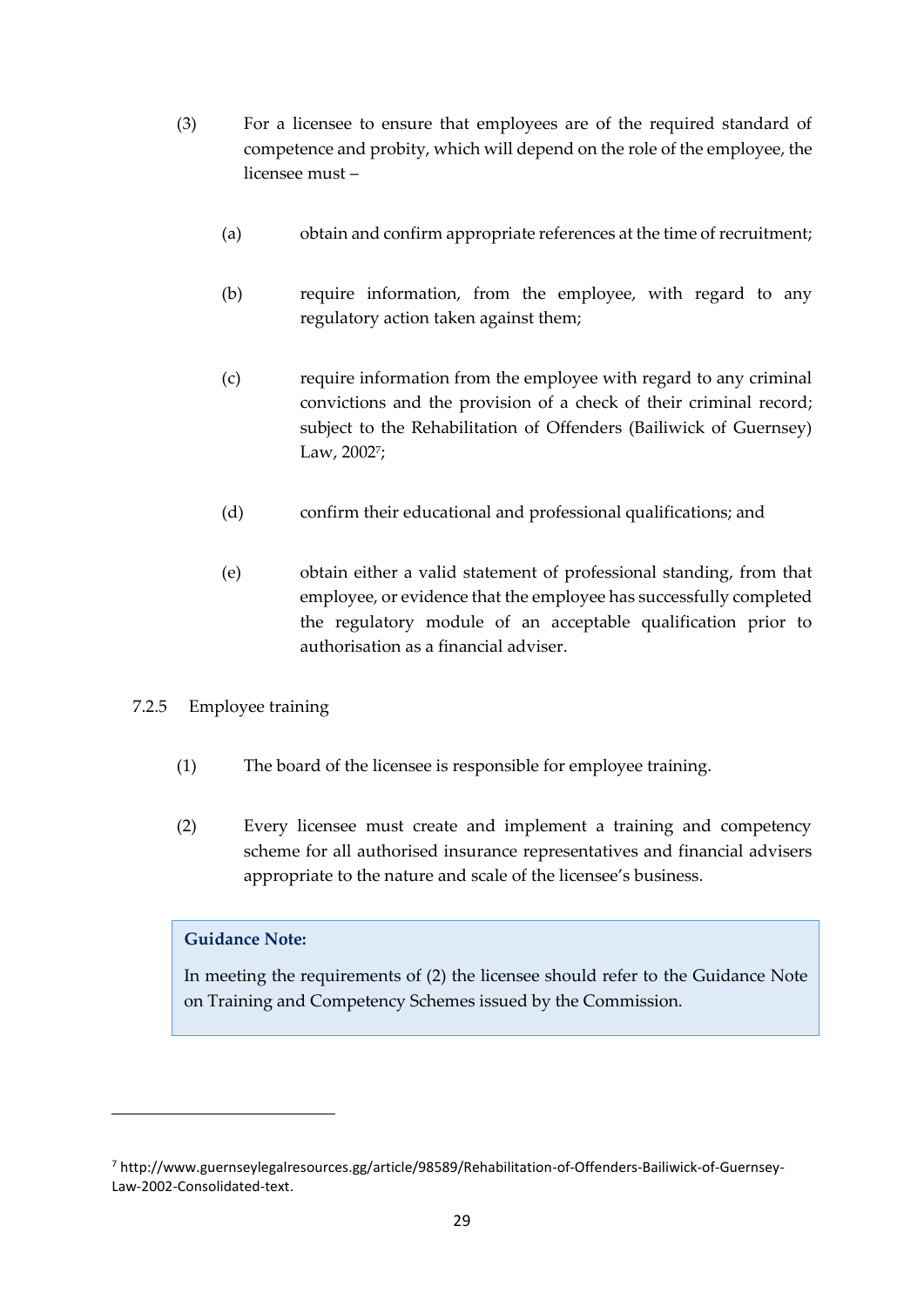- (3) A licensee must ensure that relevant employees receive comprehensive ongoing training to ensure competence for duties including, but not limited to,  $-$ 
	- (a) the Law, these Rules, and any other applicable rules;
	- (b) the obligations of employees and their potential liability in failing to meet these obligations;
	- (c) the implications of non-compliance by employees with any relevant legislation, rules, and guidance;
	- (d) its policies, procedures, and controls for ensuring compliance with the Law, these Rules, and any other relevant legislation, rules, or guidance.
- (4) The licensee must maintain a training log to record the training that its directors and employees receive.
- (5) The licensee and its board must ensure that each of its financial advisers advising on long term insurance business, and its authorised insurance representatives advising on pure protection products, must hold such qualifications to at least the minimum standard as published by the Commission on its website.
- (6) Where the Commission has specified a time over which a financial adviser must obtain any of the above qualifications, it is the board's responsibility to ensure that this is done.
- (7) Where a financial adviser fails to obtain the relevant qualification the licensee and its board must revoke the financial adviser's authorisation and stop that individual from providing advice to retail clients until such time as the necessary qualifications are obtained.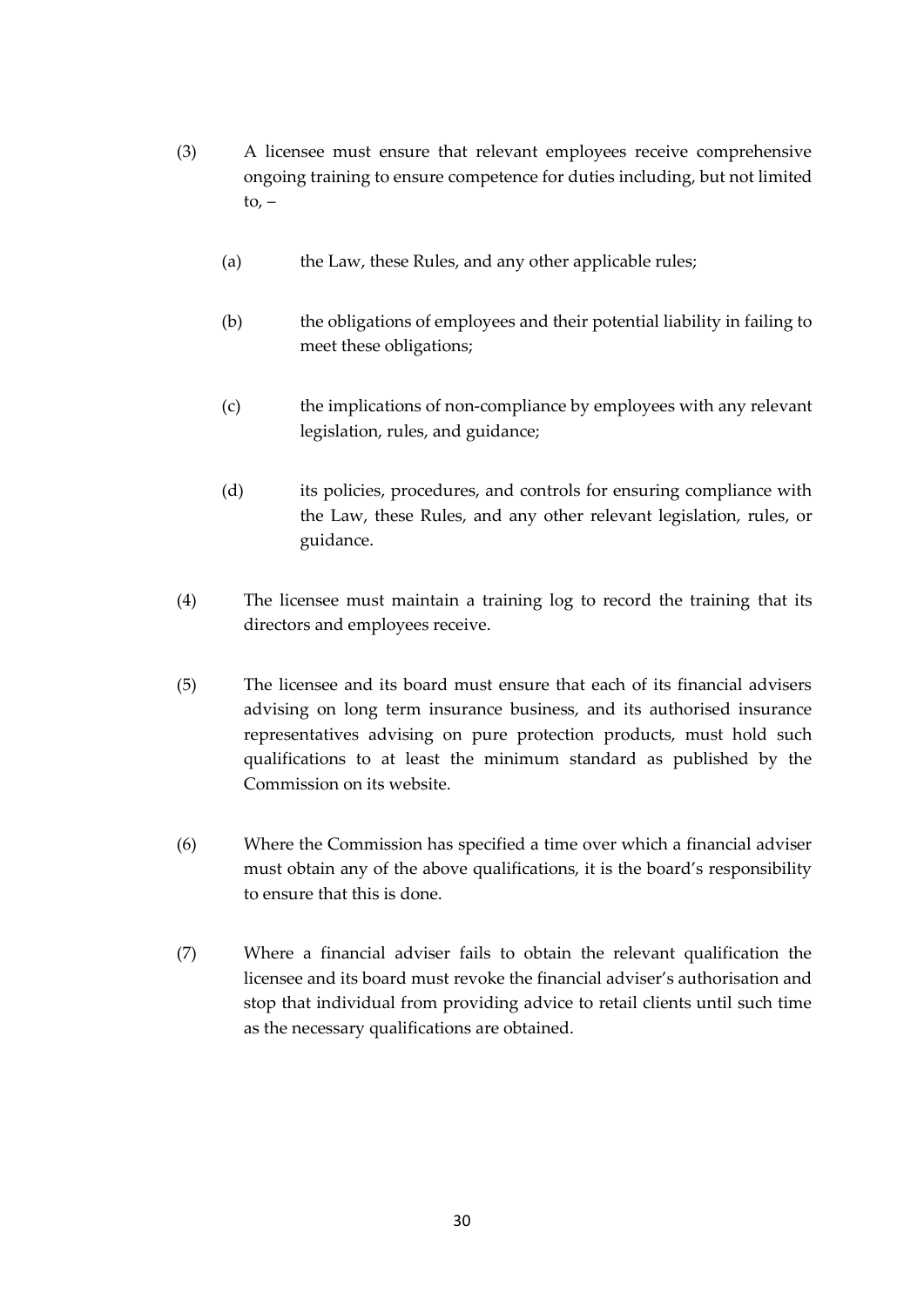(8) A financial adviser must carry out and record a minimum of thirty five hours of continuing professional development per annum; of which a minimum of twenty one hours must be structured.

#### **Guidance Note:**

**T**he licensee should refer to the Guidance Note on Training and Competency Schemes issued by the Commission.

(9) A licensee must obtain a statement of professional standing from each financial adviser within three months of the expiry of a valid statement of professional standing. Where a statement of professional standing is not provided to the licensee, by a financial adviser, their authorisation must be revoked until such time as a valid statement of professional standing is provided.

#### **Guidance Note:**

The Commission requires licensees to provide adequate training for their staff in accordance with Principle 9. Training should take into account each staff member's existing experience and educational and professional qualifications. Appropriate training should also cover licensees' in-house training provision.

The Commission expects that the Board of a licensee exercises oversight of the training process both in terms of its planning and execution and to document that oversight.

The Commission places emphasis on the licensee's system of supervision and administrative controls to ensure that employees do not act beyond their competence.

#### <span id="page-30-0"></span>**7.3 Accounting records and financial statements**

#### 7.3.1 Accounting records

(1) Every licensee must keep accounting records, in English, which are sufficient to show and explain its transactions and which –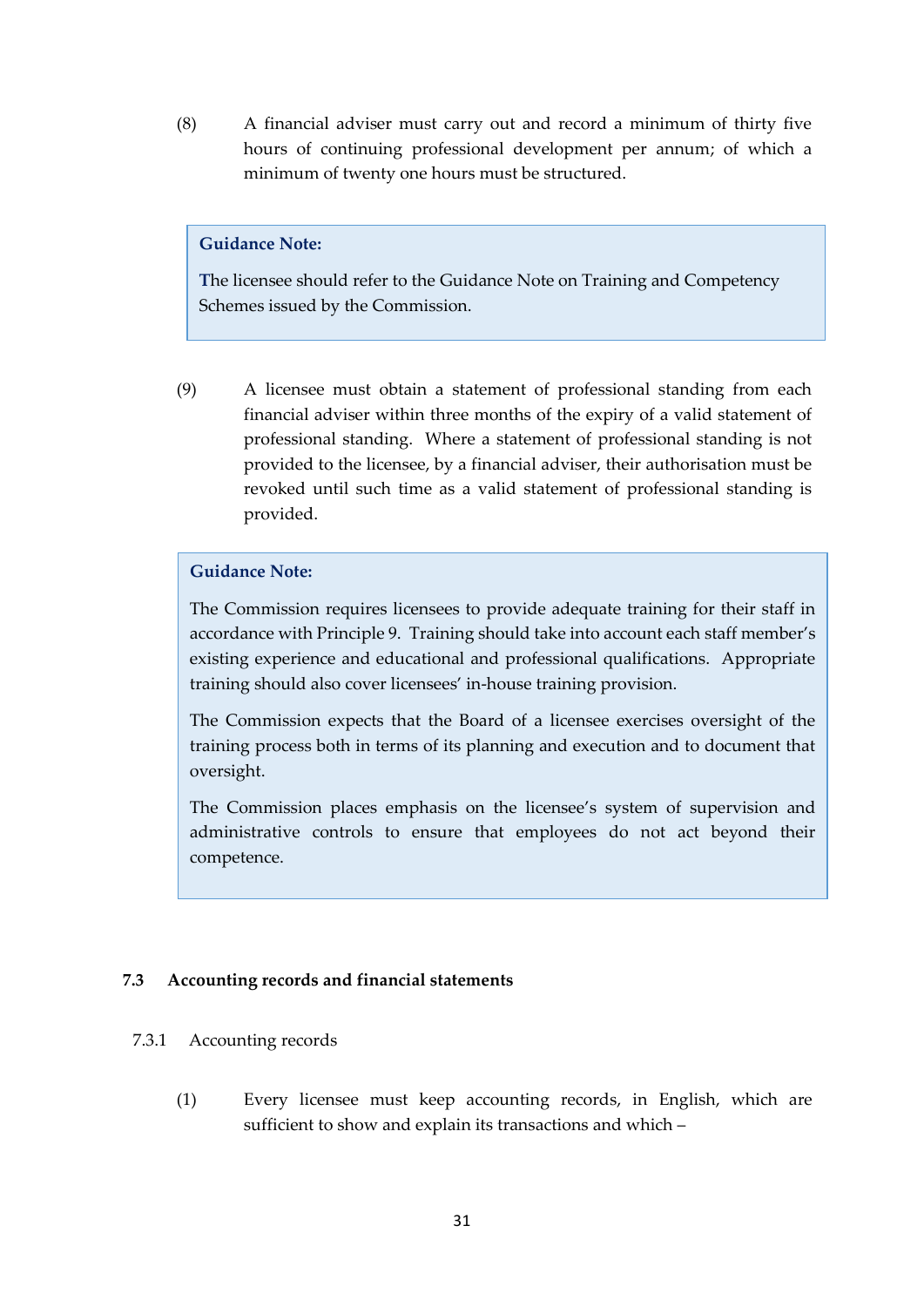- (a) disclose with reasonable accuracy, at any time, the financial position of the licensee at that time; and
- (b) enable the licensee to demonstrate its continuing compliance with the Minimum Capital Requirement.

# 7.3.2 Audited financial statements

- (1) Every licensee must prepare audited financial statements covering the period from the immediately preceding accounting reference date or, in the case of a new business, from the date of incorporation, to the next following accounting reference date which must, as a minimum, include –
	- (a) accounts complying with generally accepted accounting principles; and
	- (b) an auditor's report which must include a statement of financial resources certified by the auditor confirming that the appropriate financial resources requirement, specified in the Minimum Capital Requirement, is satisfied.
- (2) Where the licensee is preparing audited financial statements from the period of incorporation to the accounting reference date, audited financial statements must be prepared to the date notified to the Commission at the time of making an application for a licence.
- (3) Any change in the accounting reference date of a licensee must immediately be notified, to the Commission, with a statement of reasons for the change.

# 7.3.3 Auditor

- (1) Every licensee must appoint a qualified auditor and confirm, to the Commission, the qualification.
- (2) A licensee must give the Commission written notice of a change of its auditor including a statement of the reasons for the change.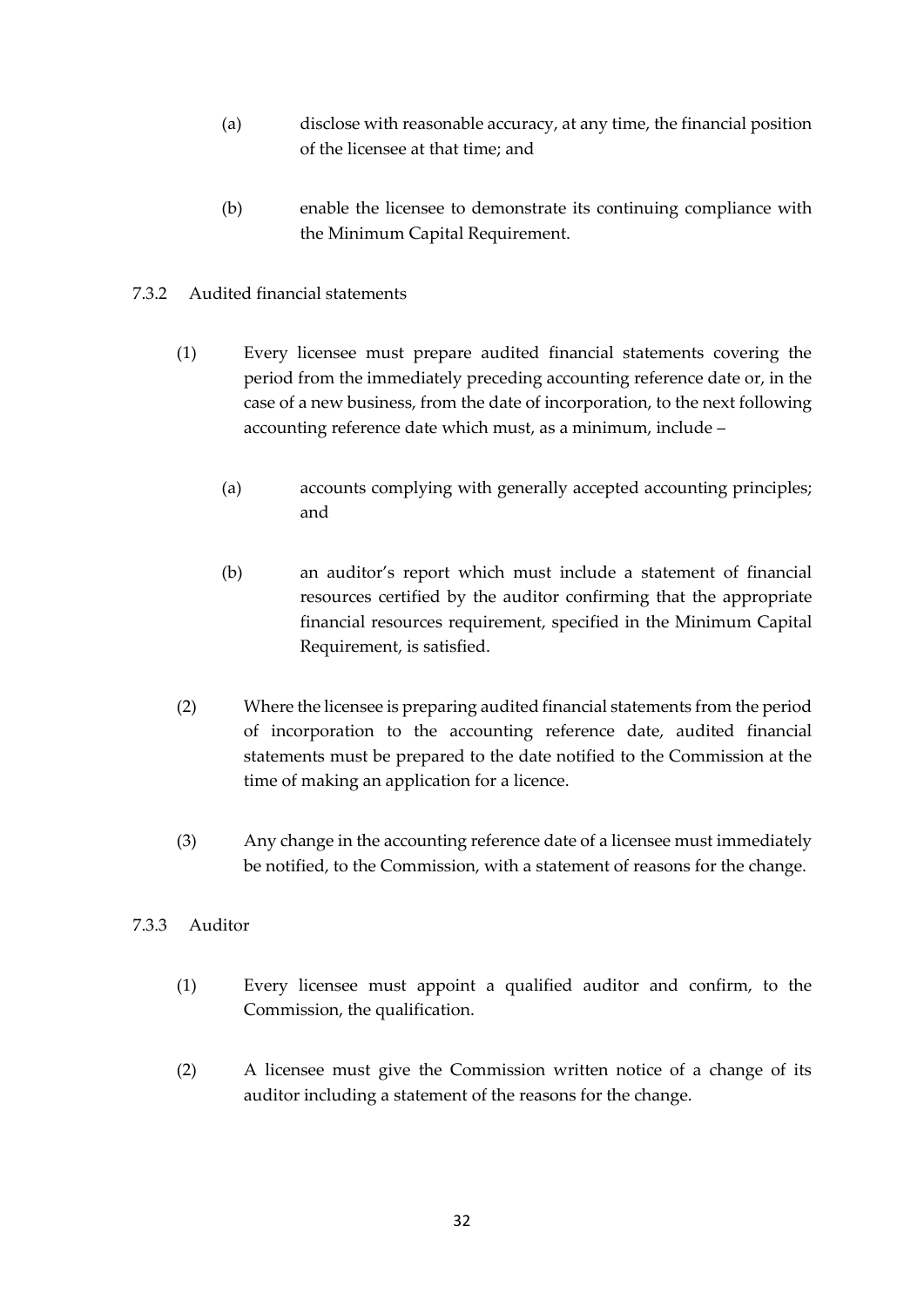### <span id="page-32-0"></span>**7.4 Conduct of business**

### 7.4.1 Fitness and propriety

- (1) A licensee must observe the Principles in carrying on its insurance intermediary business.
- (2) A licensee must have adequate and effective systems and control in place to ensure that its financial advisers comply with all relevant Codes of Conduct issued by the Commission.

#### **Guidance Note:**

The Commission has a continuing duty to determine whether a licensee remains a fit and proper person to carry on insurance intermediary business. In so doing the Commission shall take account of whether the licensee has observed the Principles.

The Principles are a statement of the standards expected of a licensee.

Breach of a Principle will be taken into account for the purposes of discipline and intervention.

The Principles are not exhaustive and conformity with them does not excuse a failure to observe other regulatory requirements.

In considering whether a licensee remains a fit and proper person, the Commission will also have regard to Schedule 4 to the Law.

#### 7.4.2 Client relations – client agreements

(1) Where a licensee provides advice on long term insurance products to a retail client it must do so under a written agreement signed, both by the licensee and client, which sets out, in adequate detail, the basis and terms on which the services are provided and the extent of the discretion to be exercised by the licensee; unless the client specifically advises in writing that he does not require such a written agreement.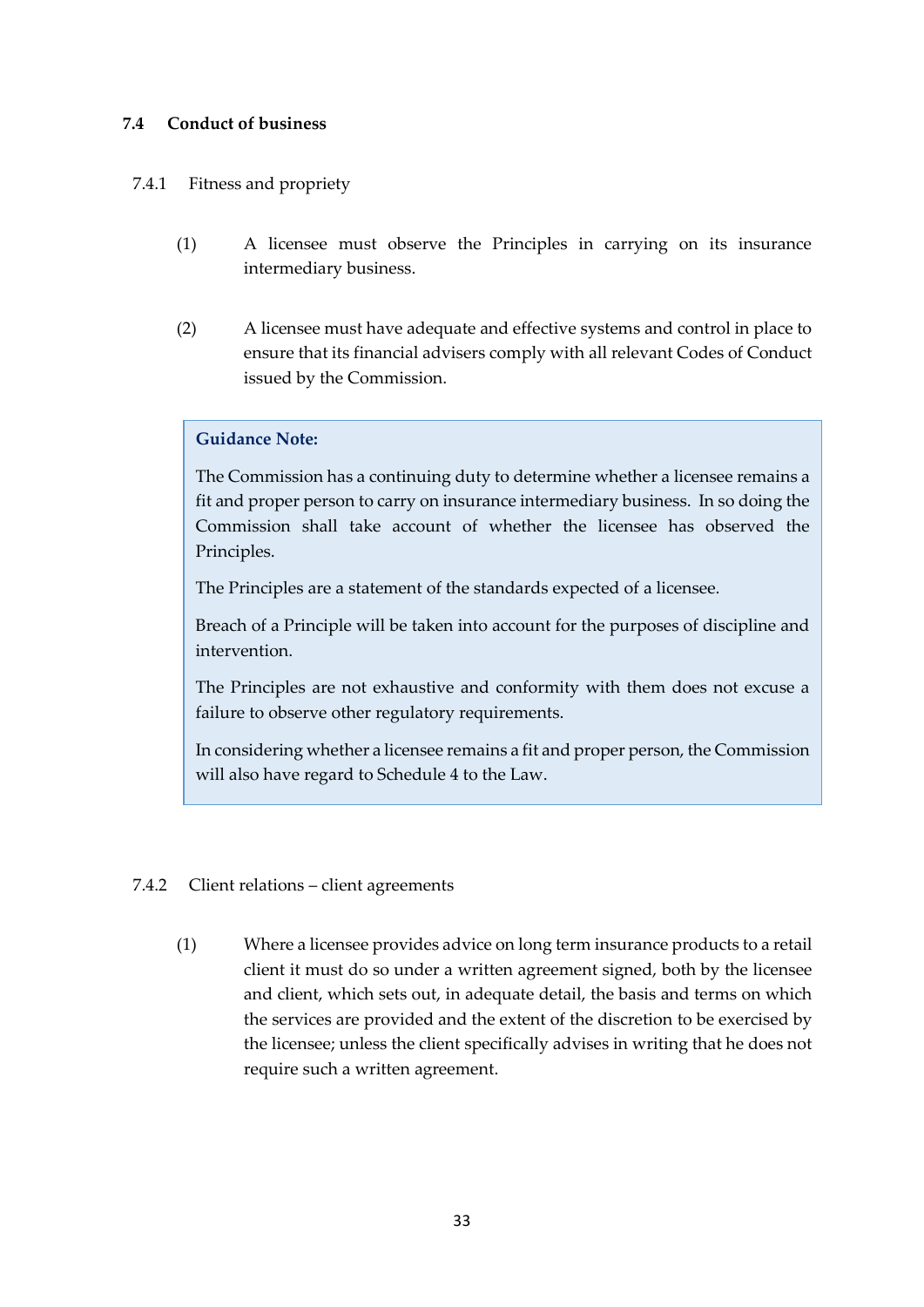- (2) Where a licensee provides advice on general insurance products. or pure protection products, it must provide the client with its terms of business in writing.
- (3) If the licensee is to provide intermediary services on an execution-only basis, the basis and terms on which the services are provided must be set out in adequate detail and signed by both the licensee and the client.
- (4) Where a licensee provides long term intermediary services to a professional client, or an eligible counterparty, whether on a discretionary basis or otherwise, it must provide that client with the terms on which the licensee is prepared to provide the activities proposed.
- (5) Where it is not practicable for a licensee to provide the information required in (4) before commencing business with the client it must provide it to the client as soon as practicable.

In all provision of intermediary services it is important that both parties understand the responsibilities of the licensee. Where a licensee conducts business on an execution-only basis, it is particularly important that the limitations of the licensee's responsibilities are closely adhered to. If the licensee were to provide advice to the client on insurance products, for the purpose of these Rules, this would not constitute an execution-only arrangement.

These Rules anticipate a clear definition, within any written agreement or terms of business, of an execution-only relationship.

- 7.4.3 Client relations suitability
	- (1) A licensee, at the outset of its provision of insurance intermediary services to a client, must ensure that it has obtained sufficient knowledge of the client to ensure that any advice is suitable to the requirements of the client.
	- (2) A licensee must establish and maintain systems to ensure that its employees do not procure, endeavour to procure, or advise anyone to enter into, a transaction if that employee is not competent to advise on that transaction or to assess its suitability for clients.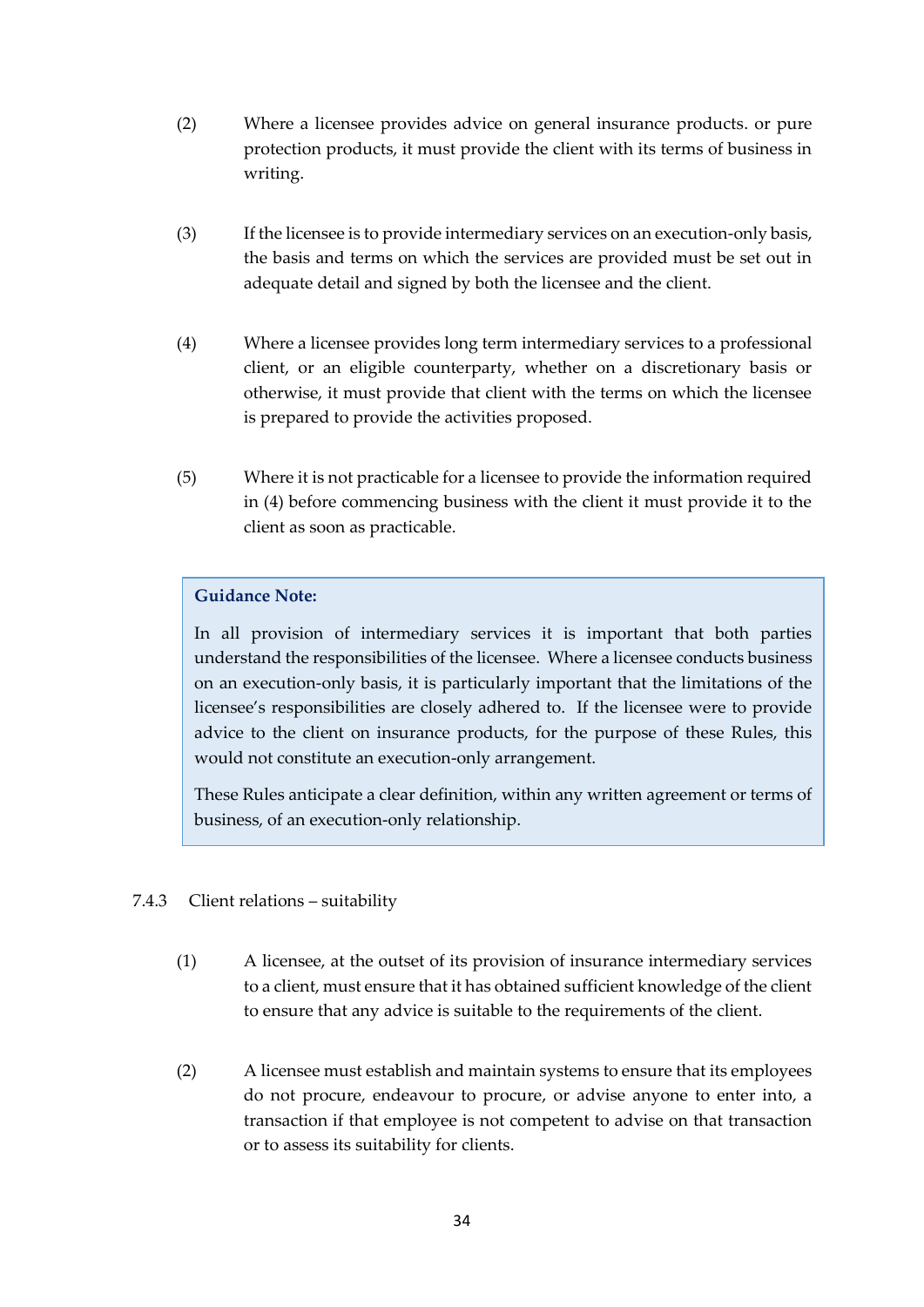- (3) A licensee must take reasonable steps to ensure that it does not in the course of its insurance intermediary business, recommend a policy to a client unless the recommendation or transaction is suitable; having regard to the facts obtained by the licensee, the terms of any agreement with that client, and other relevant facts about the client of which the licensee is, or reasonably should be, aware.
- (4) Such records must be retained for a period of six years from the date the relationship ceases.

Reasonable steps would include the licensee actively obtaining information from a client and documenting it in a readily accessible manner.

# 7.4.4 Client relations – disclosure

- (1) This rule does not apply where a licensee provides intermediary services to a client who is an eligible counterparty.
- (2) Before a licensee provides insurance intermediary services to a client it must disclose to him, in writing, the services, products offered, and the expertise of the licensee.
- (3) A licensee must not recommend a transaction to a client unless it has taken reasonable steps to make them aware of the risks involved; including conflicts of interest.
- 7.4.5 Client relations fees, charges, and remuneration
	- (1) Before entering into an agreement to provide investment services to a client, a licensee must disclose, to the client in writing, all fees and charges for providing those services, together with the basis of their calculations.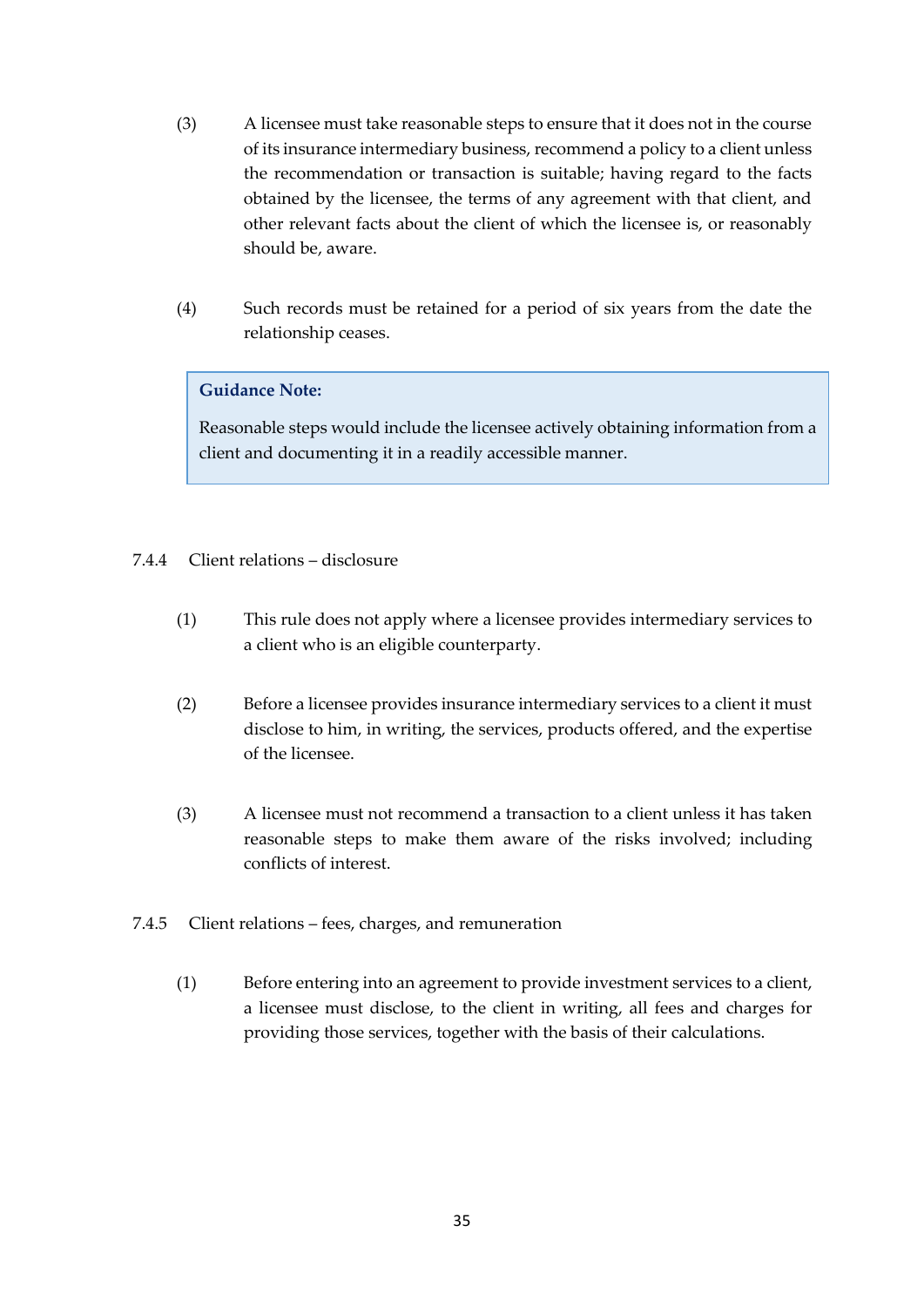- (2) A licensee must disclose all remuneration to be received in connection with a transaction prior to the execution of the transaction. If the amounts are not known then the basis of the calculation must be provided. This does not apply –
	- (a) to transactions relating to general insurance business, unless the client requests disclosure; or
	- (b) to execution-only business, unless the client requests disclosure.
- (3) Remuneration must be disclosed in a manner appropriate to the category of client to which it relates.
- 7.4.6 Client relations periodic information
	- (1) This rule does not apply
		- (a) where a licensee provides long term intermediary services to a client who is an eligible counterparty; or
		- (b) where a client has self-service access to a statement service and has agreed for this rule not to apply.
	- (2) A licensee which provides long term intermediary services to a client must forward any valuation reports, issued by the product provider, to the client unless the client advises the licensee, in writing, that they require them less frequently. If the client advises the licensee, in writing, that they do not want to receive a valuation report then the licensee must keep any valuation reports with the clients records.
	- (3) Where the licensee has categorised the client as a professional client it may decide not to send out its records.

It should be noted that the client must be sent a valuation report on at least an annual basis.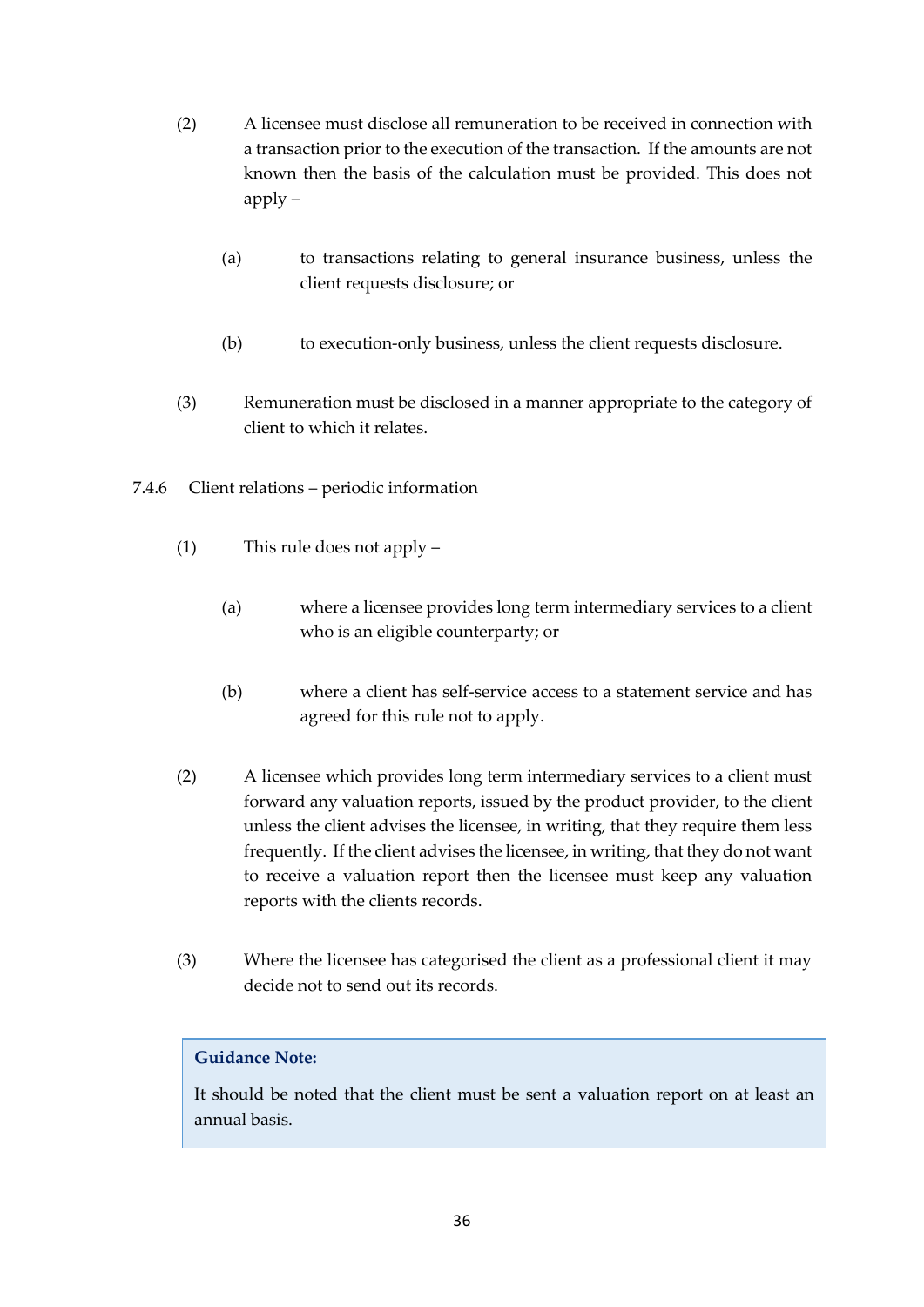#### 7.4.7 Client relations – business transfer

- (1) A licensee must obtain the prior written consent of the Commission in respect of any transfer of a block of business, to or from the licensee, where such transfer will occur at the licensee's instigation or with their agreement.
- 7.4.8 Execution and advising client order priority
	- (1) A licensee must execute client and own account transactions fairly and in due turn. This does not apply where a licensee provides intermediary services to a client who is an eligible counterparty.
- 7.4.9 Execution and advising timely execution
	- (1) Once a licensee has agreed, with a client, to effect or arrange a transaction it must do so as soon as reasonably practicable. This does not apply where a licensee provides intermediary services to a client who is an eligible counterparty.
	- (2) A licensee must document any decision to postpone the execution of a transaction setting out; the reasonable grounds on which such a postponement is believed to be in the best interests of the client.
- 7.4.10 Promotion and advertising issue of materials
	- (1) The licensee, if responsible for promotion and advertising, must ensure that any materials issued –
		- (a) are clear, fair, and not misleading;
		- (b) do not contain any statement, promise, or forecast which is untrue;
		- (c) are not designed in such a way as to distort or conceal any relevant subject material;
		- (d) are clearly recognisable as an advertisement;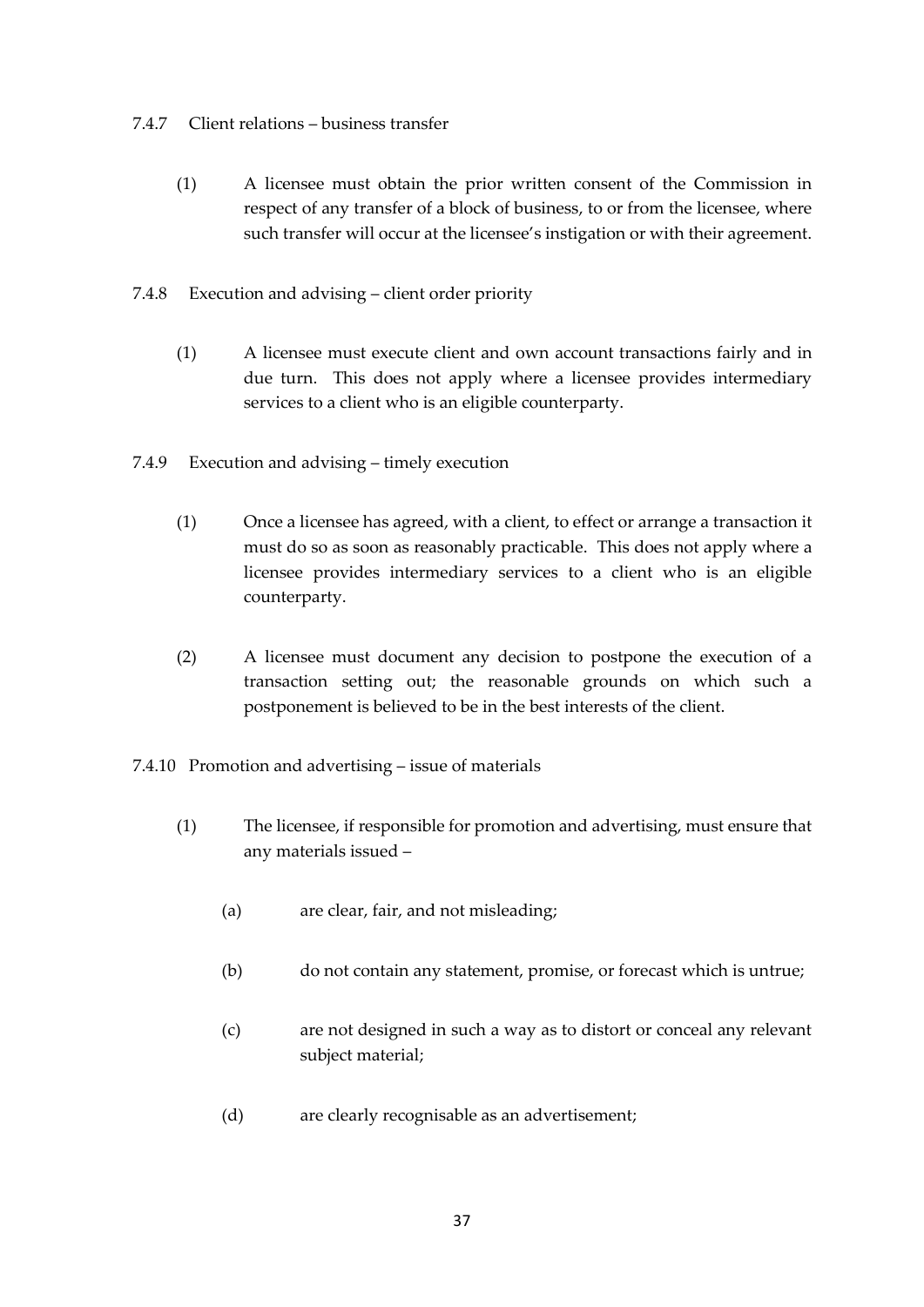- (e) are not likely to be misunderstood;
- (f) where appropriate; state that the investment value is not guaranteed or that the value may fluctuate; and
- $(g)$  in the case of long term business,  $-\frac{1}{2}$ 
	- (i) does not employ phrases such as "tax-free" or "tax-paid" without making clear which taxes are being referred to; and
	- (ii) does not contain information about past performance unless it contains a warning the past performance is not necessarily a guide to future performance and may not be repeated.
- 7.4.11 Promotion and advertising regulatory status
	- (1) The regulatory status of the licensee must be included on all communications.
- 7.4.12 Promotion and advertising overseas
	- (1) A licensee must take all reasonable steps to ensure that any form of promotion or advertising, in a country or territory outside of the Bailiwick, is in accordance with the legislation in force there.

#### <span id="page-37-0"></span>**7.5 Record keeping**

#### 7.5.1 Records

(1) A licensee must keep a record of occurrences which have; or have in the opinion of the person responsible for compliance or any client; or may have involved an alleged breach of the Law, and any rules or regulations made under it, and of the steps taken to ensure that such occurrences do not recur.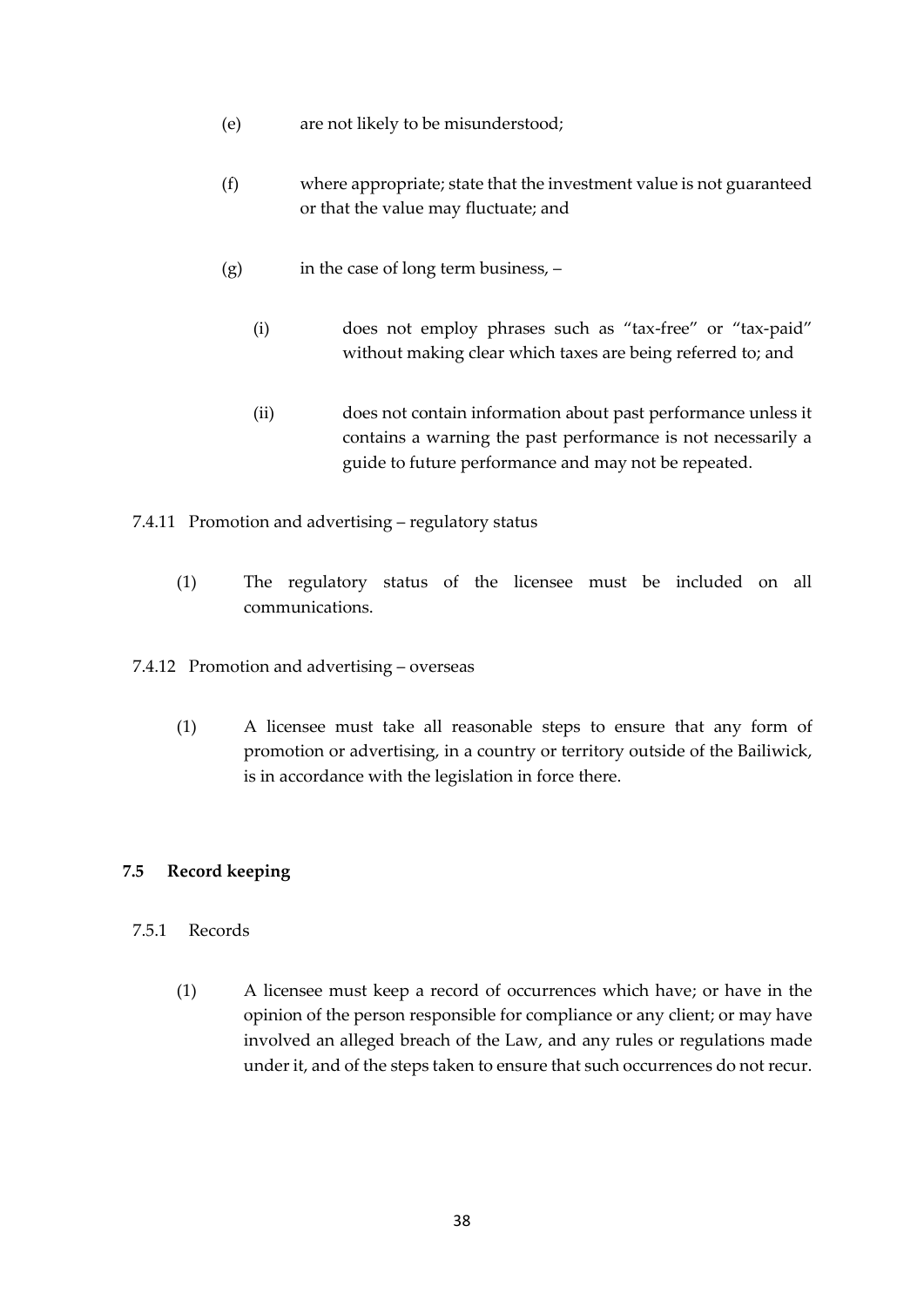- (2) All material records and permanent data prepared in order to comply with these Rules must be retained for the duration of the relevant relationship and for a period of at least six years starting from the date that the relevant relationship ceased. For the purpose of this rule, "relationship" includes any direct relationship a licensee has with a client in respect of insurance intermediary business.
- (3) A licensee must keep, and properly maintain, records relating to its insurance intermediary business and any other activities affecting that business, in a form capable of prompt reproduction in English and capable of being checked or audited, to demonstrate compliance with the Law and any regulations and rules made under it.
- (4) A licensee must make records available, for inspection, by the Commission, its employees, and any persons authorised by it within 72 hours in the Bailiwick; although it need not be maintained in the Bailiwick.
- (5) A licensee must review, at least annually, the ease of retrieval of, and condition of, paper and electronically retrievable records including telephone records and recordings.
- (6) Where a policy is cancelled, lapsed, partially, or fully withdrawn, details of must be maintained for a period of six years from the occurrence, together with an explanation of the reasons for such occurrences, or evidence that such an explanation has been sought.
- (7) All records prepared in order to comply with these Rules must be retained for a period of at least six years from their occurrence. The requirement to retain records for a period of six years is not extinguished by the loss or surrender of the licence or by the licensee ceasing to do business.
- 7.5.2 Destruction of records or files
	- (1) A licensee must ensure that it, and its directors and employees and other persons to the extent that they are under its power and control, must not, without the express consent, in writing, of the Commission amend, destroy, make further entries in, or erase, any record or file which is, or may be, relevant to any matter which is subject of any kind of investigation, disciplinary or other process, or appeal under the Law.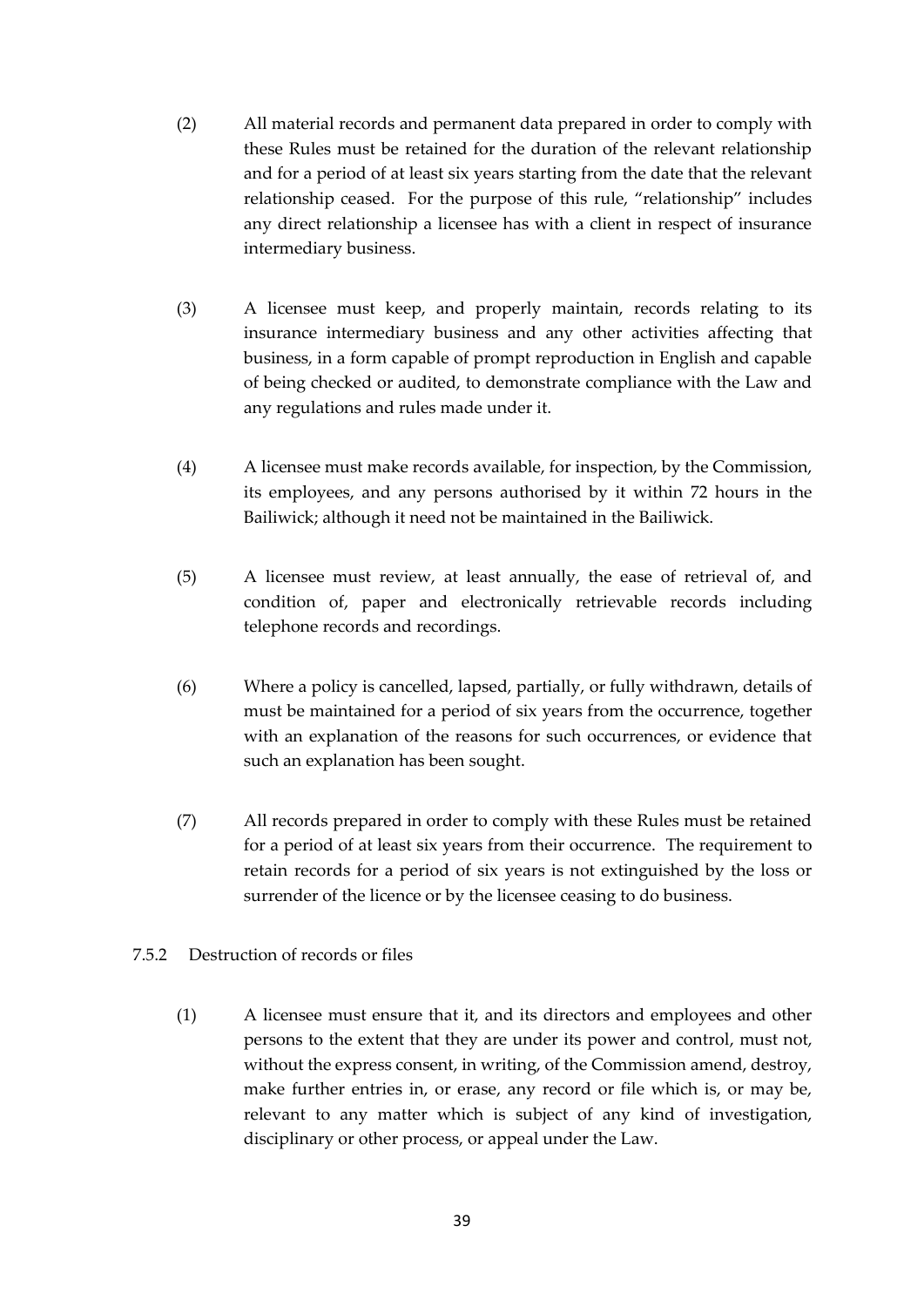# <span id="page-39-0"></span>**7.6 Categorising clients**

### 7.6.1 General definition

- (1) This rule applies to intermediary licensees advising on long term insurance business and, in this rule –
	- (a) any person with, or for whom, that licensee carries on insurance intermediary business is considered a client of the licensee; and
	- (b) a client of an agent is a client of the licensee for whom that agent acts, or intends to act for, in the course of business for which that licensee has accepted responsibility via a contractual arrangement.

# 7.6.2 Notification to clients

- (1) A licensee must
	- (a) notify a client of its categorisation as a retail client, professional client, or eligible counterparty; and
	- (b) prior to the provision of services, inform a client about
		- (i) the effect of this categorisation;
		- (ii) the right that client has to request a different categorisation; and
		- (iii) any limitations to the level of client protection that such a different categorisation would entail.

#### **Guidance Note:**

These Rules require a licensee to allow a client to request a re-categorisation as a client that benefits from a higher degree of protection. A licensee should, therefore, notify a client that is categorised as a professional client or an eligible counterparty of its right to request a different categorisation.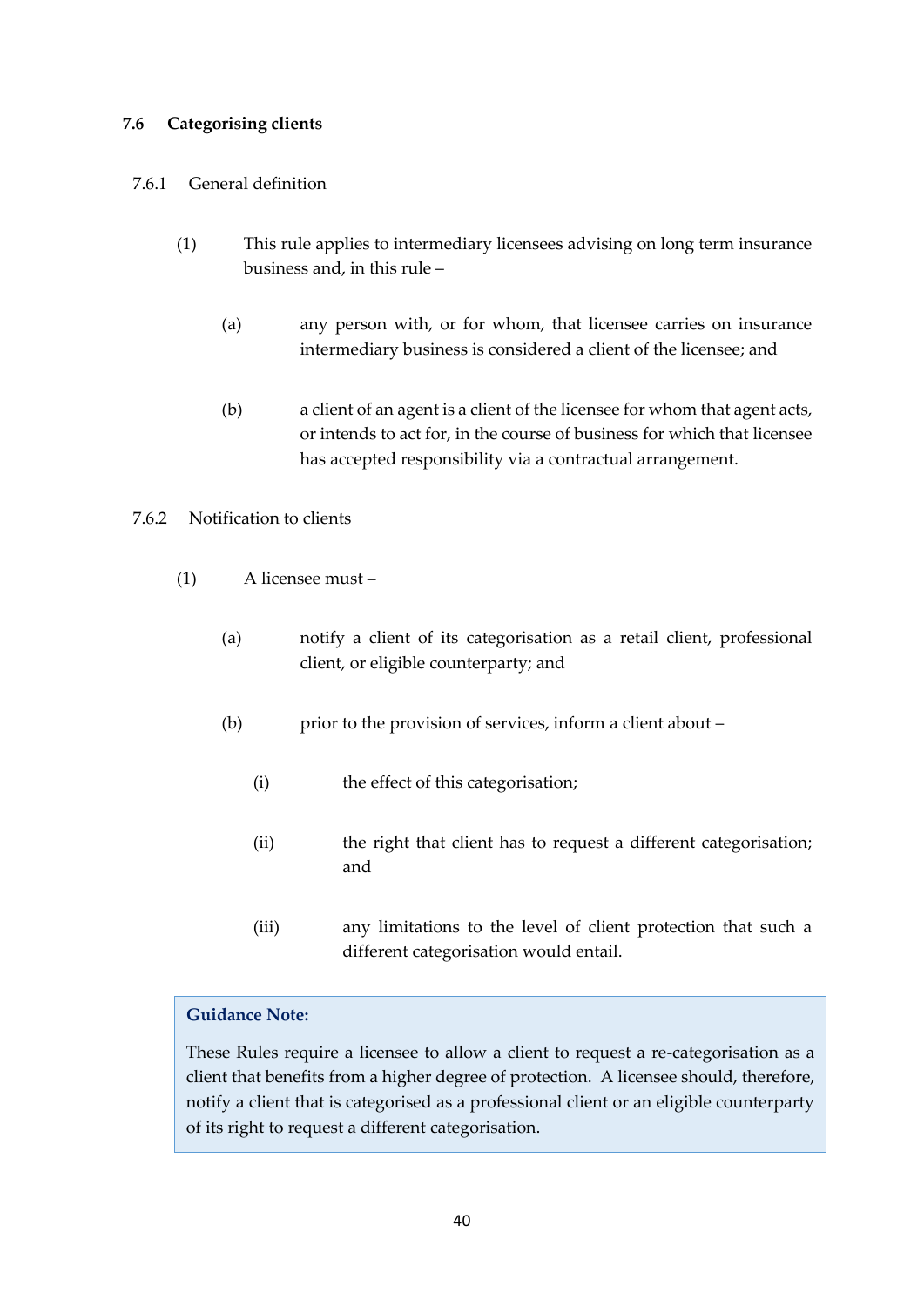#### 7.6.3 Retail clients

(1) A retail client is a client who is not a professional client or an eligible counterparty.

### 7.6.4 Professional clients

- (1) A *per se* professional client or an elective professional client is a professional client.
- (2) A *per se* professional client is
	- (a) a large undertaking;
	- (b) a professional investor; and
	- (c) not a member of the public,

unless it is an eligible counterparty or is allocated a different allocation under these Rules.

- (3) A licensee may treat a client as an elective professional client if the licensee undertakes an adequate assessment of the expertise, experience, and knowledge of the client which gives reasonable assurance that the client is capable of making their own investment decisions in line with the nature of the transactions proposed and the risks involved. Where the client is an entity the assessment must be performed in relation to the person authorised to carry out transactions on its behalf.
- (4) A licensee may treat a client as an elective professional client if the following procedure is followed –
	- (a) the client must state, in writing to the licensee, that it wishes to be treated as a professional client either generally, or in respect of a particular service, or transaction, or type of transaction, or product;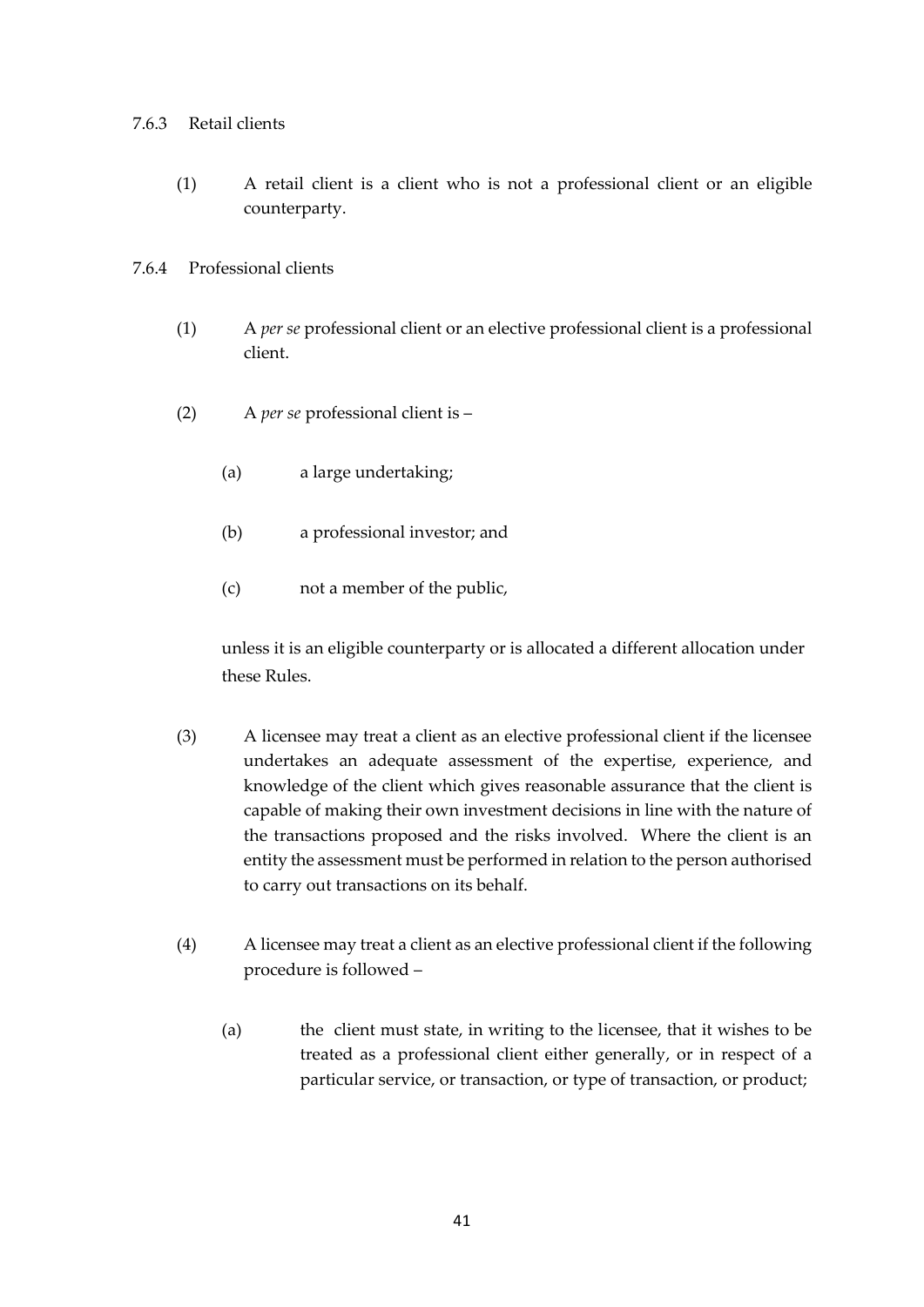- (b) the licensee must give the client a clear written warning of the protections and investor compensation rights the client may lose; and
- (c) the client must state, in writing and in a separate document from the contract, that it is aware of the consequences of losing such protections.

An elective professional client should not be presumed to possess market knowledge and experience comparable to a *per se* professional client.

(5) If a licensee becomes aware that a client no longer meets the initial conditions for categorisation as a professional client, they must take appropriate action.

# **Guidance Note:**

Professional clients are generally responsible for keeping the licensee informed about any change that could affect their current categorisation.

# 7.6.5 Eligible counterparties

- (1) A *per se* eligible counterparty or an elective eligible counterparty is an eligible counterparty.
- (2) An eligible counterparty is
	- (a) any entity licensed for dealing, managing, or advising under the Protection of Investors (Bailiwick of Guernsey) Law, 2020 8 ;
	- (b) an approved bank;

<sup>8</sup> Order In Council No. XVIII of 2020.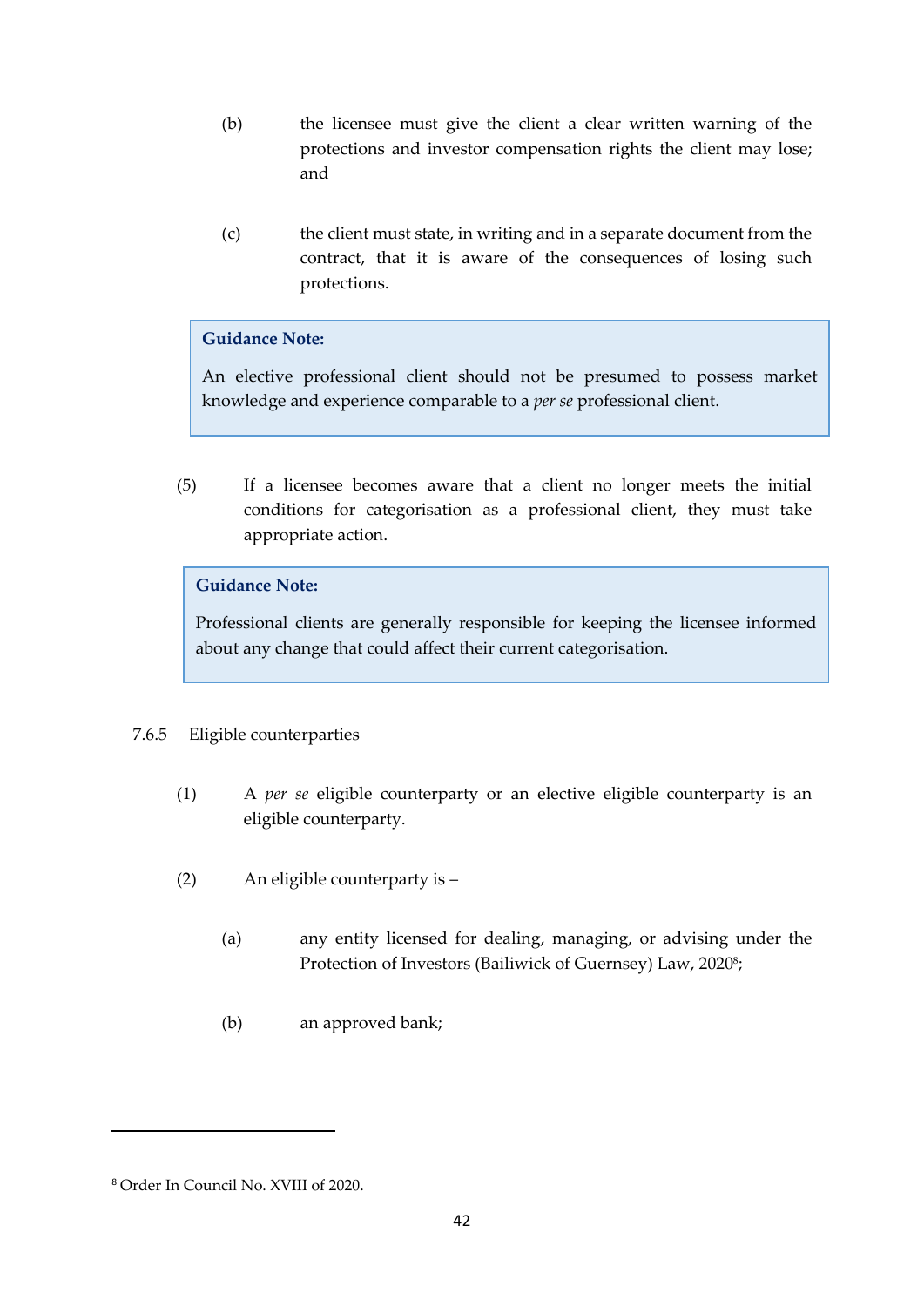- (c) an insurance company;
- (d) a collective investment scheme;
- (e) a pension scheme or its management company;
- (f) a national government or its corresponding office, including a public body that deals with the public debt;
- (g) a central bank;
- (h) a supranational organisation;
- (i) any other entity that is
	- (i) incorporated outside the Bailiwick; and
	- (ii) is suitably licensed, authorised, or qualified by legislation in its home jurisdiction.
- (3) A licensee may treat a client as an elective eligible counterparty if
	- (a) the client is an undertaking;
	- (b) a *per se* professional client; and
	- (c) they request such categorisation and the licensee undertakes an adequate assessment of the expertise, experience, and knowledge of the client which gives reasonable assurance, in light of the nature of the transactions or services envisaged, that the client is capable of making their own investment decisions and understanding the risks involved; and
	- (d) the licensee has obtained express confirmation from the prospective counterparty that it agrees to be treated as an eligible counterparty.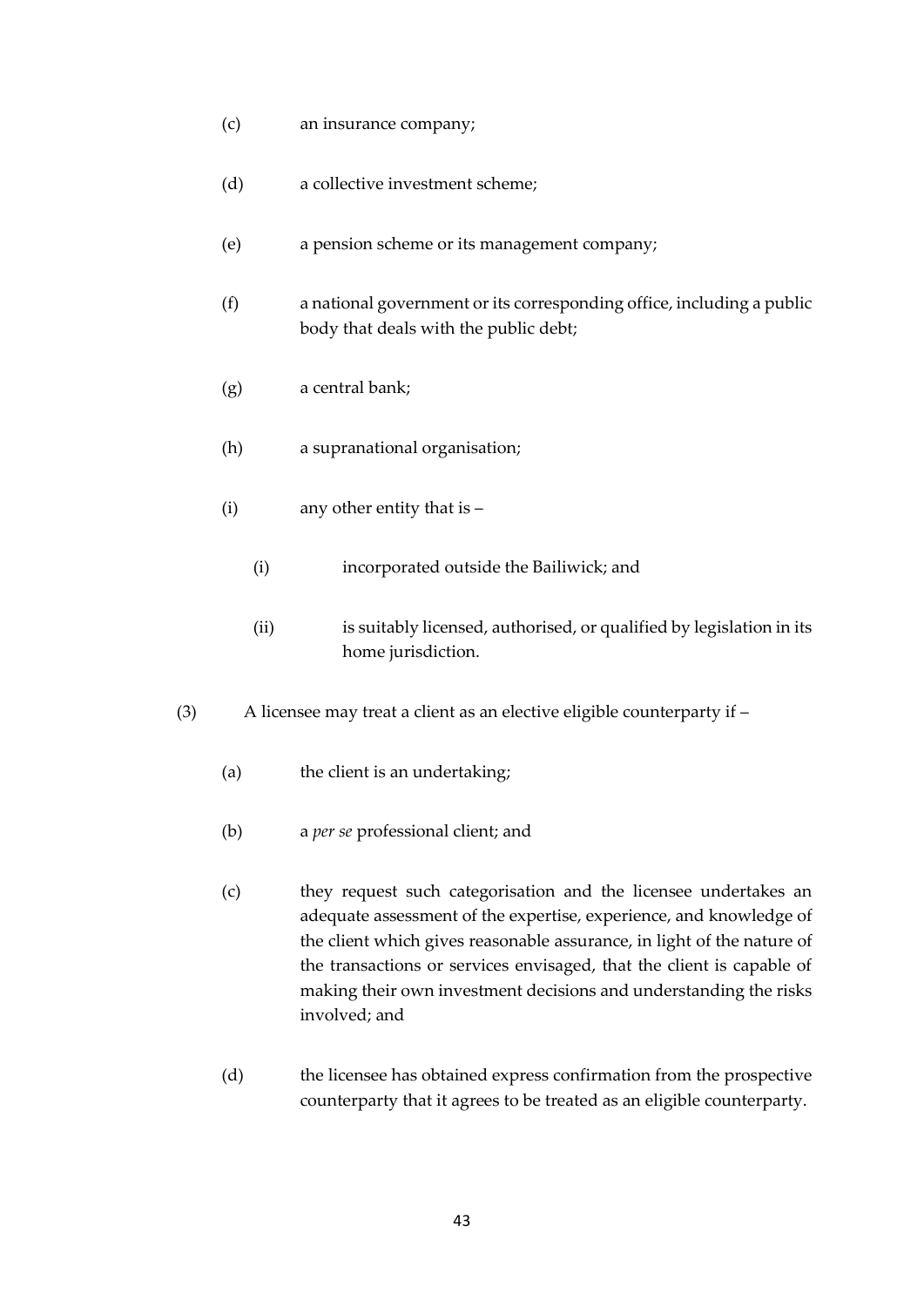- (4) A licensee may obtain a prospective counterparty's express confirmation that it agrees to be treated as an eligible counterparty either in the form of a general agreement or in respect of each individual transaction.
- 7.6.6 Providing clients with a higher level of protection
	- (1) A licensee must accede to a client's request for re-categorisation as a client that benefits from a higher degree of protection.
	- (2) A licensee may, either on its own initiative or at the request of the client concerned, –
		- (a) treat as a professional client, or a retail client, a client that might otherwise be categorised as a *per se* eligible counterparty;
		- (b) treat as a retail client a client that might otherwise be categorised as a *per se* professional client,

and the client will be re-categorised accordingly.

- (3) If a *per se* eligible counterparty requests treatment as a client whose business with the licensee is subject to conduct of business protections, but does not expressly request treatment as a retail client, and the licensee agrees to that request, the licensee must treat that eligible counterparty as a professional client.
- (4) The ways in which a client may be provided with additional protections under this rule include re-categorisation on –
	- (a) a general basis;
	- (b) a trade by trade basis;
	- (c) in respect of one or more specified rules;
	- (d) in respect of one or more particular services or transactions; or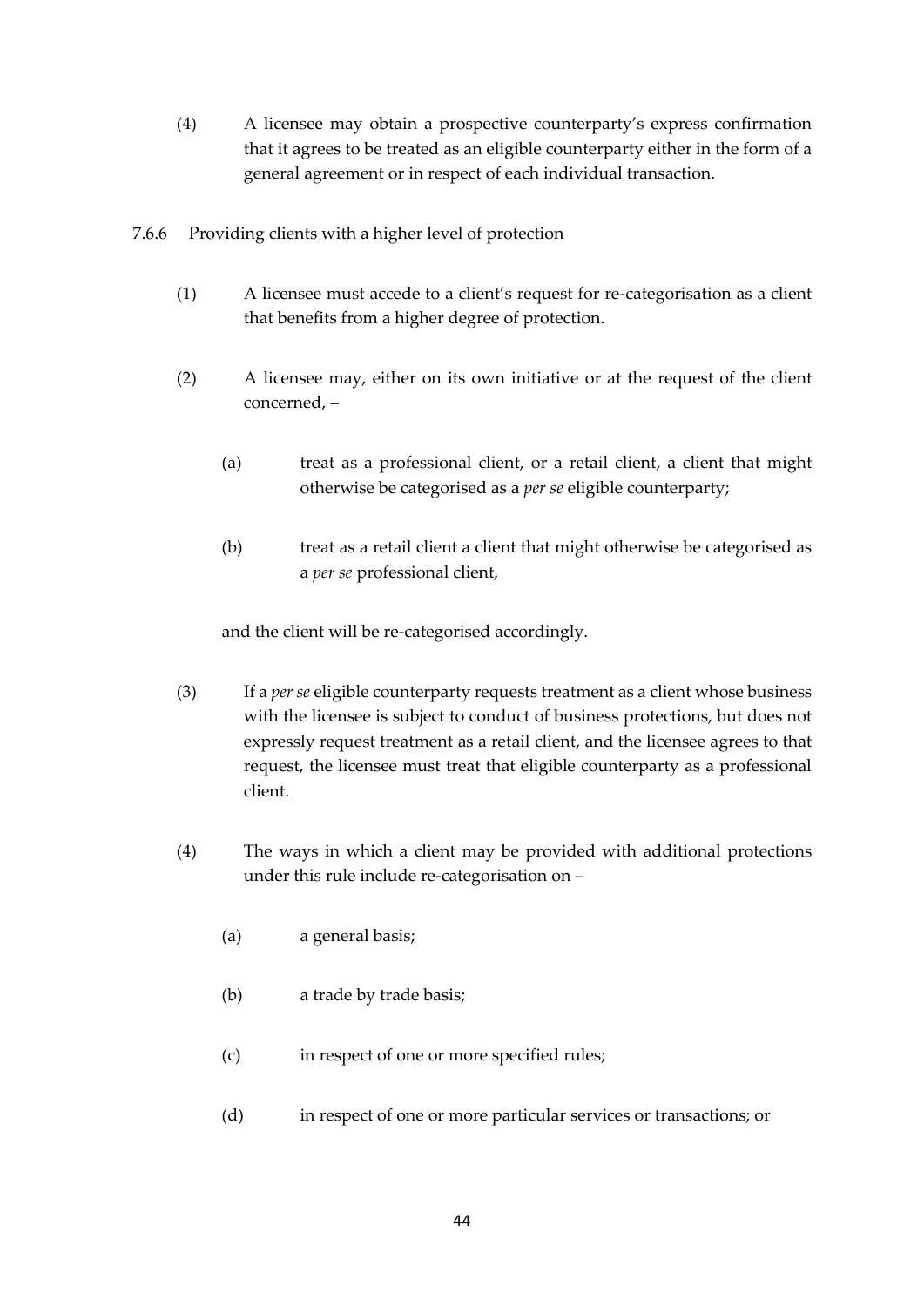- (e) in respect of one or more types of product or transaction.
- 7.6.7 Policies, procedures, and records
	- (1) A licensee must implement appropriate written internal policies, procedures, and controls to categorise its clients by either –
		- (a) issuing a standard notice to the client when they are given the client agreement. The licensee must keep a copy of the standard form for inspection while it is in use and for six years after the licensee ceases to use it; or
		- (b) by incorporating the notice in the text to the client agreement.
	- (2) A licensee must make a record, in relation to each client, of
		- (a) the categorisation established for the client under this rule; including sufficient information to support that categorisation;
		- (b) evidence of despatch to the client of any notice required under these rules and, if such notice differs from the relevant standard form, a copy of the actual notice provided; and
		- (c) a copy of any agreement entered into with the client under this rule.
	- (3) Any record made must be made at the time of categorisation and must be retained for at least six years after the licensee ceases to carry on business with or for that client.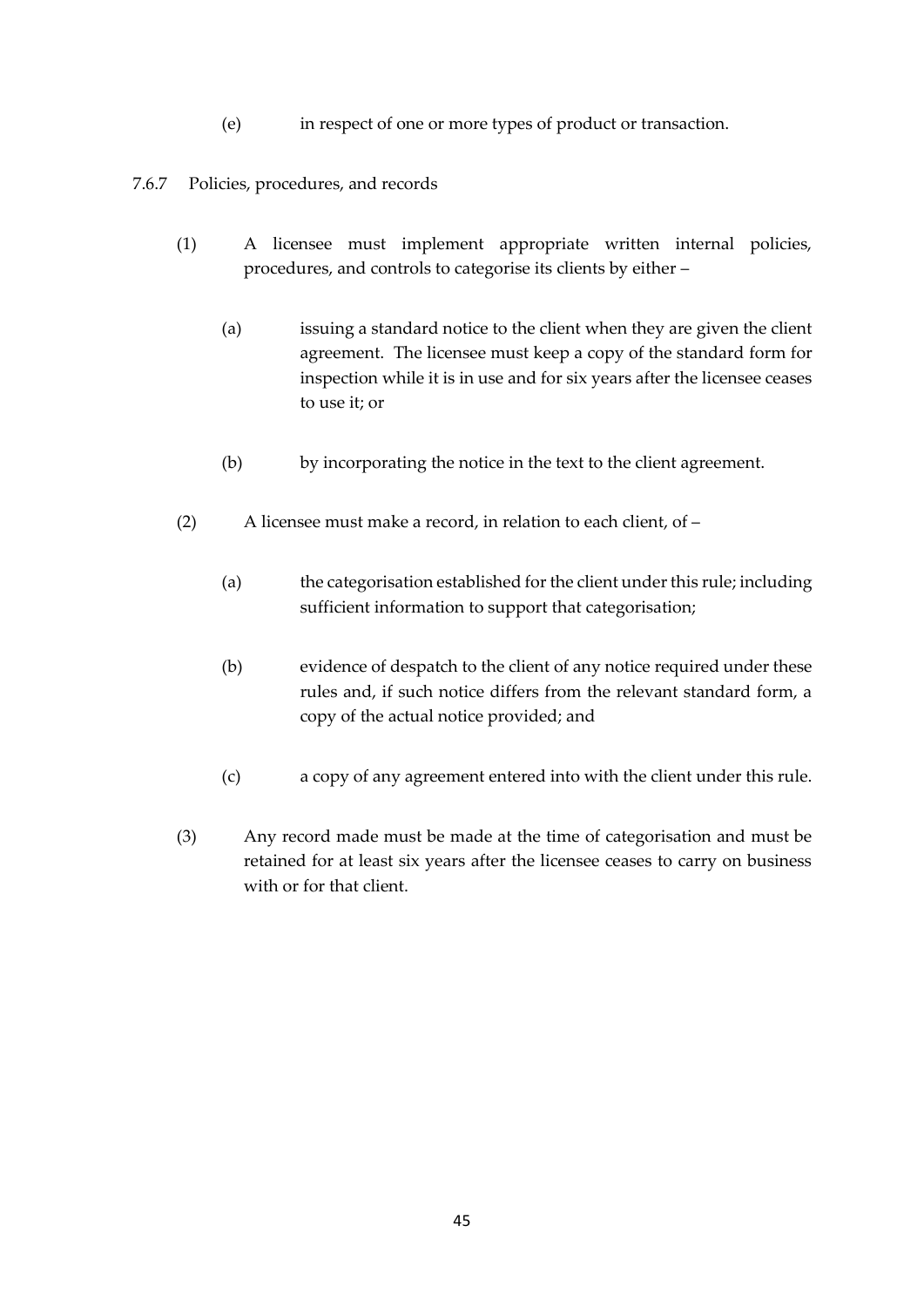# <span id="page-45-0"></span>**7.7 Complaints**

# 7.7.1 Complaints procedure

- (1) Every licensee must have in operation, and ensure compliance with, a written procedure for the effective consideration and fair and proper handling of any complaints relating to the licensee's insurance intermediary business.
- (2) The licensee must ensure that each of its officers and employees, responsible for dealing with clients, is aware of the procedure and of the obligation to follow it.

# **Guidance Note:**

It is expected that all complaints are reviewed by, at least, a senior officer of the licensee who is independent of the circumstances giving rise to the complaint. An appropriate person could be the compliance officer.

### 7.7.2 Notifications

- (1) If a complaint remains unsettled for longer than three months from the date of the licensee becoming aware of the complaint, the licensee must inform the Commission, within fourteen days, and must also advise the complainant that they may inform the Commission, directly, of the complaint.
- (2) The licensee must inform that Commission, within fourteen days, of it becoming aware of a significant complaint and must also advise the complainant that they may inform the Commission directly of the complaint.
- (3) The licensee must inform the Commission, within fourteen days, of it becoming aware of a series of complaints regarding any one employee; whether a current employee or not.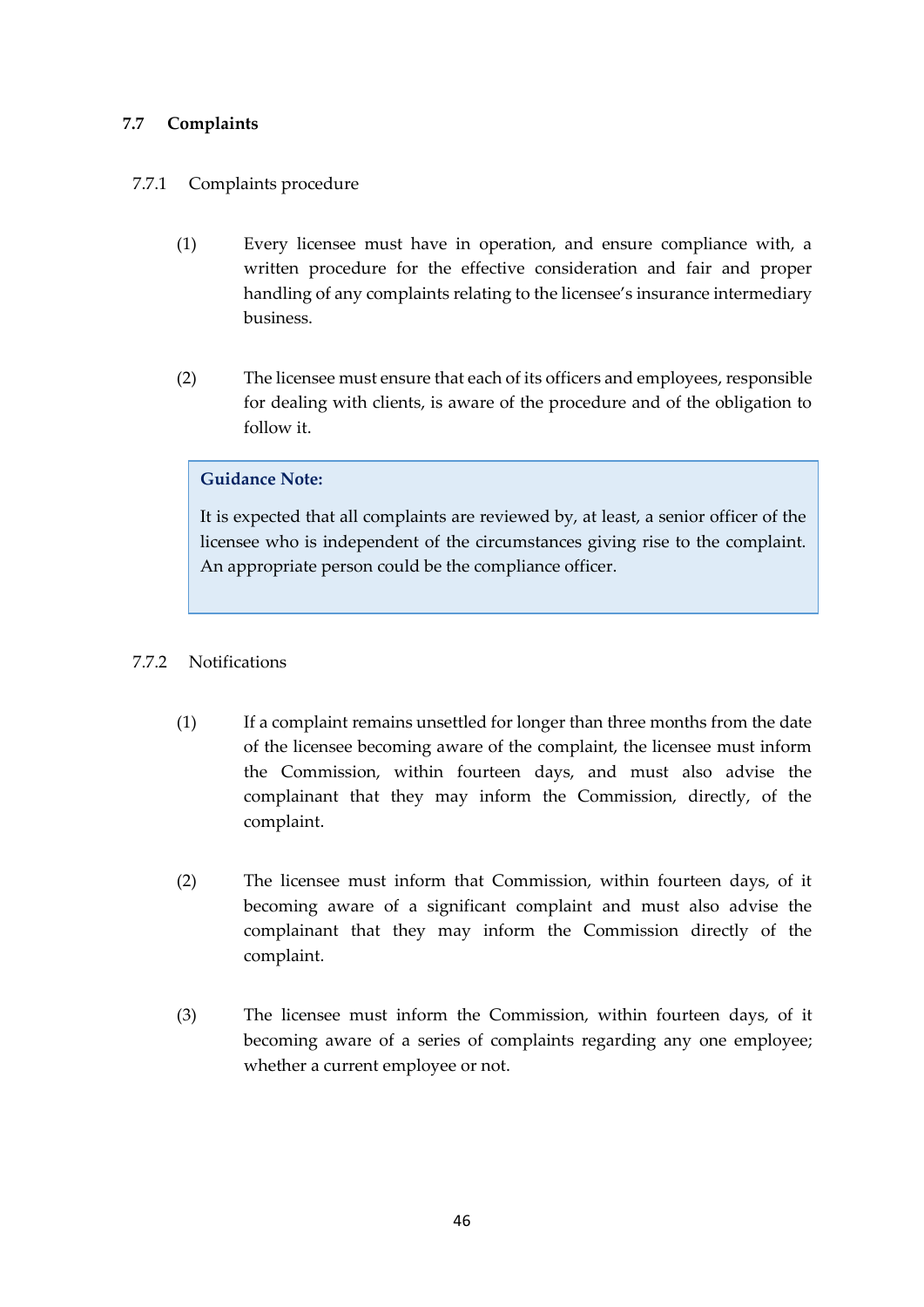(4) Where a licensee has given a substantive response, in relation to a complaint or a significant complaint, until the licensee receives an indication, from the complainant, that the response is unsatisfactory the licensee is entitled to treat the complaint as settled and resolved after the expiry of four weeks from the date of the response.

### 7.7.3 Record keeping

(1) Every licensee must maintain a register of complaints which include sufficient detail to allow it to be able to demonstrate that it has dealt with, or is dealing with, the complaints in accordance with these Rules.

# <span id="page-46-0"></span>**7.8 Professional indemnity insurance**

- 7.8.1 Minimum requirement
	- (1) Every licensee must maintain professional indemnity insurance with the following minimum limits –
		- (a) on the basis of each and every loss cover of at least £250,000; and
		- (b) on an annual basis,  $£1,000,000$  or three times fee income, whichever is the greater, but the Commission reserves the right to vary, in writing, these amounts in relation to individual licensees, where it considers it appropriate to do so.
	- (2) Where the deductible or excess exceeds £20,000, on the basis of each and every loss, the minimum capital requirement will increase to 125% of the deductible or excess.

# **Guidance Note:**

The Commission reserves the right to vary the application of these limits in relation to individual licensees, where it considers it appropriate to do so.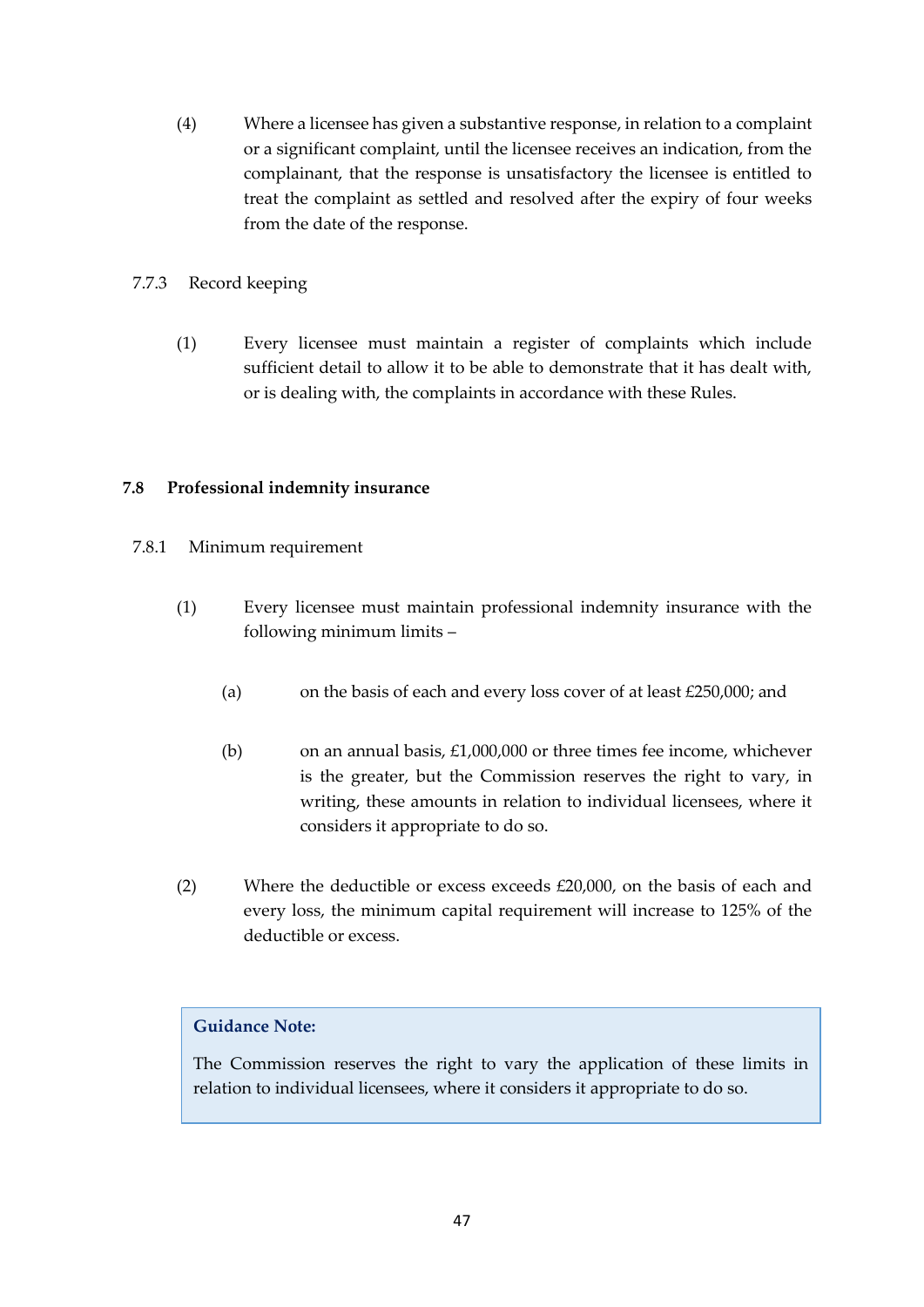#### 7.8.2 Notifications to the insurer

- (1) A licensee must
	- (a) when applying for cover, notify his professional indemnity insurer, through his broker where appropriate, of all material facts including and without limitation –
		- (i) details of any condition imposed on the licensee, under section 7 of the Law;
		- (ii) revocation of the licensee's licence, under section 9 of the Law;
		- (iii) any regulatory penalty taken by the Commission against the licensee, or any of its directors or employees, under the FSC Law, or any of the Regulatory Laws;
		- (iv) any prohibition order made against the licensee, or any of its directors or employees;
		- (v) any criminal proceedings commenced against the licensee, or any of its directors or employees; or
		- (vi) any criminal or regulatory investigation or formal enquiry which involves the licensee, or any of its directors or employees;
	- (b) ensure that he complies with all warranties applying at the date of the commencement of his professional indemnity policies and any continuing warranties applying during the duration of the professional indemnity insurance policy; and
	- (c) ensure that they make all notifications and disclosures which are required to be made to his professional indemnity insurers during the duration of the policy pursuant to its terms and conditions.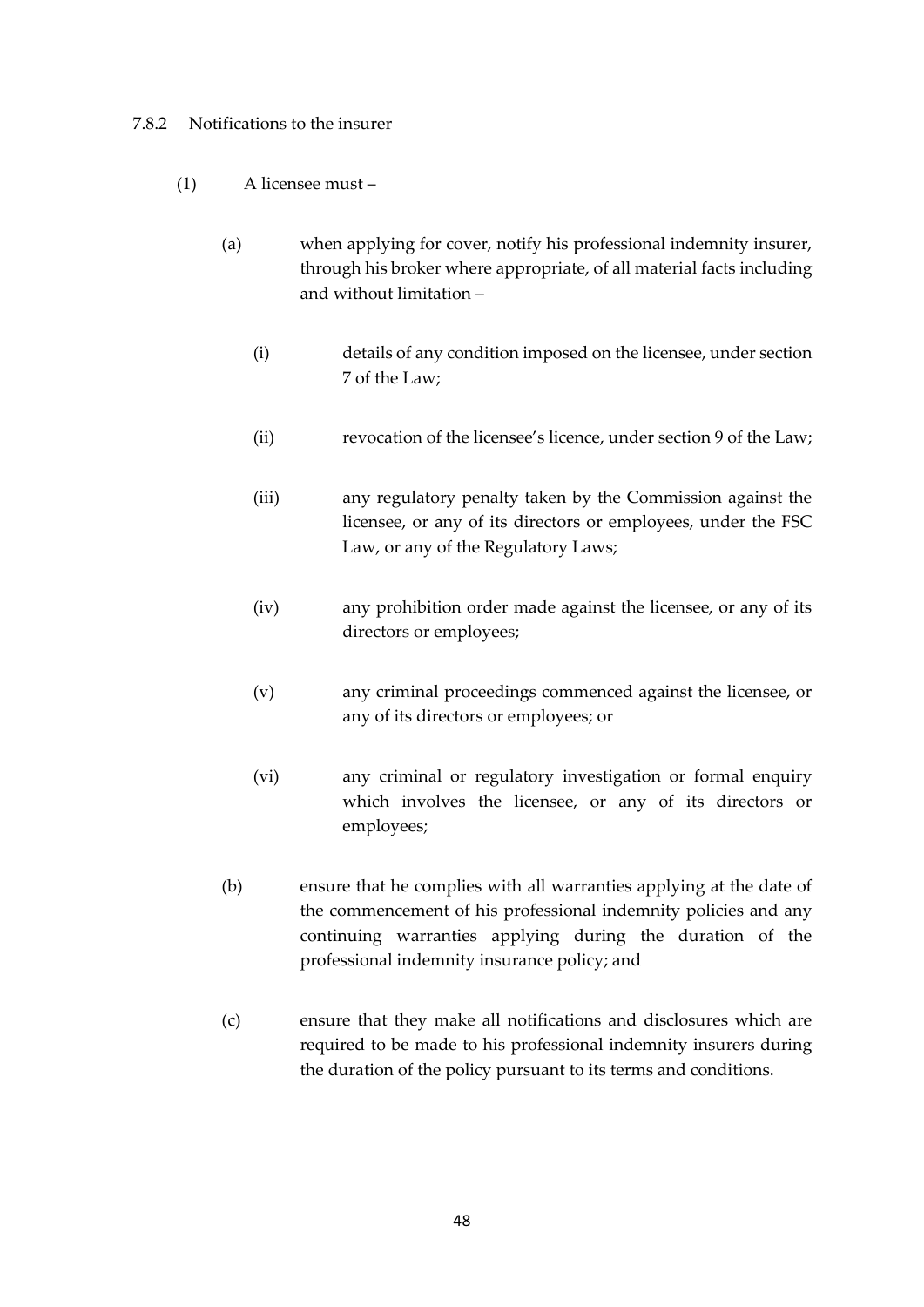- (2) A licensee must notify their professional indemnity insurers, through the broker where appropriate, within fourteen days of the following events, or any such earlier period as specified in the policy –
	- (a) details of any conditions imposed on the licensee, under section 7 of the Law;
	- (b) revocation of the licensee's licence, under section 9 of the Law;
	- (c) any regulatory penalty taken by the Commission against the licensee, or any of its directors or employees under the Law, the FSC Law, or any of the Regulatory Laws;
	- (d) any prohibition order made against the licensee, or any of its directors or employees;
	- (e) any criminal proceedings commenced against the licensee, or any of its directors or employees; and
	- (f) any criminal or regulatory investigation or formal enquiry which involves the licensee, or any of its directors or employees.
- 7.8.3 Notifications to the Commission
	- (1) A licensee must notify the Commission of the following events, within seven days of becoming aware –
		- (a) any actual or purported termination, avoidance, or invalidation of the licensee's professional indemnity cover;
		- (b) any notification made by a licensee to his professional indemnity insurers with respect to a claim, or potential claim, which may be made by the licensee under its professional indemnity policy.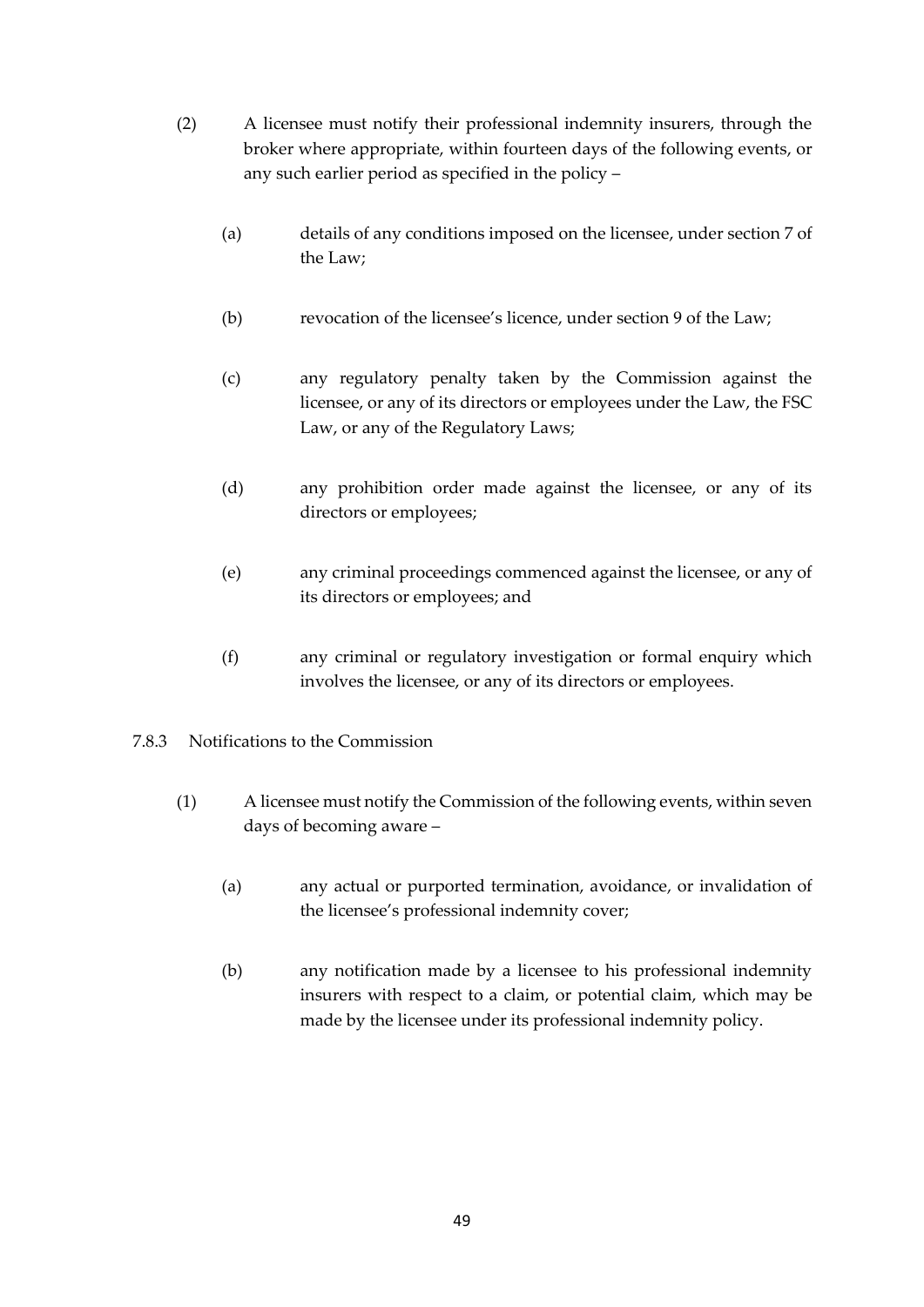# <span id="page-49-0"></span>**7.9 Conflicts of interest**

# 7.9.1 Conflicts of interest policy

- (1) Licensees must establish, implement, and maintain an effective conflicts of interest policy; set out in writing and appropriate to the size and organisation of the licensee and the nature, scale, and complexity of its business.
- (2) Where the licensee is a member of a group, the policy must also take into account any circumstances of which the licensee is, or should be, aware which may give rise to a conflict of interest arising as a result of other members of the group.
- 7.9.2 Contents of the conflicts of interest policy
	- (1) The conflicts of interest policy must include the following
		- (a) it must identify, with reference to the specific insurance intermediary business carried out by or on behalf of the licensee, the circumstances which constitute, or may give rise to, a conflict of interest entailing a material risk of damage to the interest of one or more clients; and
		- (b) it must specify procedures to be followed to manage such conflicts.
	- (2) Licensees must ensure that the procedures are designed to ensure that relevant persons engaged in insurance intermediary business, involving a conflict of interest, carry on that business at a level of independence appropriate to the size and organisation of the licensee and the nature, scale, and complexity of the business and of the group to which it belongs. They must include –
		- (a) effective procedures to prevent or control the exchange of information between relevant persons engaged in activities involving a risk of a conflict of interest where the exchange of that information may harm the interests of one or more clients;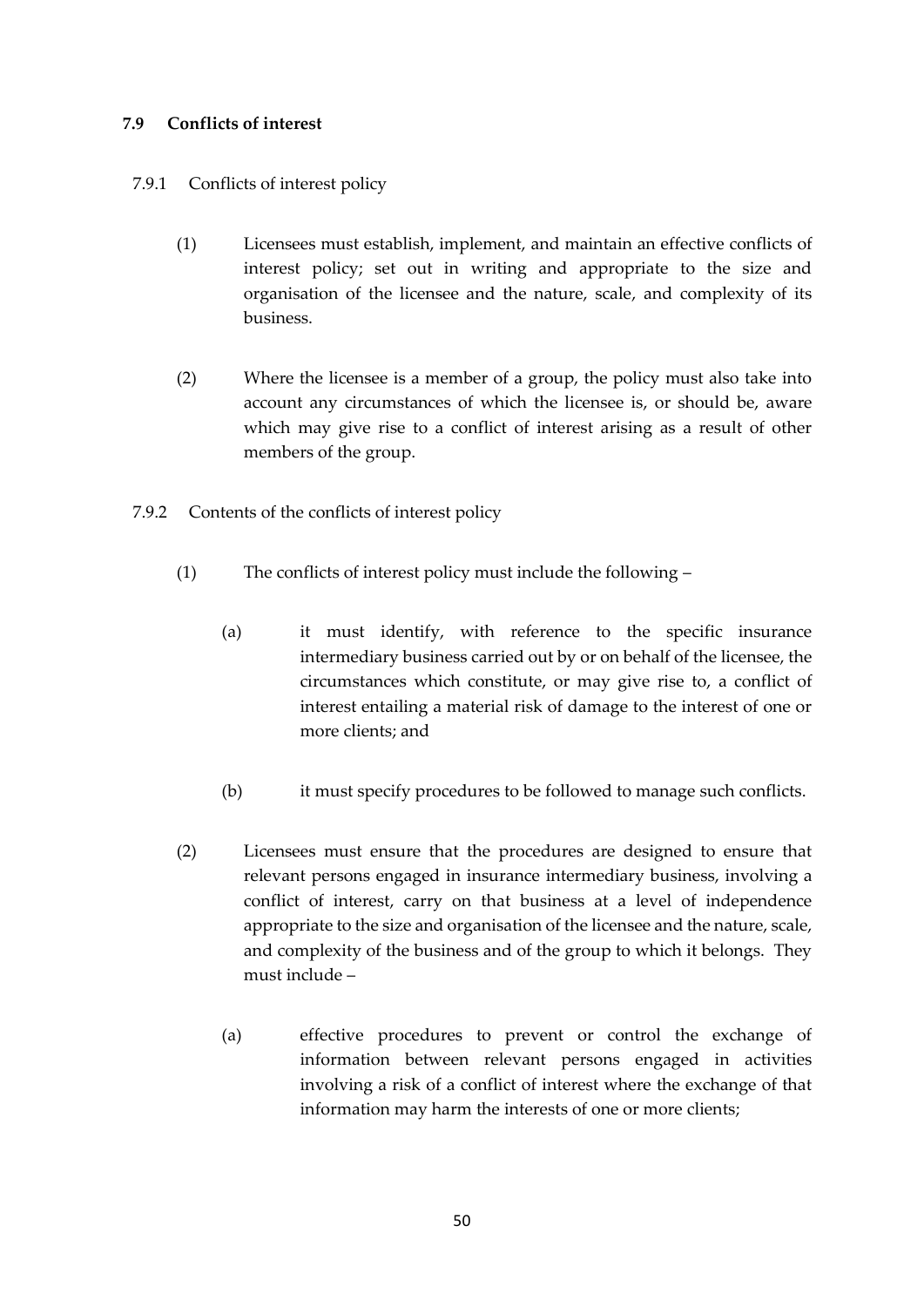- (b) the separate supervision of relevant persons whose principal functions involve carrying out activities on behalf of, or providing services to, clients whose interests may conflict; or who otherwise represent different interests that may conflict, including those of the licensee;
- (c) the removal of any direct link between the remuneration of relevant persons principally engaged in one activity and the remuneration of, or revenues generated by, different relevant persons principally engaged in another activity where a conflict of interest may arise in relation to those activities;
- (d) procedures to prevent or limit any person from exercising inappropriate influence over the way in which a relevant person carries out insurance intermediary business; and
- (e) procedures to prevent or control the simultaneous or sequential involvement of a relevant person in insurance intermediary business where such involvement may impair the proper management of conflicts of interest.
- (3) Licensees must ensure that the procedures adopted ensure the requisite degree of independence.
- (4) Where procedures do not guarantee that a risk of damage to client interests will be prevented, the licensee must clearly disclose the general nature and sources of conflict of interest to the client before undertaking business on its behalf.
- (5) Licensees must ensure that disclosure to clients includes sufficient detail, taking into account the nature of the client, to enable the client to make an informed decision with respect to the insurance intermediary business in the context of which the conflict of interest arises.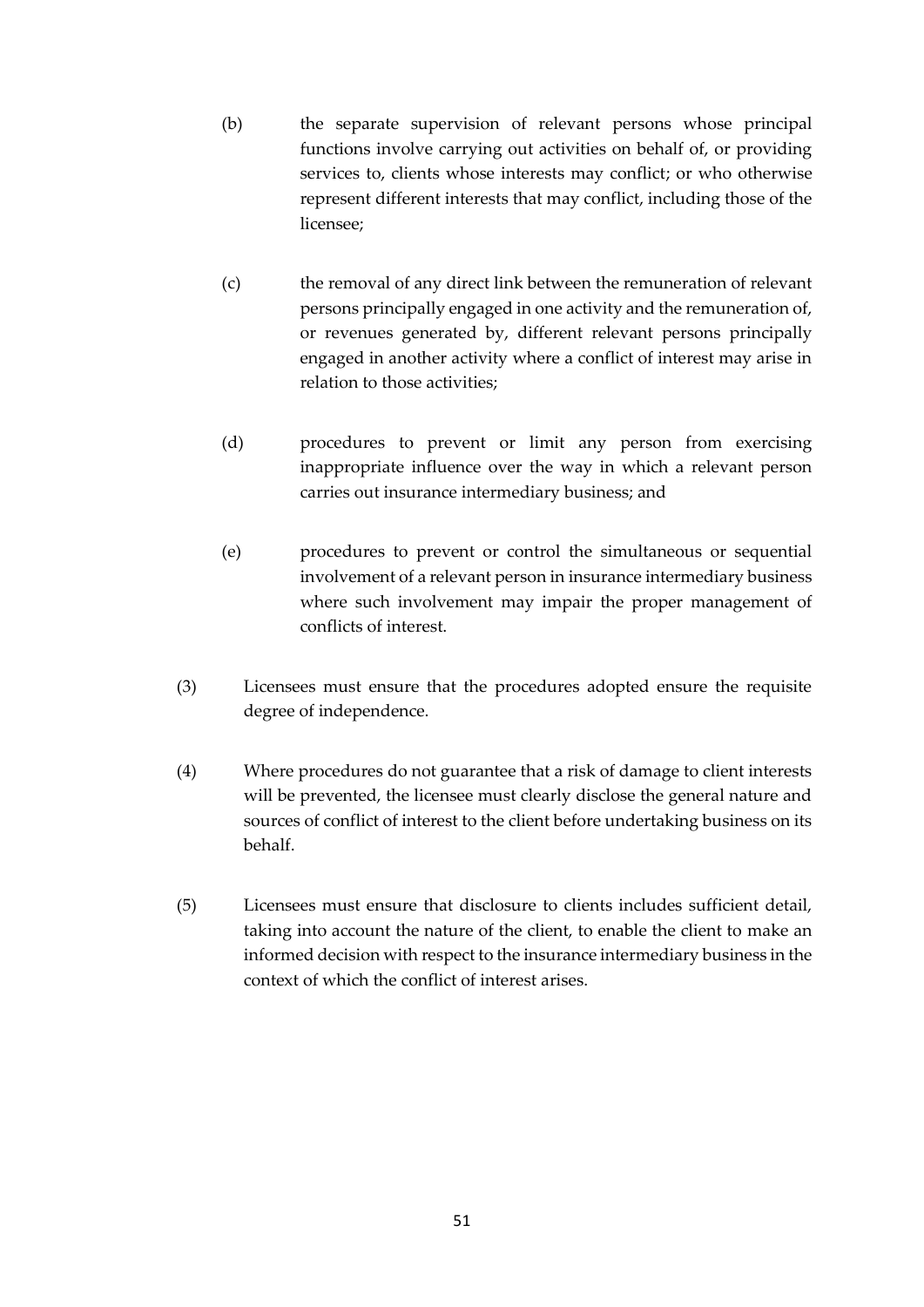- 7.9.3 Record of services or activities giving rise to detrimental conflicts of interest
	- (1) Licensees must keep an updated record of the insurance intermediary business carried out on behalf of the licensee in which a conflict of interest, entailing a material risk of damage to the interests of one or more clients, has arisen or may arise.
- 7.9.4 Gifts and inducements
	- (1) This rule does not apply where a licensee provides services to a client who is an eligible counterparty.
	- (2) A licensee must take reasonable steps to ensure that neither its directors, employees, nor any of its agents –
		- (a) offers or gives; or
		- (b) solicits or accepts,

any gift or other direct or indirect benefit which is likely to conflict significantly with any duties of the recipient, or the recipient's employer, owed to a client in connection with insurance intermediary business.

#### <span id="page-51-0"></span>**7.10 Notifications**

#### 7.10.1 Personnel

- (1) Where a person becomes
	- (a) a director or controller of a licensee which is a company;
	- (b) a partner in a licensee which is a partnership;
	- (c) a manager who is connected with the licensee's insurance intermediary business in the Bailiwick;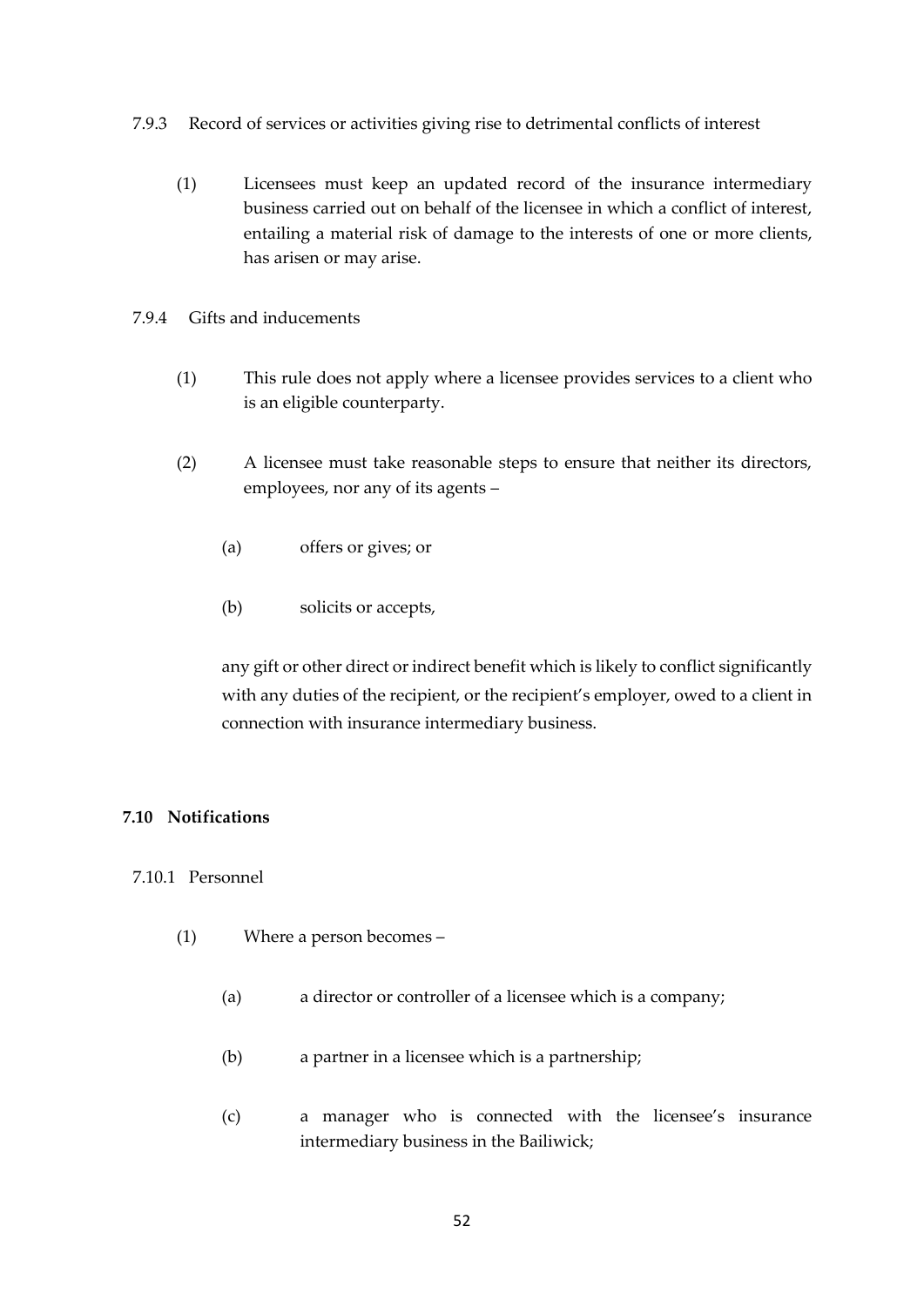- (d) a compliance officer in the Bailiwick; or
- (e) an authorised insurance representative; which includes a financial adviser,

the licensee must follow the requirements set out in sections 37 and 38 of the Law.

#### 7.10.2 Name and address

- (1) A licensee must give written notice, to the Commission, within fourteen days of –
	- (a) a change in the registered, or equivalent, name of the licensee;
	- (b) a change in any business name under which the licensee carries on insurance intermediary business in the Bailiwick;
	- (c) a change in the address of the head office or principal place of business of the licensee;
	- (d) a change in the address of the registered office of the licensee; and
	- (e) a change in the address for the service of notices or documents.

# 7.10.3 Key employees

- (1) A licensee must notify the Commission, in writing and within fourteen days, of the fact that, and the date on which, any person has –
	- (a) become the secretary of the licensee, in the case of a Bailiwick company; or
	- (b) ceased to be –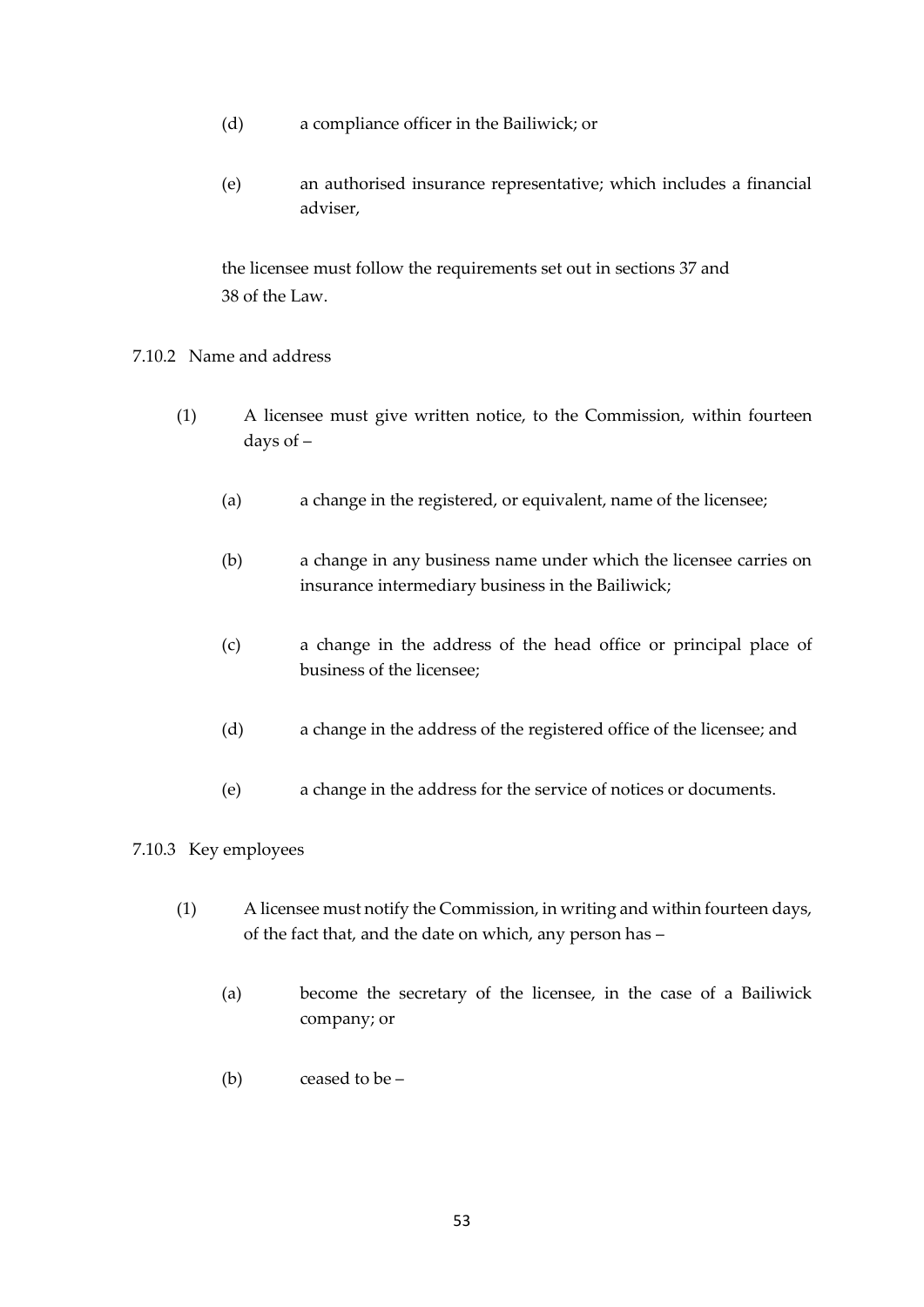- (i) a manager who is connected with the licensee's insurance intermediary business in the Bailiwick;
- (ii) the secretary of the licensee, in the case of a Bailiwick company;
- (iii) the compliance officer in Guernsey;
- (iv) an authorised insurance representative or financial adviser.
- (2) A notice must include a statement of reasons for the change.
- 7.10.4 Information regarding key employees
	- (1) A licensee must give written notice, to the Commission within fourteen days of it becoming aware of, the following matters in relation to any individual, set out at rule 7.10.3 –
		- (a) a change of name;
		- (b) the refusal of any application for, or revocation or suspension of, any licence, authorisation, or registration under any legislation relating to finance business;
		- (c) the imposition of disciplinary measures or sanctions by a regulatory authority, including a self-regulatory organisation or professional body, in relation to the individual's professional or business activities; and
		- (d) the making of an order by a court disqualifying that individual from serving as director of a company or from being concerned with the management of a company;
		- (e) any breach of the Code of Conduct for Financial Advisers by a financial adviser; or the Code of Conduct for Authorised Insurance Representatives by an authorised insurance representative.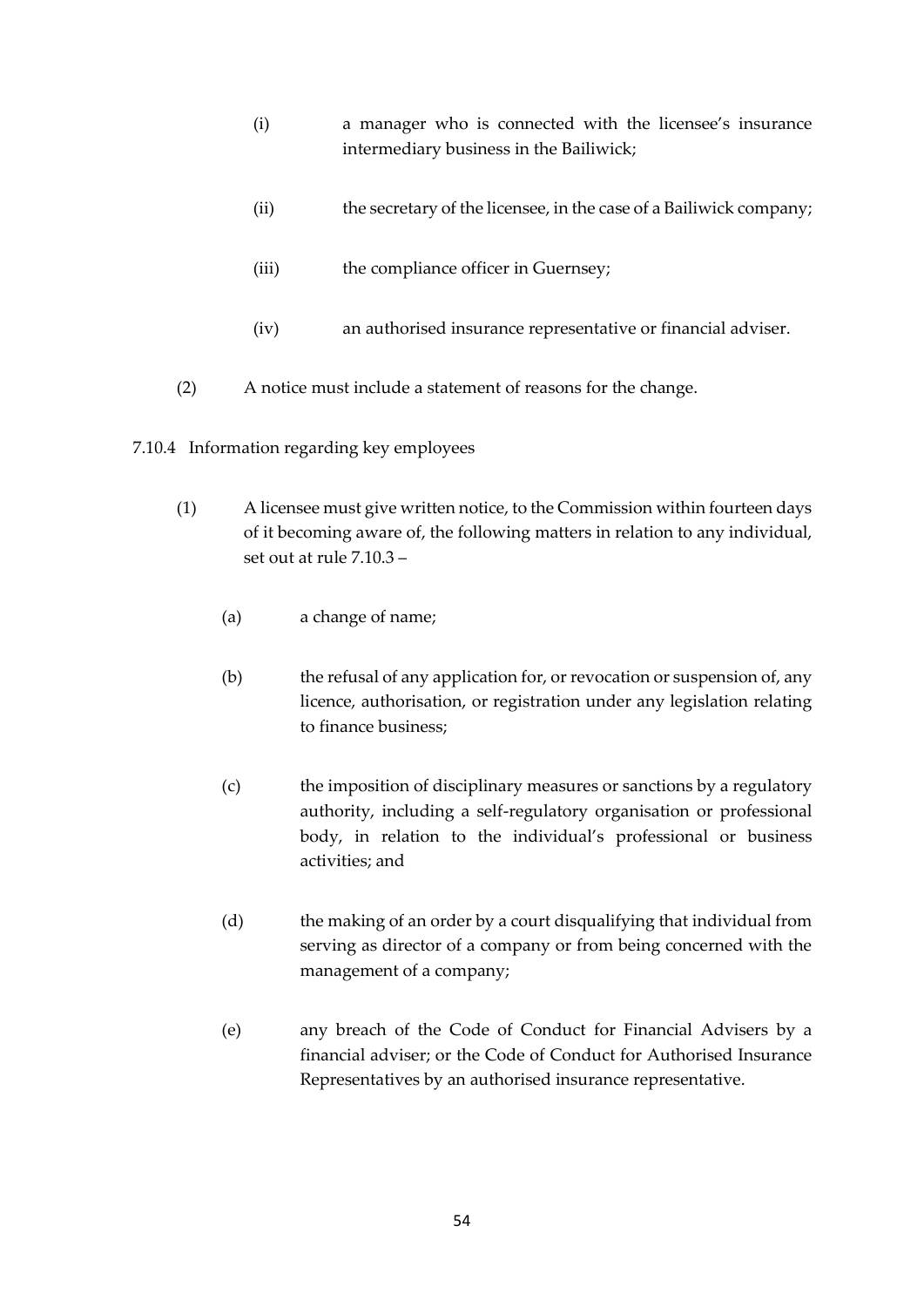(2) A notice must include a statement of the circumstances and all known matters related to the reason for the notification.

7.10.5 Information regarding all employees

- (1) A licensee must give written notice to the Commission, within fourteen days, of it becoming aware of the occurrence of the following in relation to any of its employees –
	- (a) a conviction of any offence involving fraud or other dishonesty;
	- (b) a conviction of any offence under legislation relating to finance business; and
	- (c) the institution of *saisie*, *désastre*, bankruptcy, sequestration, or similar proceedings.
- (2) A licensee must give written notice, within fourteen days, to the Commission of the summary dismissal of any employee in Guernsey and the reasons for this dismissal, which must include any employees under probation.
- (3) A record must be maintained of the names of any employees disciplined by a licensee in connection with any breach of the Law or rules, or with any other conduct which may reasonably be expected to affect the conduct of the licensee's insurance intermediary business, including particulars of –
	- (a) the offence for which the employee was disciplined; and
	- (b) steps taken to discipline the employee,

and details must be submitted, to the Commission, within seven days of the employee being disciplined.

(4) Any record made for the purposes of this rule must be kept until six years have expired from the date on which the disciplinary steps were taken.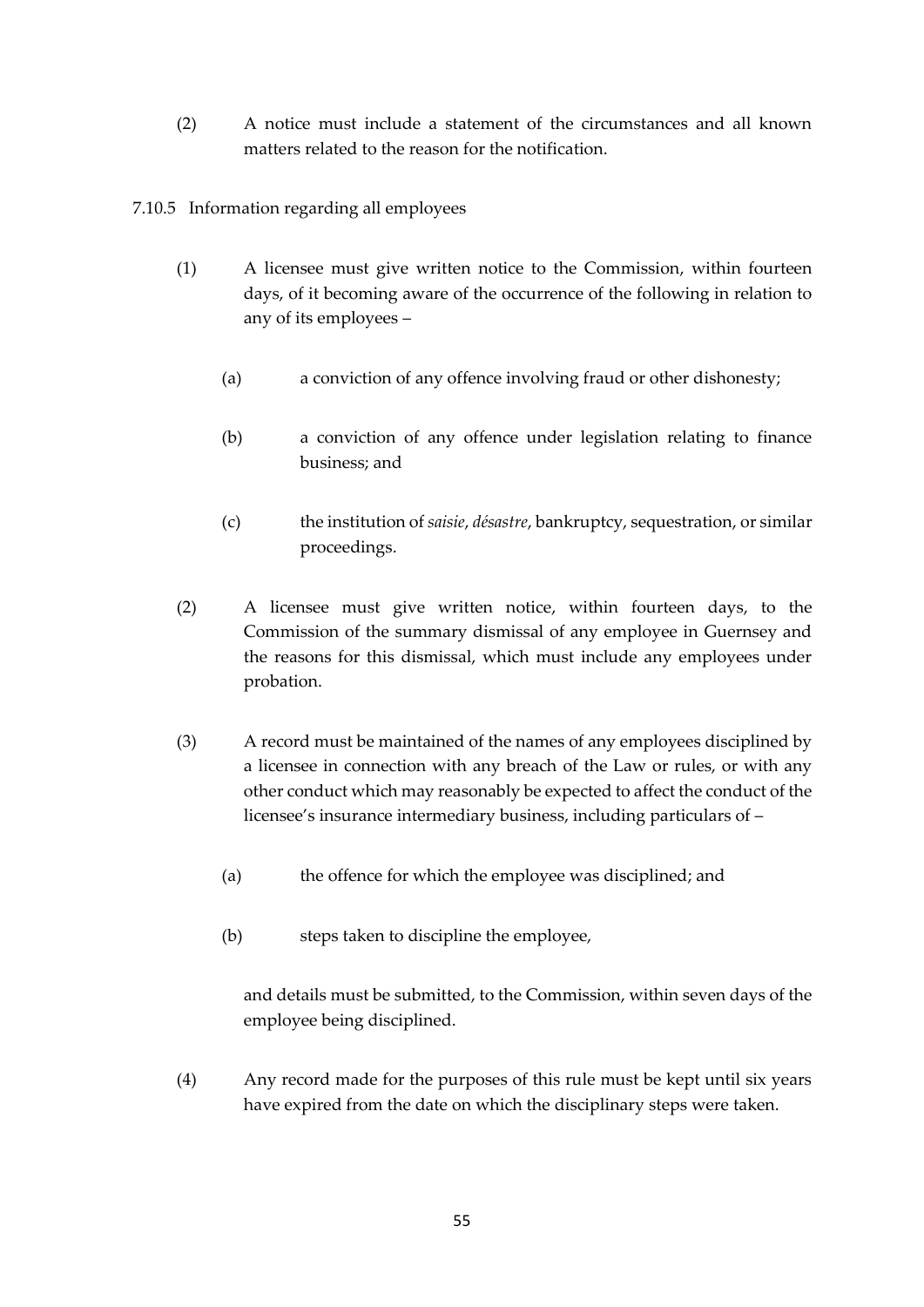#### 7.10.6 General

- (1) A licensee must give written notice, to the Commission, within fourteen days of the occurrence of any of the following –
	- (a) the presentation of an application for the winding-up, other than a petition for a voluntary winding-up for the purposes of reconstruction or amalgamation of; or administration order on, the licensee or a company which is a subsidiary of a holding company of the licensee;
	- (b) the appointment of a receiver, administrator, administrative receiver, or trustee of the licensee;
	- (c) the making of a composition or voluntary arrangement with creditors of the licensee;
	- (d) the granting, withdrawal, refusal of an application for, or revocation of, any licence, authorisation, or registration to carry on finance business under any legislation whether in Guernsey or elsewhere;
	- (e) the appointment of inspectors by a statutory or other regulatory authority, including a self-regulatory or recognised professional body, to investigate the affair of the licensee;
	- (f) the imposition of disciplinary measures or sanctions on the licensee, or its directors, in relation to its finance business by any regulatory authority, including a self-regulatory organisation or recognised professional body;
	- (g) the bringing against any licensee, or its directors, of any material legal action or proceedings; or any arbitration to which the licensee is a party, relating to finance business;
	- (h) the conviction of the licensee of any offence under legislation relating to finance business, companies, or bankruptcy, or of any offence involving fraud or dishonesty; and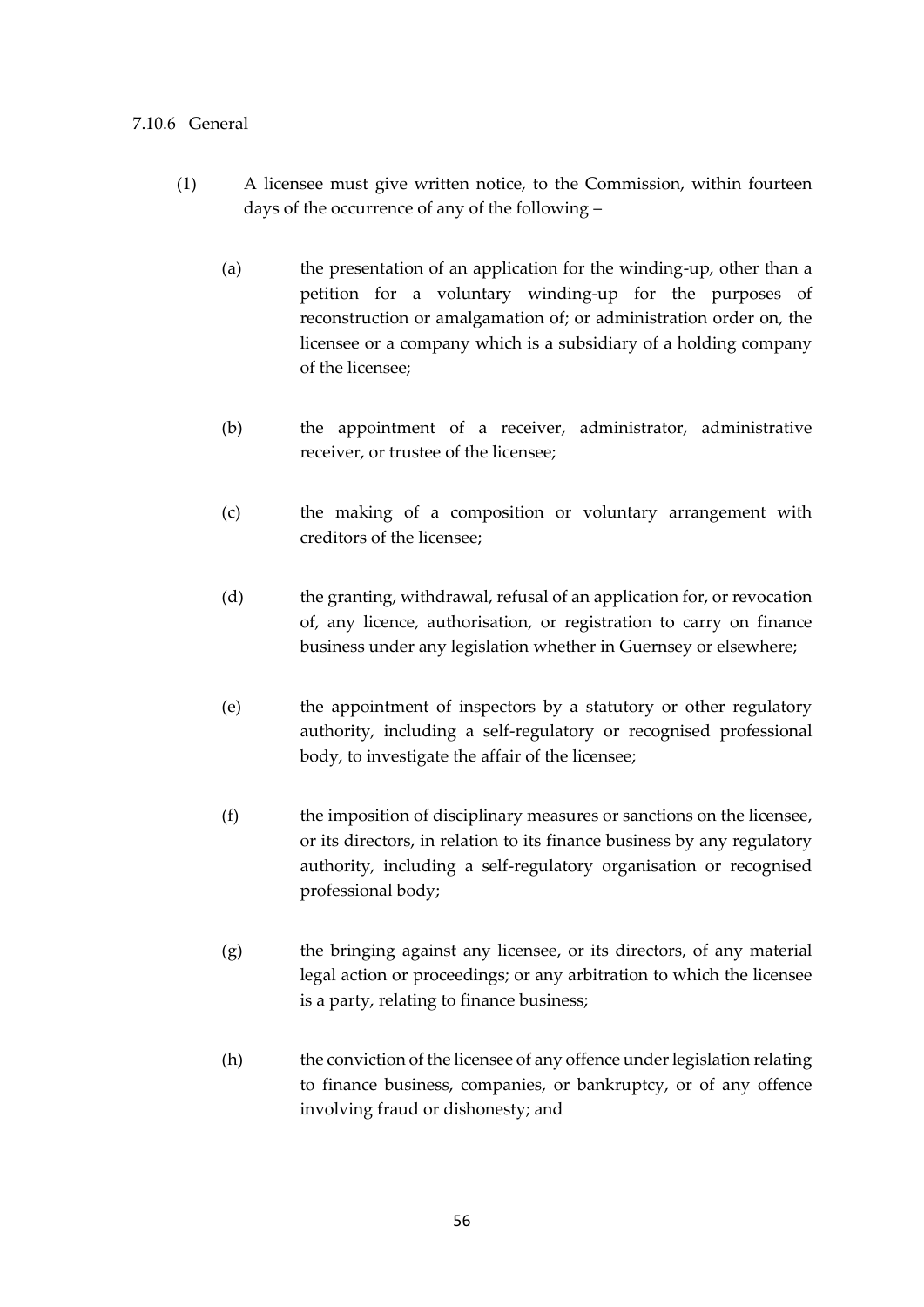(i) any breach of a solvency or insurance requirement and any other breach of the Minimum Criteria for Licensing under Schedule 4 to the Law.

# 7.10.7 Holding company

- (1) A licensee must give written notice to the Commission within fourteen days if it becomes, or ceases to be, a subsidiary of another company or entity. The notice must specify the following –
	- (a) the holding company's, or entity's, name;
	- (b) its principal business;
	- (c) the name of its directors; and
	- (d) the address of its registered office.

# 7.10.8 Subsidiaries

- (1) A licensee must give written notice, to the Commission, within fourteen days of the formation, acquisition, disposal, or dissolution of a subsidiary and it must specify –
	- (a) the subsidiary's name; and
	- (b) its principal business, if any.
- 7.10.9 Proposed change to the business plan
	- (1) A licensee must give written notice, to the Commission, within fourteen days of any significant change in the business plan, irrespective of whether it requires any change to its licence.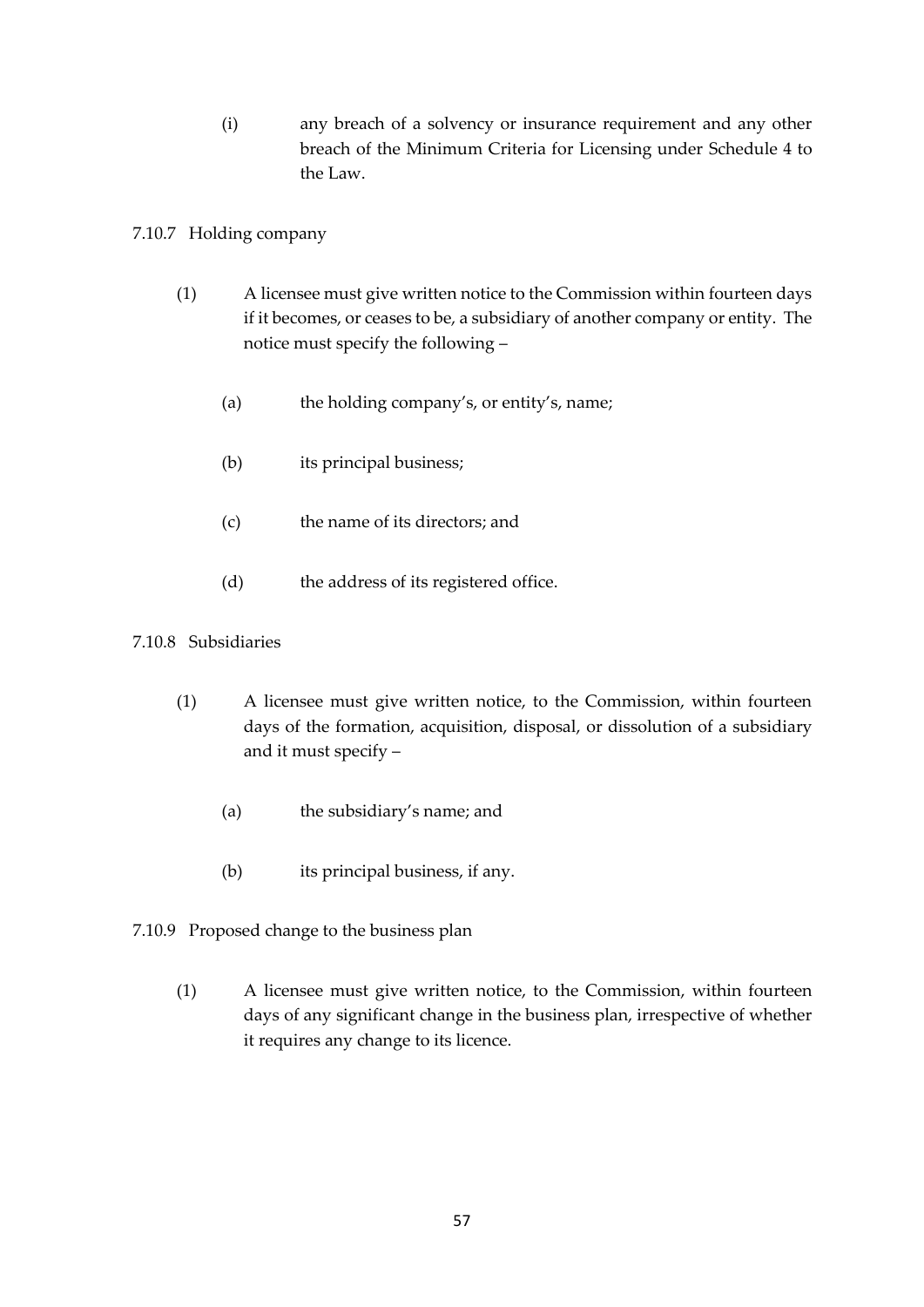#### 7.10.10 Written notice

- (1) A licensee must give written notice and details to the Commission, within fourteen days, where it has reason to believe that –
	- (a) it will be unable to comply with, or be unable to demonstrate compliance with, the requirements of the Rules;
	- (b) a director or employee has been engaged in activities involving fraud or other dishonesty in relation to the licensee's insurance intermediary business in Guernsey;
	- (c) the licensee's auditor may qualify the accounts; or
	- (d) the liabilities of a subsidiary or holding company of the licensee exceed its assets.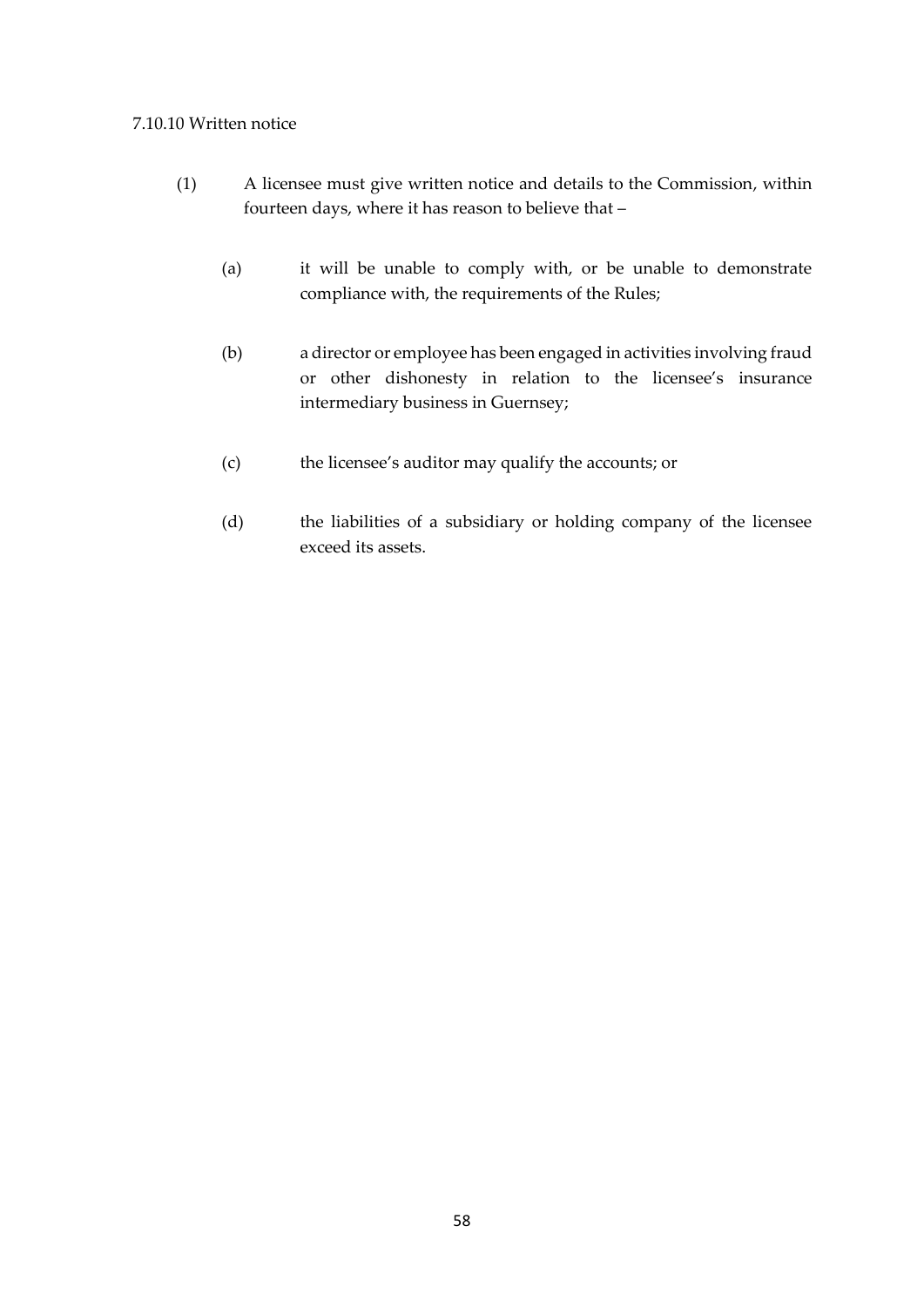# PART 8 **GENERAL PROVISION**

#### <span id="page-58-1"></span><span id="page-58-0"></span>**8.1 Interpretation**

- (1) In these Rules terms have their ordinary meaning unless specifically defined in the Law or in these Rules.
- (2) In these Rules the following definitions should be followed -

"**accounting reference date**" means the date, or day, stated in the most recently published prospectus as the date, or day, on which the scheme's annual accounting period is to end in each year;

**"agent"**, in relation to a licensee, means any person (including an employee) who acts under the instruction of a licensee;

**"approved bank"** means a person who is licensed under the Banking Supervision (Bailiwick of Guernsey) Law, 2021, or is registered under the Banking Business (Jersey) Law, 1991, or authorised to undertake Class 1 Deposit-taking Business under the Isle of Man Financial Services Act 2008, or is authorised and regulated to carry on a banking or deposit-taking business under the Financial Services and Markets Act 2000, or under the law of any Member State, or under the law of any other country or territory which may be listed in notices issued from time to time by the Commission;

**"block of business"** means business that increases the receiving licensee's, or reduces the transferring licensee's, fee income by 15% or more; such figure being calculated using the last audited accounts of that licensee;

"**client account**" means an account –

- (a) at a bank or building society which holds, for one or more clients, money which is at the risk of the client;
- (b) in the name of the insurance intermediary;
- (c) which includes, in its title, an appropriate description to distinguish the money in the account from the money of the insurance intermediary; and
- (d) is a current or deposit account;

**"client money"** includes money of any currency which, in the course of carrying on insurance business, an insurance intermediary holds for, receives from, or owes to, a client;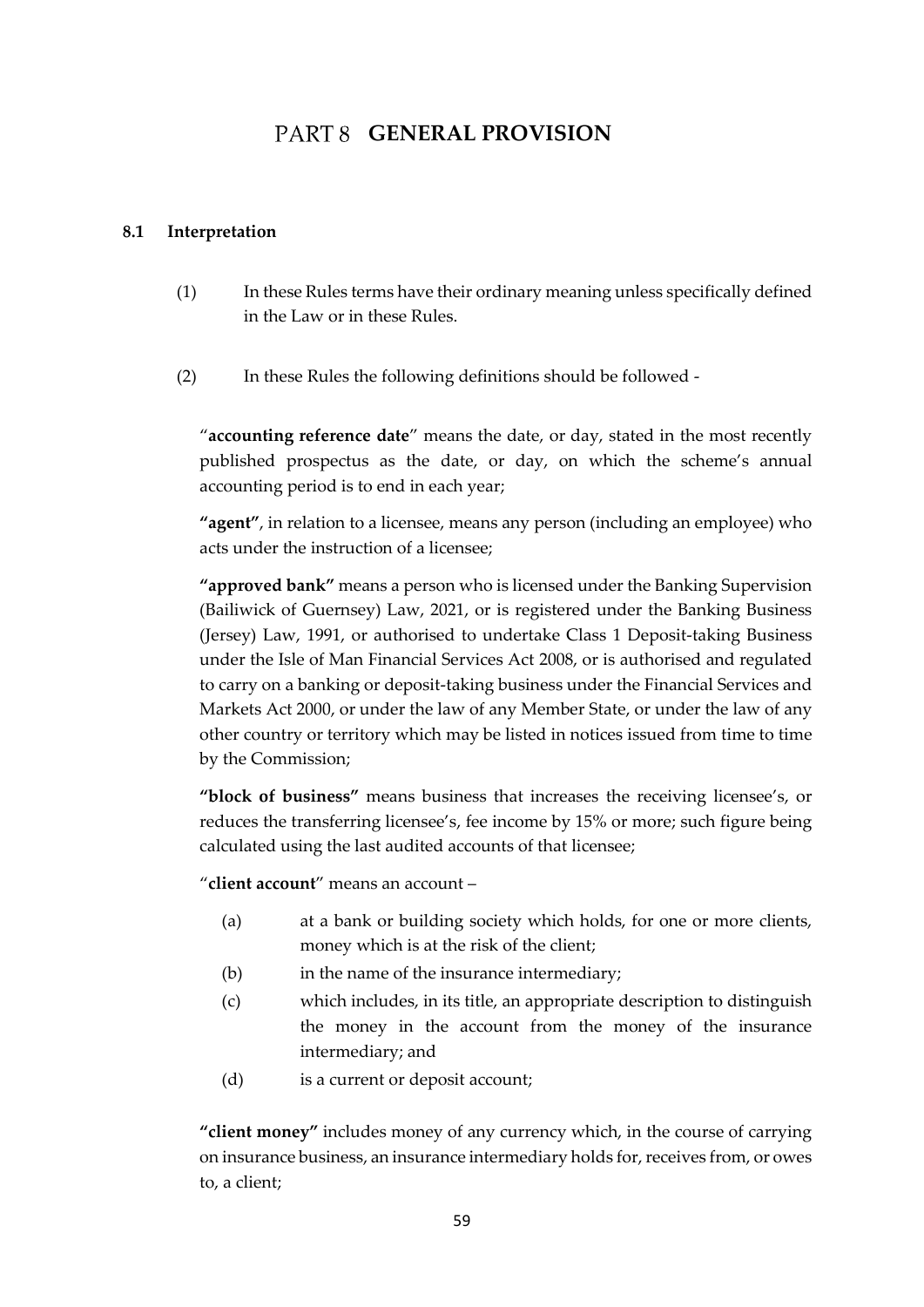**"complaint"** means any oral or written expression of dissatisfaction, whether justified or not, from, or on behalf of, a person about the provision of, or failure to provide, a financial service which alleges that the complainant has suffered (or may suffer) financial loss, material distress, or material inconvenience;

**"financial adviser"** means an authorised representative, authorised by a licensee, to give advice to retail clients on long term insurance business;

**"generally accepted accounting principles"** refers to financial statements prepared in accordance with International Financial Reporting Standards, UK generally accepted accounting principles ("GAAP"), or US GAAP;

**"insurance company"** means a company licensed under the Insurance Business (Bailiwick of Guernsey) Law, 2021;

**"insurance intermediary business"** means performing, by way of business, any of the activities defined in section 2(5) of the Law;

**"insurer"** includes a reinsurer or retrocessionaire;

**"intermediary services"** means activities undertaken in the course of carrying on insurance intermediary business;

**"large undertaking"** means an undertaking meeting two of the following criteria, on a company basis, –

- (a) balance sheet total of  $£13,000,000;$
- (b) net turnover of £26,000,000;
- (c) own funds of  $£1,300,000;$

**"long term insurance products"** means any policy or product falling under Schedule 1 of the Law; excluding permanent health, credit life assurance, and any contracts on human life that are renewable annually;

**"long term intermediary services"** means activities undertaken in the course of carrying on long term insurance business;

**"manager"**, in relation to a person, means an employee who, under the immediate authority of his employer, is responsible either alone or jointly with one or more other persons for the conduct of the licensee's insurance intermediary business;

**"material records"** means such records that would be necessary for the purposes of establishing a complete and accurate record of all aspects of a licensee's conduct of insurance intermediary business. These include (without limitation) records of instructions, transactions, valuations, client correspondence, and advice;

**"pension scheme"** means a scheme approved under section 155 of the Income Tax (Guernsey) Law, 1975;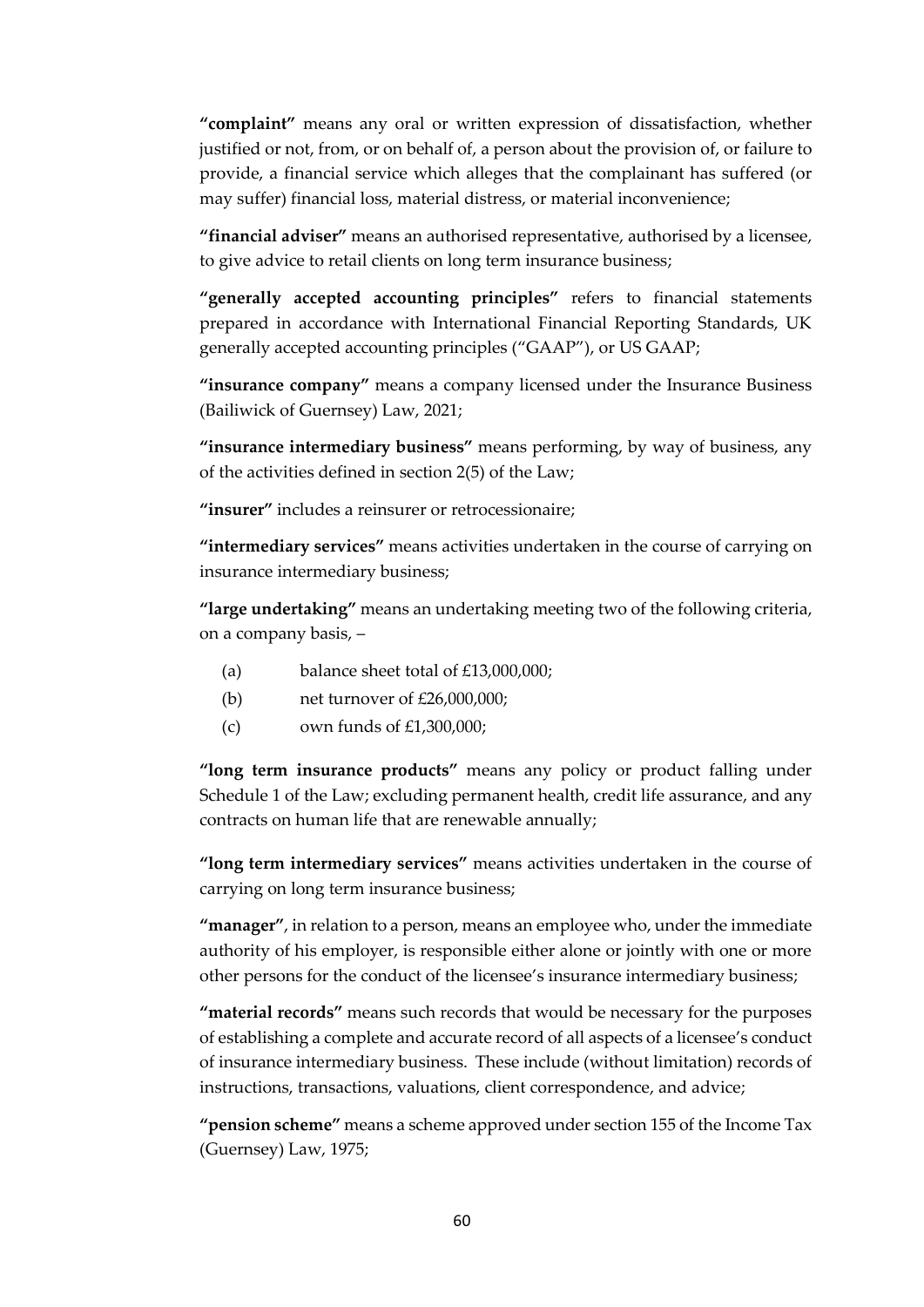**"permanent data"** means such records, documents, or data as are considered material for the establishment and ongoing proper conduct of insurance intermediary business by a licensee. These include (without limitation); mandates and other agreements, client take-on documentation, client profiles, records relating to due diligence, other checks made, and the findings of such checks;

# **"professional investor"** is –

- (a) a Government, local authority, public authority, or supra-national body (in the Bailiwick or elsewhere);
- (b) a person, partnership, or other unincorporated association or body corporate, (whether incorporated, listed, or regulated in an OECD country or otherwise) whose ordinary business or professional activity includes, or it is reasonable to expect that it includes, acquiring, underwriting, managing, holding, or disposing of investments whether as principal or agent; or the giving of advice on investments;
- (c) an affiliate of a Qualifying Investor Fund or an associate of the affiliate, i.e. financial services businesses or financial services professionals associated, directly or indirectly, with the operation of the fund in question; or
- (d) an individual investor who makes an initial investment of not less that US\$100,000, or equivalent, in the fund in question;

**"pure protection product"** means a long term insurance product, as defined in Schedule 1 of the Law, where the benefits are not determined by reference to –

- (a) the value of, or the income from, the value of property of any description; or
- (b) fluctuations in, or an index of, the value of property of any description;

**"qualified auditor"** means a person (partnership, body corporate, or an individual with a current practising certificate) who has a place of business in the Bailiwick and is a member of –

- (a) The Institute of Chartered Accountants in England and Wales;
- (b) The Institute of Chartered Accountants of Scotland;
- (c) The Institute of Chartered Accountants in Ireland;
- (d) The Association of Chartered Certified Accountants; or
- (e) a body outside the United Kingdom undertaking a similar regulatory role and having equivalent professional standards, for membership, as any of the above bodies;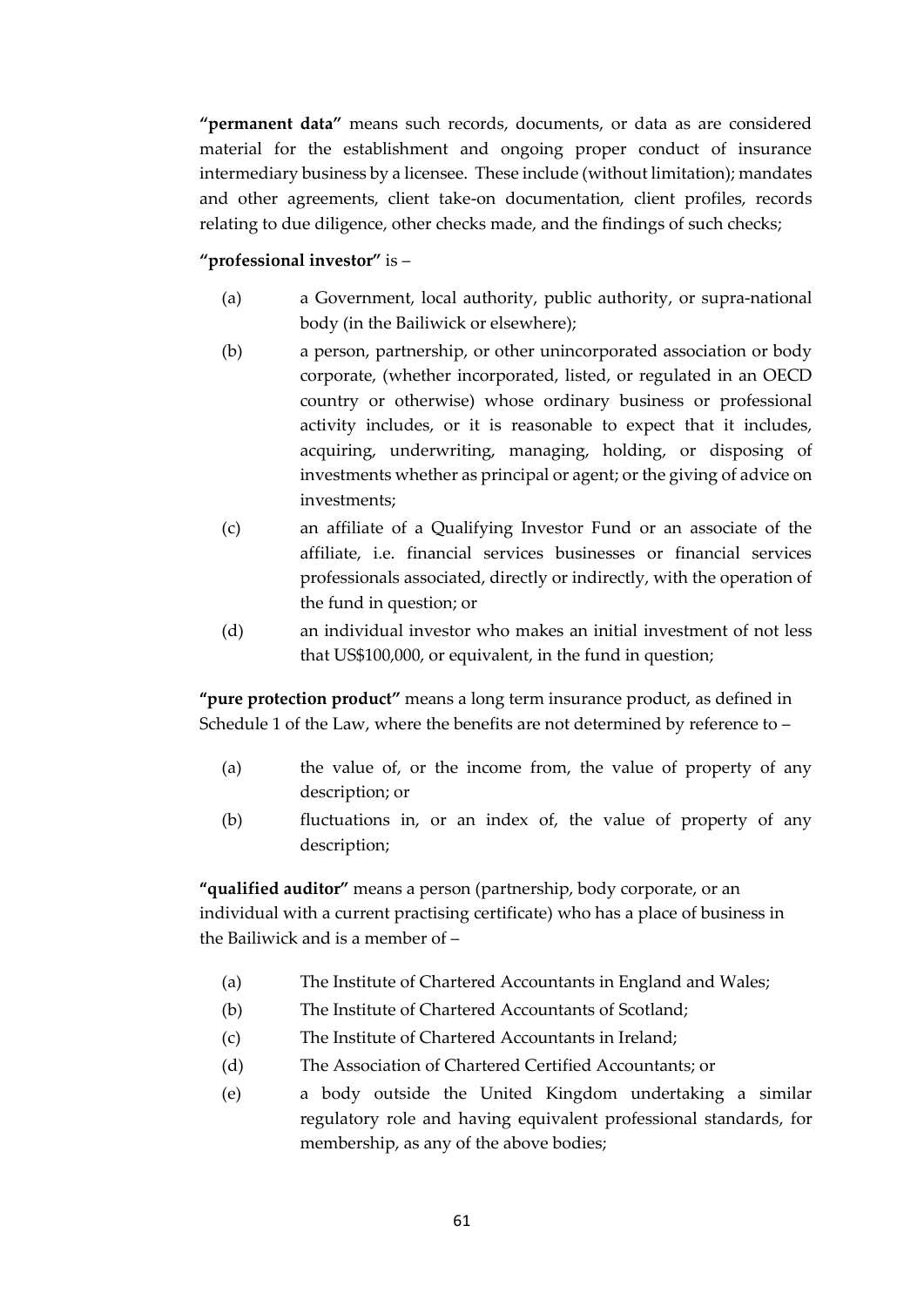**"recognised professional body"** means a body which regulates the practice of a profession; references to the practice of a profession do not include references to carrying on a business consisting wholly, or mainly, of insurance intermediary business;

**"significant complaint"** means a complaint alleging a breach of the Law, *mala fides*, malpractice, impropriety, or repetition or recurrence of a matter previously complained of (whether significant or otherwise);

**"statement of professional standing"** means a certificate issued by a body listed in the guidance note on training and competency schemes issued by the Commission;

**"terms of business"** means a documented record of the terms on which the licensee is prepared to provide the activities proposed to a client.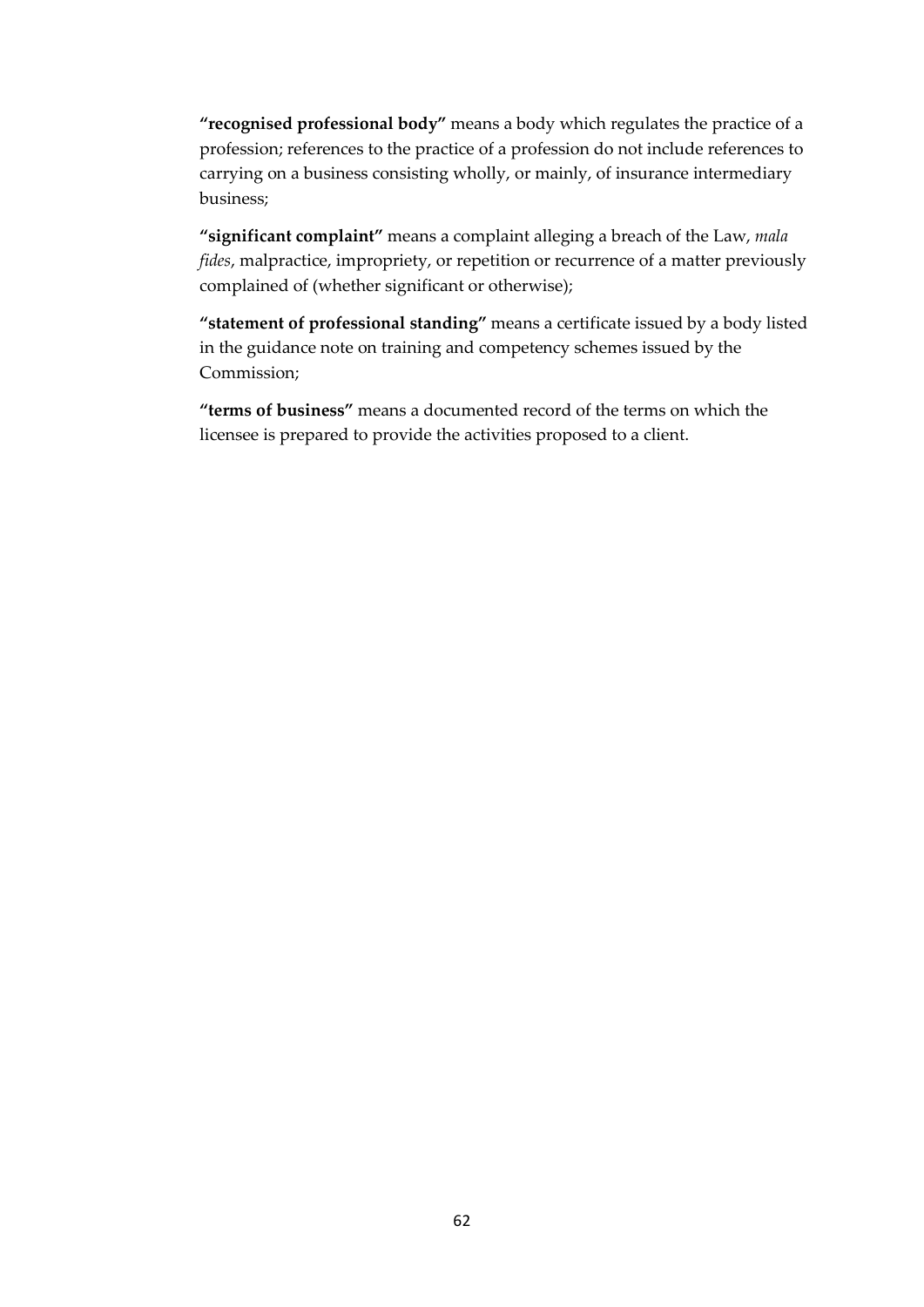# <span id="page-62-0"></span>**SAVINGS, REVOCATIONS, CITATION, AND COMMENCEMENT**

# <span id="page-62-1"></span>**9.1 Savings**

(1) Any exclusion or modification granted by the Commission, under regulations and rules revoked under these Rules or The Insurance Business Managers Rules, 2021, will continue to apply where the Law and these Rules provide scope for such exclusions or modifications.

#### <span id="page-62-2"></span>**9.2 Revocations**

- 9.2.1 Revocation of The Insurance Intermediaries (Conduct of Business) Rules, 2014
	- (1) The Insurance Intermediaries (Conduct of Business) Rules, 2014 are revoked.

#### <span id="page-62-3"></span>**9.3 Citation and commencement**

- (1) These rules may be cited as the Insurance Intermediaries Rules.
- (2) These rules come into force on 1 st November 2021.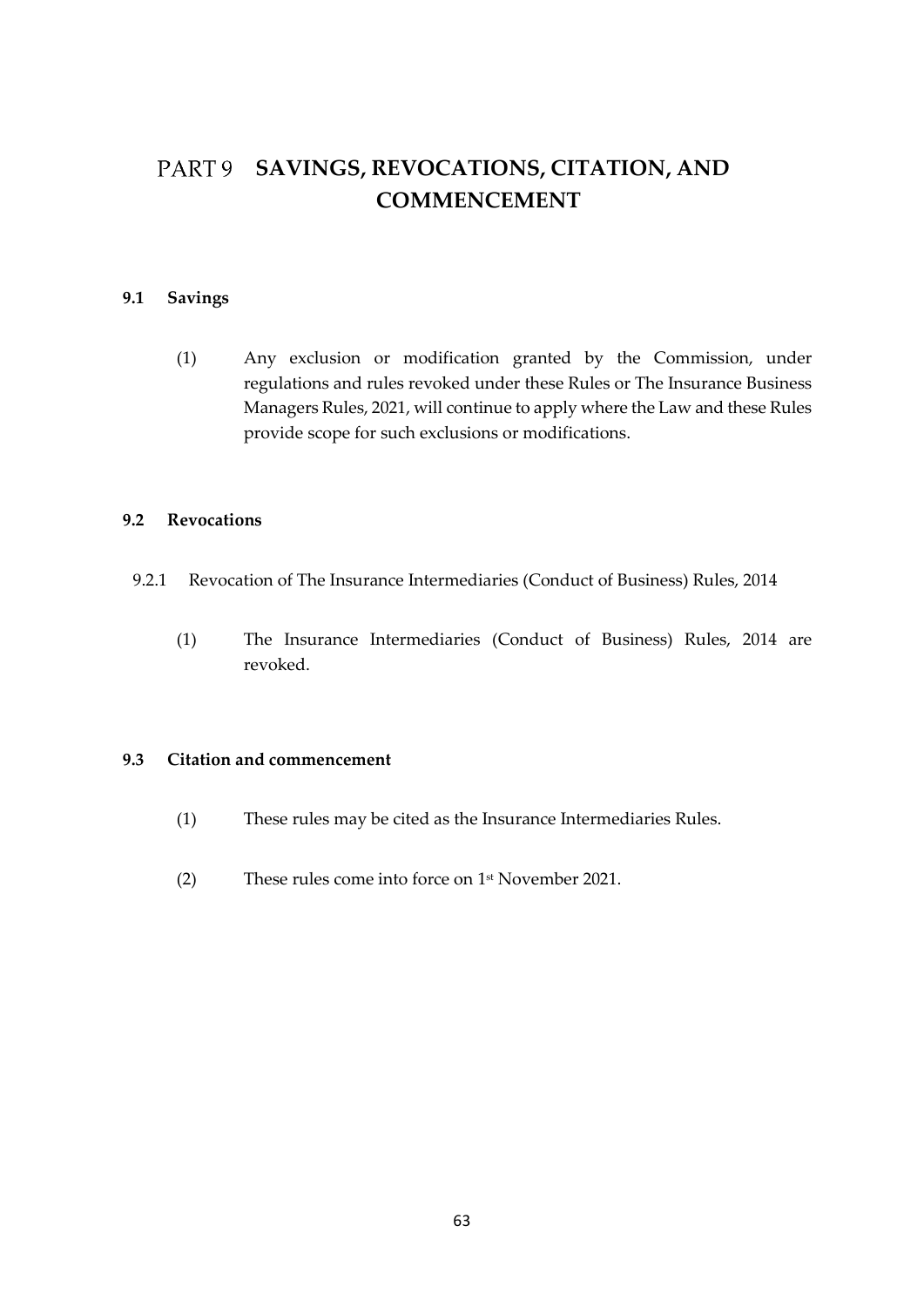# SCHEDULE 1

# **THE PRINCIPLES OF CONDUCT OF FINANCE BUSINESS**

#### 1. **Integrity**

A licensee should observe high standards of integrity and fair dealing in the conduct of its business.

#### 2. **Skill, Care, and Diligence**

A licensee should act with due skill, care, and diligence towards its customers and counterparties.

#### 3. **Conflicts of Interest**

A licensee should either avoid any conflict of interest arising or, where a conflict arises, should ensure fair treatment to all its customers by disclosure, internal rules of confidentiality, declining to act, or otherwise. A licensee should not unfairly place its interests above those of its customers and, where a properly informed customer would reasonably expect that the firm would place their interests above its own, the firm should live up to that expectation.

#### 4. **Information about Customers**

A licensee should seek from customers it advises, or for whom it exercises discretion, any information about their circumstances and investment objectives which might reasonably be expected to be relevant in enabling it to fulfil its responsibilities to them.

#### 5. **Information for Customers**

A licensee should take reasonable steps to give a customer it advises, in a comprehensible and timely way, any information needed to enable them to make a balanced and informed decision. A licensee should similarly be ready to provide a customer with a full and fair account of the fulfilment of its responsibilities to them.